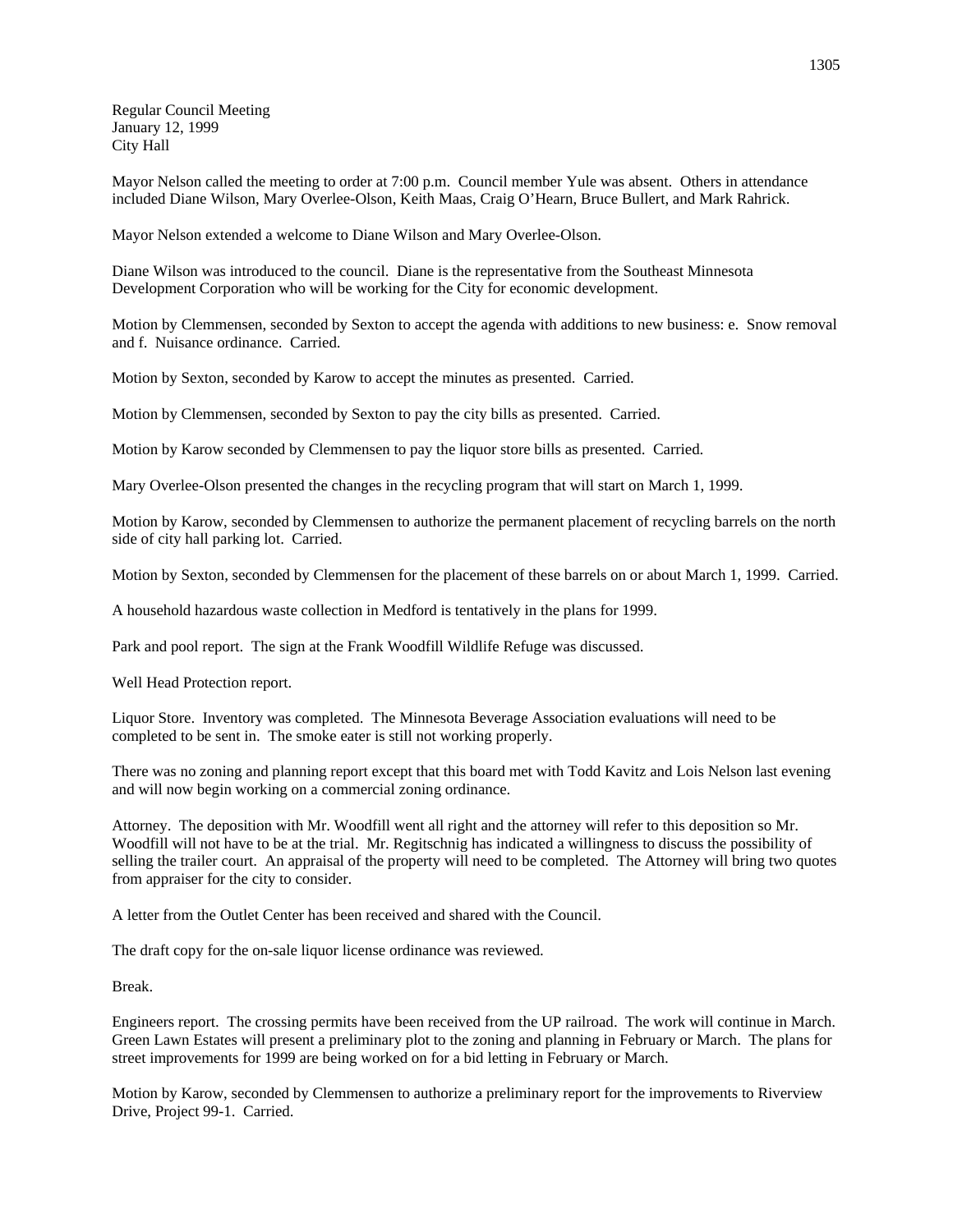A meeting with MNDOT will be held on January 20, 1999, for discussion of a regional transportation study.

Discussion of I & M Rail Link as to the crossing permits and sign requirements.

Motion by Sexton, seconded by Clemmensen to accept as presented the 2<sup>nd</sup> reading of a proposed ordinance for increasing water rates. Carried.

Motion by Sexton, seconded by Karow to adopt the proposed ordinance for increased water rates. Carried.

Motion by Clemmensen, seconded by Sexton to purchase a printer-fax-copier from Business Ware Solution at a cost of \$549 plus tax. Carried.

Motion by Clemmensen, seconded by Sexton to authorize Keith Maas to attend a 16 hour training session for excel at an approximate cost of \$100. Carried.

Motion by Sexton, seconded by Clemmensen to purchase from Aramark Uniform Services uniforms – cotton shirts & denim pants – at a cost of \$10.50 per employee per week and to eliminate the coveralls from the same company. Carried.

Motion by Karow, seconded by Clemmensen to attend a TIF Seminar in Brooklyn Center on February 10 & 11 at a cost of \$150. Carried.

Motion by Nelson, seconded by Clemmensen to thank Loren Tenold, Gary Wiersma, Rose Pitan, Kim Neumann for their dedication to the City and the boards they served. Carried.

Motion by Sexton, seconded by Karow to accept the committee and board appointments as presented and include the City engineer Community Partners Designs – Bruce Bullert. Carried.

There will be no changes to the organizational ordinance this year.

The information was shared for the labor relations seminar sponsored by LMC.

Snow removal. The post office and real estate office will be billed once per month. Clerk to send out notices about removal of snow from sidewalks to all property owners that have a sidewalk.

Motion by Karow, seconded by Clemmensen to set the following rates for city equipment use: Loader \$90 per hour – minimum cost \$45; Skid Loader \$60 per hour – minimum cost \$30. Carried.

A reminder will need to go into the Medford news about snow removal also.

Discussion of junk cars on a property. Clerk to contact the attorney about this.

Motion by Sexton, seconded by Clemmensen to adjourn at 11:10 p.m. Carried.

Minutes approved at \_\_\_\_\_\_\_\_\_\_\_\_\_\_\_\_\_\_\_\_\_\_\_\_\_\_\_\_\_\_ meeting.

Submitted by Karen Sanborn, City Clerk/Treasurer.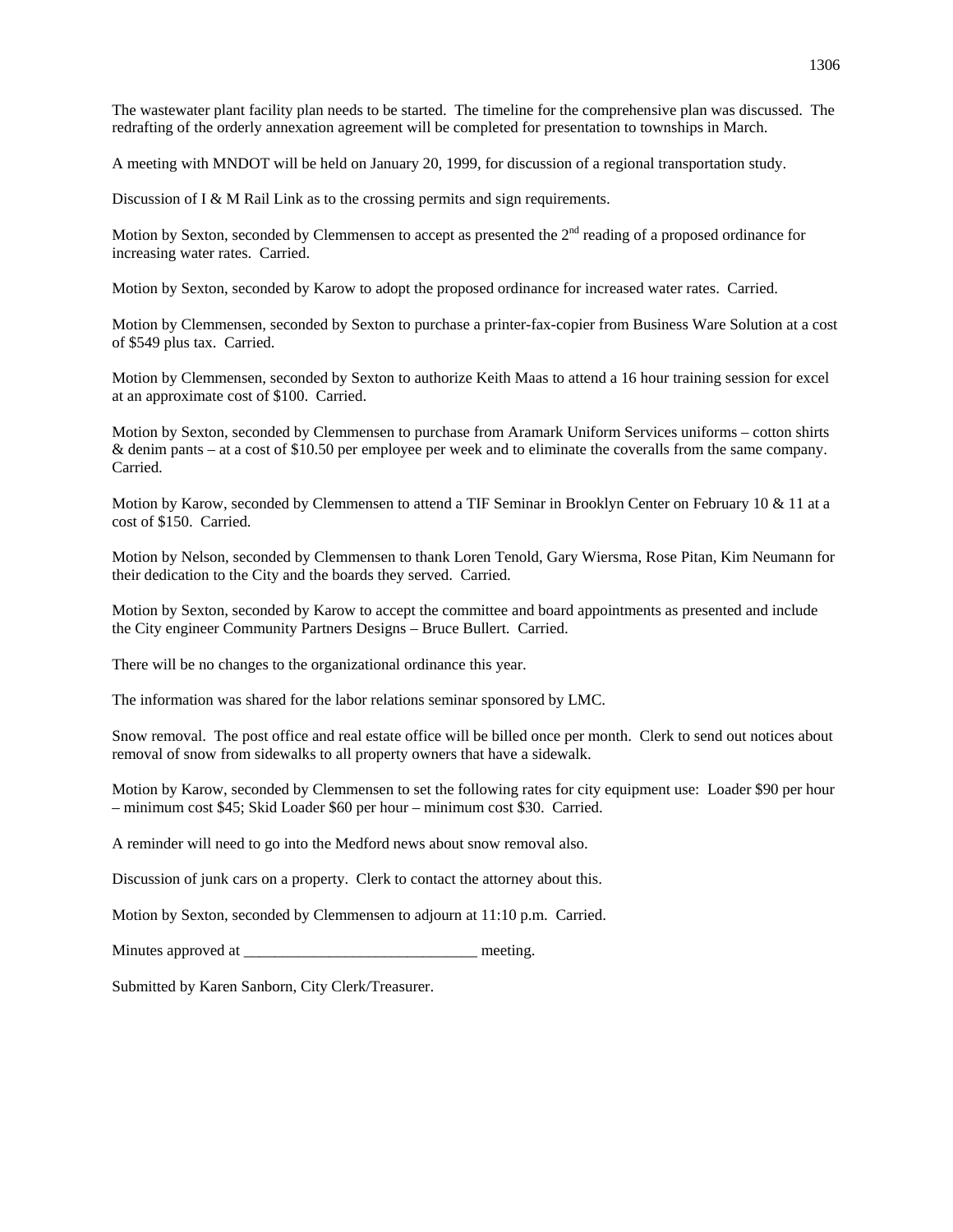Regular Council Meeting January 25, 1999 City Hall

Mayor Nelson called the meeting to order at 7:00 p.m. All members were present. Other attendees: Keith Maas, Greg Sanborn, Cheryl Paquin, Bruce Bullert, and Mark Rahrick.

There is no open forum.

Motion by Sexton, seconded by Karow to accept the agenda with additions as follows: III e Fire department; IV b2 Annexation agreement; VI b Clerk's Conference, c. Association of Emergency Managers membership. Carried.

Motion by Clemmensen, seconded by Sexton to accept the minutes as presented. Carried.

Nelson and Karow gave a summary of the meeting with MNDOT that was held on January 20.

Water and Wastewater. Motion by Yule seconded by Clemmensen to transfer 4<sup>th</sup> quarter water collections in the amount of \$21,854.71. Carried.

The motor for the well pump burned out. The repairs will cost around \$2,000. The spare pump was installed while repairs were being done.

Liquor Store. The survey information is all together and will be mailed out by the end of the week.

Zoning & Planning. This board will be meeting tomorrow to work on a commercial zoning ordinance.

Motion by Clemmensen, seconded by Sexton to approve the report and the payment in the amount of \$3,455 for the fire department 1998 activities. Carried.

Attorney. Motion by Yule, seconded by Karow to proceed with a letter to the Medford Outlet Center to acknowledge their letter dated January 15, 1999 and respond that Keith Maas will need access to the stores to investigate the placement of water meters. Carried.

A discussion of connection charges and user fees for commercial vs. residential followed.

Appraisal quotes for the Medford Trailer Court were presented to the council, Gnemi \$500 for an Income Approach to Value plus \$250 for an Market Approach to Value, Wendell Engelstad \$1800 for a comprehensive narrative appraisal.

Motion by Sexton, seconded by Yule to hire Gnemi Appraisal to appraise the Medford Trailer Court by both the Income Approach and the Market Approach for Value. Carried.

Liquor Licensing Ordinance reviewed.

Motion by Clemmensen, seconded by Sexton to set a public hearing for public review of a proposed liquor licensing ordinance for February 22, 1999 from 6:30 to 7:30 p.m. at Medford City Hall. The regular council meeting will follow. Carried.

The cable television agreement was mentioned.

Break 8:45-8:50 p.m.

Engineer. There has been no response from I & M Rail Link as to the request for a crossing permit at  $5<sup>th</sup>$  Avenue SE. The crossing at Central Avenue, the original driveway to farmstead, has been removed by the railroad. The railroad has the authority to remove crossings if the use changes. The City will have to request a new crossing for pedestrians at this site. Bruce Bullert will proceed with this request.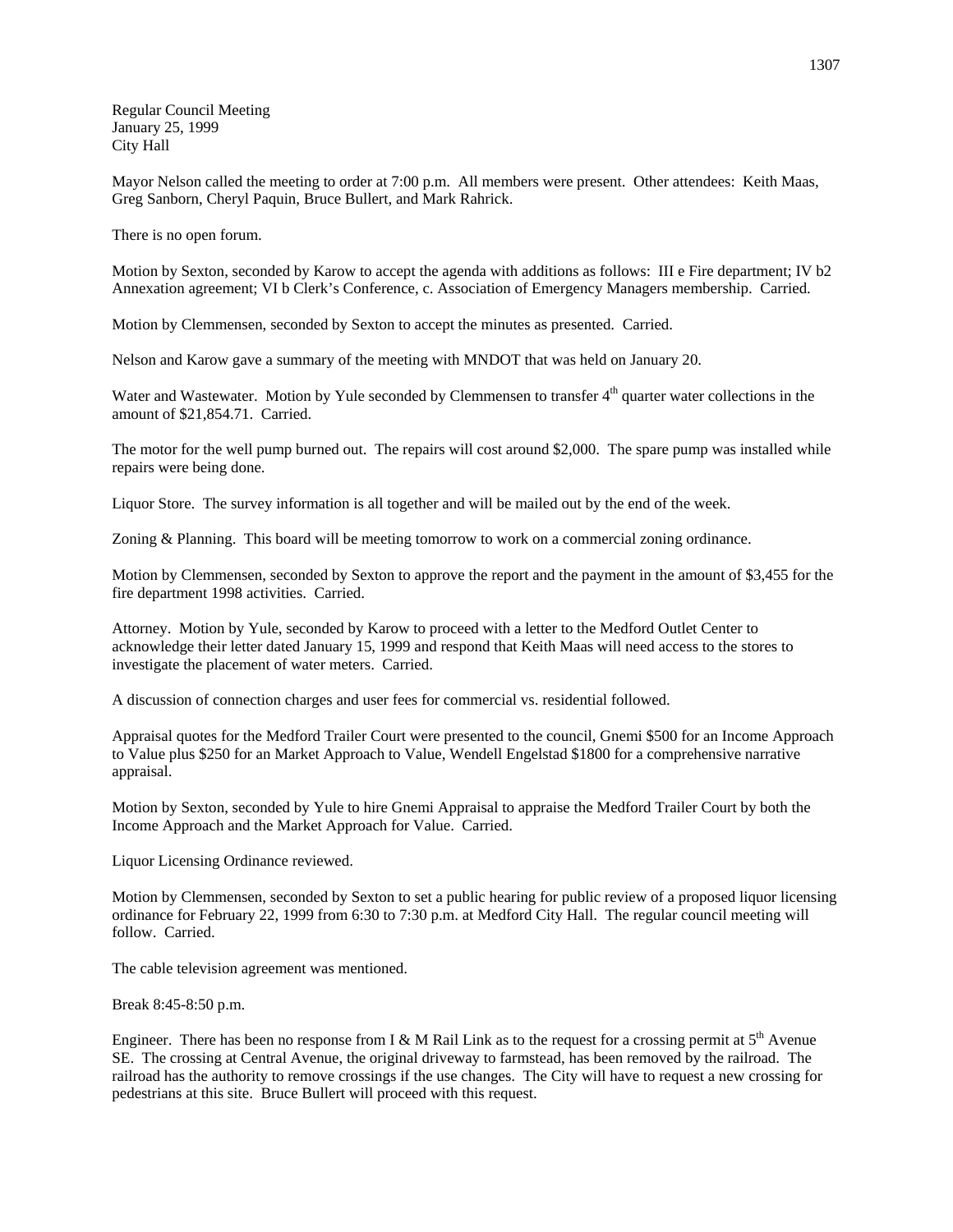Motion by Sexton, seconded by Karow to authorize the Attorney to notify Medford Township that an orderly annexation draft agreement and a draft comprehensive plan will be submitted to them by March 1 for their review and comments. An extension of 60 days of the current annexation agreement with Medford Township is requested, so the new agreement can be completed and agreed upon. Carried.

The rest of the Y2K booklet will be in the next council packet for the council's review.

Discussion of the sign requirements along I & M Rail Link.

Motion by Clemmensen, seconded by Karow to support the participation in the signing of the Official Memorandum of Agreement for Project Impact. Carried. Signing ceremony is on January 28, 1999.

Motion by Sexton, seconded by Clemmensen to authorize the clerk to go to the Annual Clerk's Conference and to cover the conference fee, travel, and accommodations. Carried.

Motion by Sexton, seconded by Yule to pay the \$20 membership fee for the Emergency Manager Association for Doug Johnson. Carried.

Motion by Clemmensen, seconded by Yule to increase the wastewater operator insurance benefit \$50 per month and decrease wages by the same amount. Carried.

Motion by Clemmensen, seconded by Yule to adjourn at 10:17 p.m. Carried.

|        |            | <b>Summary Check Registers</b> |
|--------|------------|--------------------------------|
| CHECK# | PAYABLE TO | AMOUNT                         |
|        |            |                                |

## **CITY**

| 21147 | Postmaster                         | 6.40     |
|-------|------------------------------------|----------|
| 21148 | Minnesota Benefit Association      | 410.03   |
| 21149 | <b>Aramark Services</b>            | 136.18   |
| 21150 | <b>Culligan Water Conditioning</b> | 40.35    |
| 21151 | <b>Wenger Corporation</b>          | 130.00   |
| 21152 | CJ Foods                           | 54.42    |
| 21153 | <b>MWOA</b>                        | 25.00    |
| 21154 | Target                             | 9.57     |
| 21155 | Gopher State One-Call              | 12.00    |
| 21156 | Ron Karow                          | 250.00   |
| 21157 | <b>Tony Durand</b>                 | 150.00   |
| 21158 | <b>Edgar Burmeister</b>            | 175.00   |
| 21159 | DeWayne Halverson                  | 125.00   |
| 21160 | Marie Sexton                       | 175.00   |
| 21161 | Keith Maas                         | 280.80   |
| 21162 | Robert Anhorn                      | 200.00   |
| 21163 | Loren Tenold                       | 50.00    |
| 21164 | John Curran                        | 150.00   |
| 21165 | Daniel Needham                     | 50.00    |
| 21166 | <b>Wendy Calder</b>                | 50.00    |
| 21167 | <b>Drew DeMars</b>                 | 75.00    |
| 21168 | License Bureau                     | 13.50    |
| 21169 | <b>Community Partners</b>          | 3,025.75 |
| 21170 | <b>Medford Printing Company</b>    | 60.71    |
| 21171 | Southeastern MN Development Corp   | 3,275.00 |
| 21172 | <b>Creative Computers</b>          | 4,185.46 |
| 21173 | <b>Display Sales</b>               | 71.89    |
| 21174 | S & T Office Products              | 70.93    |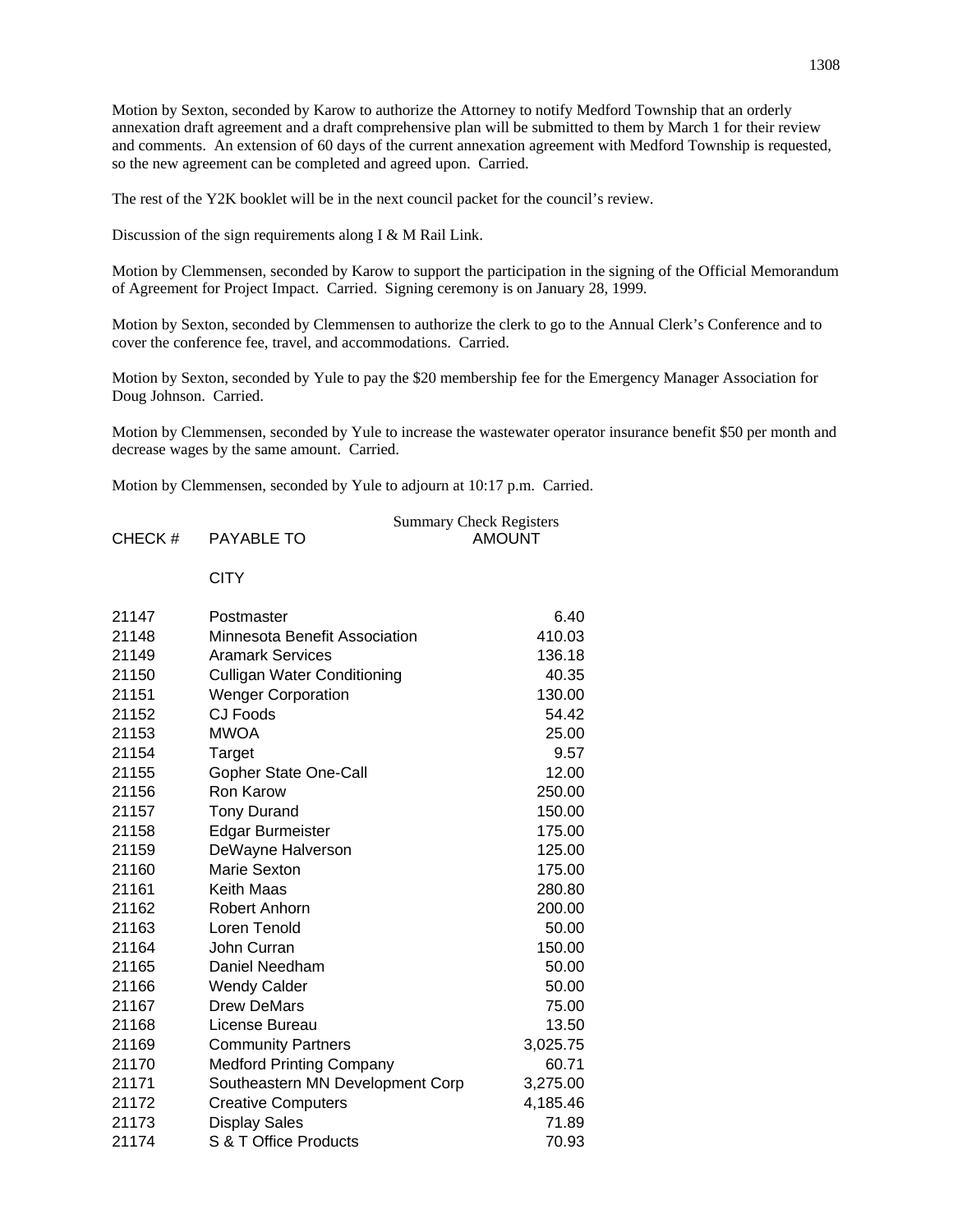| 21175 | <b>IIMC</b>                     | 80.00              |
|-------|---------------------------------|--------------------|
| 21176 | <b>First Star</b>               | 187.00             |
| 21177 | <b>First Star</b>               | 40,195.00          |
| 21178 | <b>Steele County CAER</b>       | 20.00              |
| 21179 | <b>Crane Creek Construction</b> | 717.90             |
| 21180 | Matejceks                       | 3,775.43           |
| 21181 | Earl F. Andersen                | 484.71             |
| 21182 | Alexander Lumber                | 5.84               |
| 21183 | <b>IFACS</b>                    | 160.65             |
| 21184 | Running's Supply                | 28.90              |
| 21185 | <b>Car Quest</b>                | 107.22             |
| 21186 | <b>Folsom's Communication</b>   | 40.36              |
| 21187 | Westburne Supply Inc            | 858.19             |
| 21188 | Sioux Valley Environmental      | 144.58             |
| 21189 | UC Lab                          | 443.00             |
| 21190 | Jim's Garbage                   | 196.56             |
| 21191 | <b>US West Communications</b>   | 499.10             |
| 21192 | <b>MCI</b>                      | 30.48              |
| 21193 | <b>Alliant Utilities</b>        | 2,013.35           |
| 21194 | <b>Steele Waseca Electric</b>   | 147.83             |
| 21195 | Minnegasco                      | 512.34             |
| 21196 | Dorian Cornelius                | 15.00              |
| 21197 | Publicorp Inc                   | 165.00             |
| 21198 | Payroll Account                 | 2,451.43           |
| 21199 | <b>Gleason Automotive</b>       | 130.41             |
| 21200 | Anhorn's Service                | 48.86              |
| 21201 | John Anhorn                     | 27.20              |
| 21202 | <b>PERA</b>                     | 352.51             |
| 21203 | <b>Business Ware Solutions</b>  | 584.68             |
| 21204 | Payroll Account                 | 592.14             |
| 21205 | <b>PERA</b>                     | 60.50              |
| 21206 |                                 |                    |
| 21207 | Payroll Account<br><b>PERA</b>  | 2,607.61<br>387.06 |
| 21208 | Americana Community Bank        |                    |
| 21209 | Minnesota Dept. Of Revenue      | 2,224.20<br>425.56 |
|       |                                 |                    |
|       | <b>LIQUOR STORE</b>             |                    |
| 16231 | D & R Star                      | 250.00             |
| 16232 | <b>Vogelsberg Trucking</b>      | 32.60              |
| 16233 | Target                          | 8.51               |
| 16234 | <b>Wal-Mart</b>                 | 30.27              |
| 16235 | Fait Tap Service                | 70.32              |
| 16236 | <b>Aramark Service</b>          | 265.97             |
| 16237 | Praxair                         | 8.52               |
| 16238 | Minnesota Benefit Association   | 258.34             |
| 16239 | Minnesota Dept of Revenue       | 3,566.00           |
| 16240 | Jim's Garbage                   | 269.10             |
| 16241 | <b>US West Communications</b>   | 52.36              |
| 16242 | <b>MCI</b>                      | 6.84               |
| 16243 | <b>Alliant Utilities</b>        | 365.99             |
| 16244 | Minnegasco                      | 86.23              |
| 16245 | <b>CJ Foods</b>                 | 68.40              |
| 16246 | <b>Laker Sales</b>              | 3,239.90           |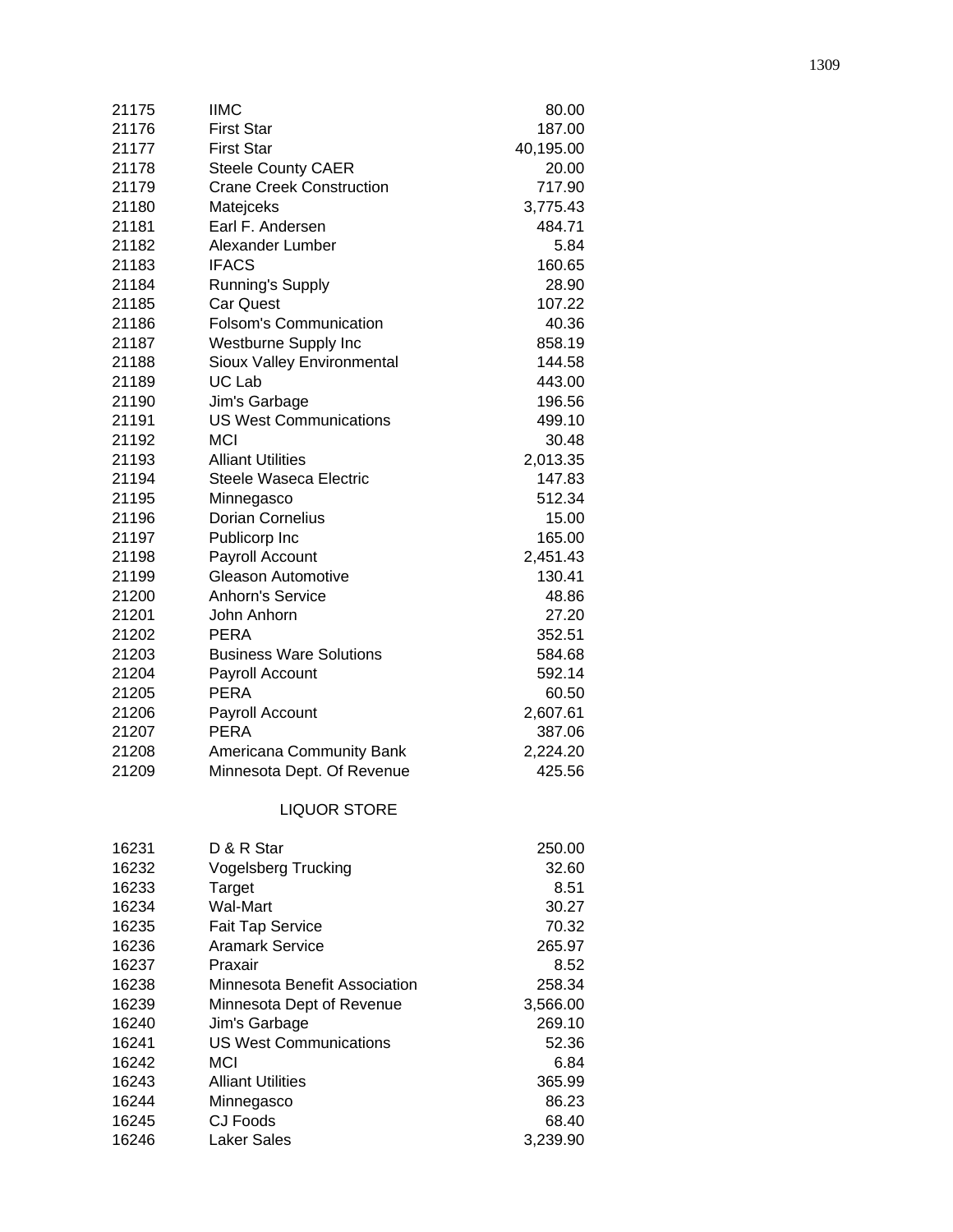| 16247 | Old Dutch Foods              | 30.04     |
|-------|------------------------------|-----------|
| 16248 | Kraft Pizza                  | 526.30    |
| 16249 | Kenyon Locker                | 317.51    |
| 16250 | Pepsi-cola                   | 285.75    |
| 16251 | <b>College City Beverage</b> | 16,334.35 |
| 16252 | Gopher Distributing Co       | 1,870.86  |
| 16253 | H & S Distributing Co        | 2,620.45  |
| 16254 | Shea Dist Co Inc             | 115.90    |
| 16255 | <b>Tri County Beverage</b>   | 80.00     |
| 16256 | Postmaster                   | 33.00     |
| 16257 | Payroll Account              | 2,445.51  |
| 16258 | <b>PERA</b>                  | 255.21    |
| 16259 | <b>Total Restaurant</b>      | 100.62    |
| 16260 | Evergreen Knoll              | 520.16    |
| 16261 | Griggs Cooper & Co           | 1,501.29  |
| 16262 | Payroll Account              | 2,630.36  |
| 16263 | <b>PERA</b>                  | 252.30    |
| 16264 | Americana Community Bank     | 1,759.38  |
| 16265 | Minnesota Dept of Revenue    | 334.33    |
|       |                              |           |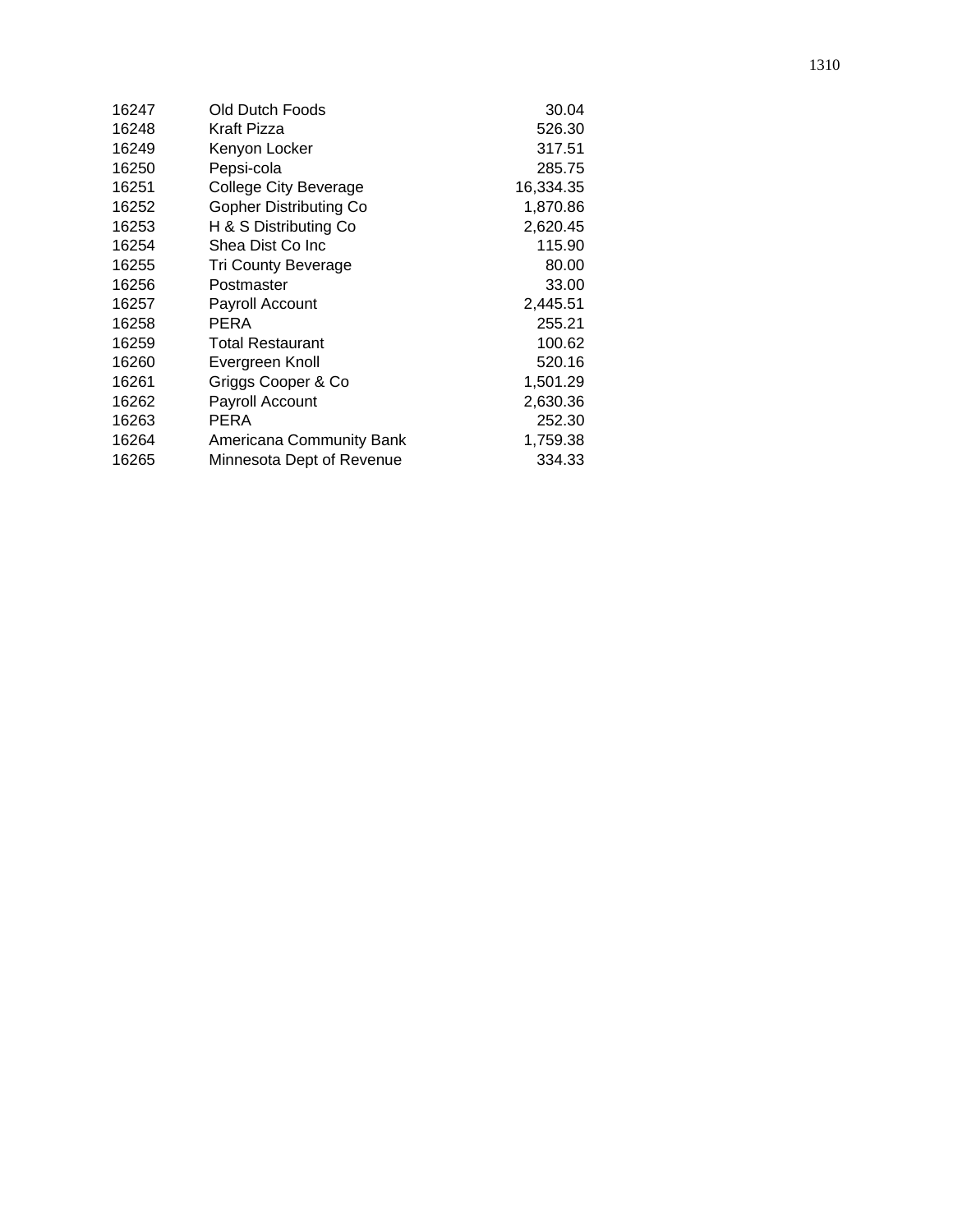Regular Council Meeting February 9, 1999 City Hall

Mayor Nelson called the meeting to order at 7:00 p.m. All members were present. Greg Sanborn was taking minutes. Others attending were Craig O'Hearn, and Bruce Bullert.

No open forum.

Motion by Yule, seconded by Sexton to accept the agenda with the addition of the letter from Billy Kriesel as Item D under New Business. Carried.

Motion by Clemmensen, seconded by Karow to accept the minutes with two corrections, space pump should be spare pump and Clinton Falls Township should be struck from the motion at the top of page 1308. Carried.

Motion by Sexton, seconded by Yule to pay the city bills as presented. Carried.

Motion by Karow, seconded by Clemmensen to pay the liquor store bills as presented. Carried.

Park report.

Downtown Development Task Force. This board will discuss to possibility of planters and bring a recommendation to the Council.

There is no zoning report. A draft of the commercial zoning ordinance will be presented at the  $2<sup>nd</sup>$  meeting in February.

Summary of the meeting with Medford Township on Monday, February 8, for discussion of the orderly annexation agreement.

Motion by Karow, seconded by Clemmensen to adopt the resolution to extend the orderly annexation agreement to May 11, 1999. Carried.

There has been no response to the letter dated January 28 sent to the Outlet Center.

Discussion of the cable television franchise agreement. Mayor Nelson will contact the cable company about a survey.

A letter of hire was sent to Gnemi Appraisal. A completed appraisal will take at least 60 days.

Liquor Store. Discussion of the air filtration system purchased from Lockerby. The history of the discussions with Lockerby as to the system need to be put together for further action.

A public hearing is scheduled for February 22, 1999 from  $6:30 - 7:30$  p.m. to review the proposed liquor licensing ordinance. Sanborn to post signs and also put a notice in the paper.

Wiring in the old fire hall will need to be updated prior to the street dance scheduled on June4.

Motion by Yule, seconded by Karow to do a promotion with Power 96 for St. Patrick's Day weekend activities at the Muni at a cost up to \$300. Carried.

Karow reported that I & M has ordered stop signs on February 2. Railroad warning signs are the responsibility of city and or county. Clemmensen will see that flags are added to the stop signs.

DNR Grants: Oakridge Pond submitted for \$3,200. Tennis Courts approximately \$15,000. Interstate Beautification approximately \$4,500. The tennis courts and interstate beautification grants will need to be submitted by the end of the month.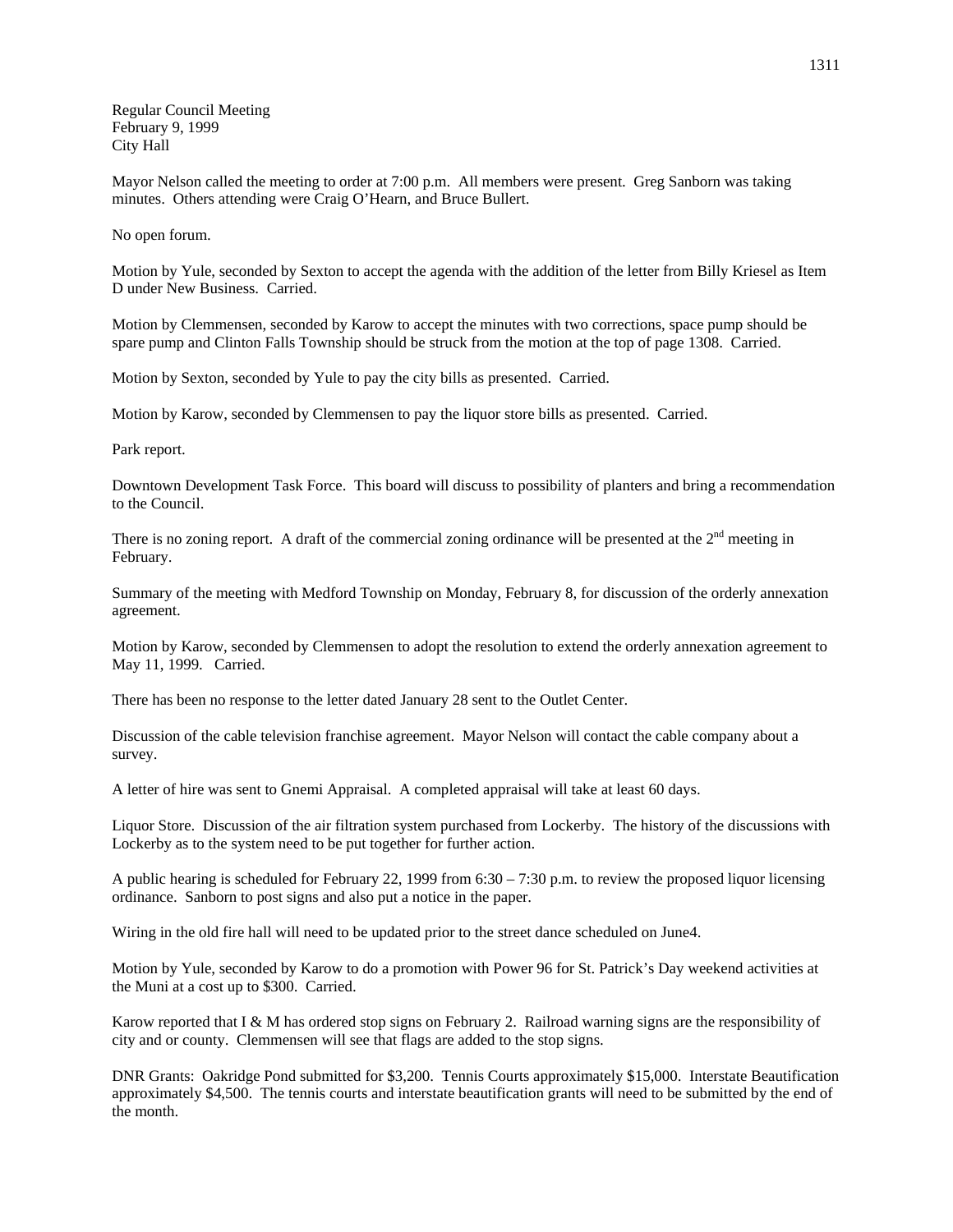Y2K. Nothing new to present. All employees will continue to work on this.

Engineers report. Maps are not completed yet. Each council member is to review and make comments or questions on their copy of the comprehensive plan. A meeting with Medford Township to present this plan will be held on Thursday, February 25 at 7:00 p.m. The annual meetings for Medford Township and Clinton Falls Township will both be held on March 9. The City will be on the Clinton Falls agenda at 8:05 p.m. and Medford agenda at 8:45 p.m.

The regular meeting in March will be on March 2, at 7:00 p.m. instead of March 9.

A Crossing permit from I & M Rail Link will cost the City \$475 per year for the water and sewer crossing at 5<sup>th</sup> Avenue SE. The Attorney will review the permit.

A 60 foot concrete crossing with walkway across the Union Pacific Railroad at 5<sup>th</sup> Avenue SE will cost \$57,478. This may be a TIF cost.

Discussion of the reconstruction of Riverview Drive. A public hearing for the proposed improvements to Riverview Drive will be held on March 22 at 6:30 p.m.

Break 9:38 to 9:43 p.m.

The levy projection was reviewed. The LMC Safety & Loss Control Workshops are coming up.

Motion by Clemmensen, seconded by Yule to send Eugene Sander a bill in the amount of \$1,096.50 for the excess water used by the creamery due to a water line break inside the building from January 31 through February 3. Carried.

Billy Kriesel reported that there has been cars parked on the north side of the parking lot beyond the striped parking areas. The school would like the law enforcement center to check into this and either ticket or tow cars that are illegally parked. Karow will contact the law enforcement center about this.

Discussion of other problem vehicles in town.

Clemmensen will attend the Highway 14 meeting. Sanborn will RSVP for him.

Power fluctuations last Wednesday evening were caused by trees hitting the power lines behind Panos property. Karow will contact Alliant Energy with this information.

Motion by Clemmensen, seconded by Yule to adjourn at 10:20 p.m. Carried.

Minutes approved at \_\_\_\_\_\_\_\_\_\_\_\_\_\_\_\_\_\_\_\_\_\_\_\_\_\_\_\_\_\_\_ meeting.

Submitted by \_\_\_\_\_\_\_\_\_\_\_\_\_\_\_\_\_\_\_\_\_\_\_\_\_\_\_\_\_\_\_\_\_\_\_\_\_\_\_\_\_, Clerk.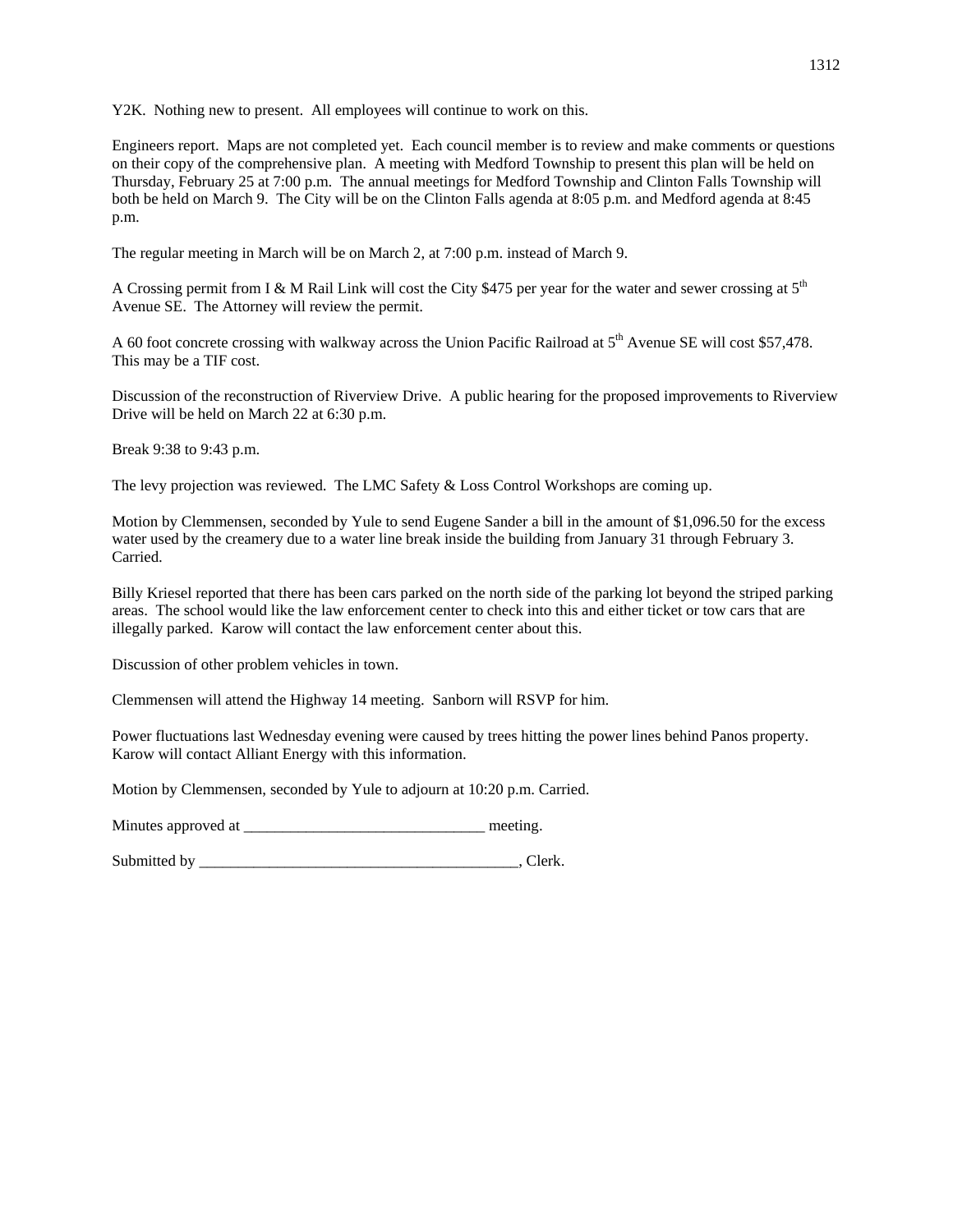Public Hearing & Regular Council Meeting February 22, 1999 City Hall

Mayor Nelson called the public hearing to order at 6:30 p.m. All members were present. Others attending were John Curran, Peter Kauffer, Mark Rahrick, Keith Maas, Dorian Cornelius, Greg Sanborn, Craig O'Hearn, Tracy DuChene, Josh Corpi, and Bruce Bullert.

The purpose of this public hearing is to review the drafted liquor licensing ordinance. Mayor Nelson summarized the drafted ordinance. The floor was then opened for questions, comments, or concerns from the audience. Discussion of the KC Hall as to the eligibility for a license with the stipulation for the distance from any church. Discussion of the investigation fee and the license fee that will be set by a separate ordinance.

The hearing was closed at 7:16 p.m.

Mayor Nelson called the regular council meeting to order at 7:30 p.m.

Open forum: Tracy DuChene and Josh Corpi requested of the council the possibility of the City having its own police force.

Motion by Sexton, seconded by Yule to accept the agenda with the additions of the Well Head Protection Committee and Park Inquiries. Carried.

Motion by Clemmensen, seconded by Yule to accept the minutes as presented. Carried.

Zoning and Planning report.

Well Head Protection report. Discussion of the household hazardous waste collection being planned.

Liquor store report. An employee meeting is scheduled for February 28 at 10 a.m. There will be a promotion on March 13, with Power 96 for St. Patrick's Day. A muscular dystrophy dart tournament is being planned now.

Streets report. Discussion of the MNDOT funding sources and the transportation study meeting scheduled for February 26 that was postponed for a date yet to be set. Karow and Clemmensen will be attending the Highway 14 meeting.

Water and wastewater report. The wastewater facility will receive a certificate of commendation at an award ceremony on March 17 at 3:15 p.m. at the Thunderbird in Bloomington. Keith Maas is unable to attend. If anyone on the council or Dorian Cornelius is able to attend please notify Karen Sanborn so she can RSVP. Ultra tech has arrived and will be working on the UV system.

Motion by Karow, seconded by Clemmensen to approve the expenditure for the maintenance and water/wastewater employees to have physicals done at the city's cost. Carried.

There has been no response from the Outlet Center as to the water system as of yet.

Park Inquiry. A request to have a co-ed volleyball league in Straight River Park was received. Discussion of this possibility and a request for more information from individual that would organize this followed.

Comprehensive Plan and the orderly annexation agreement were discussed with the engineer. A meeting is scheduled with Medford Township for Thursday, February 25, at 7:00 p.m. to present a draft of the comprehensive plan and to discuss the major points to be included in the annexation agreement.

Motion by Karow, seconded by Yule to adopt a resolution receiving the report and calling for hearing on the improvement project 99-1 (Riverview Drive). Carried.

The public hearing for the Riverview Drive improvement will be on March 22, at 6:30 p.m.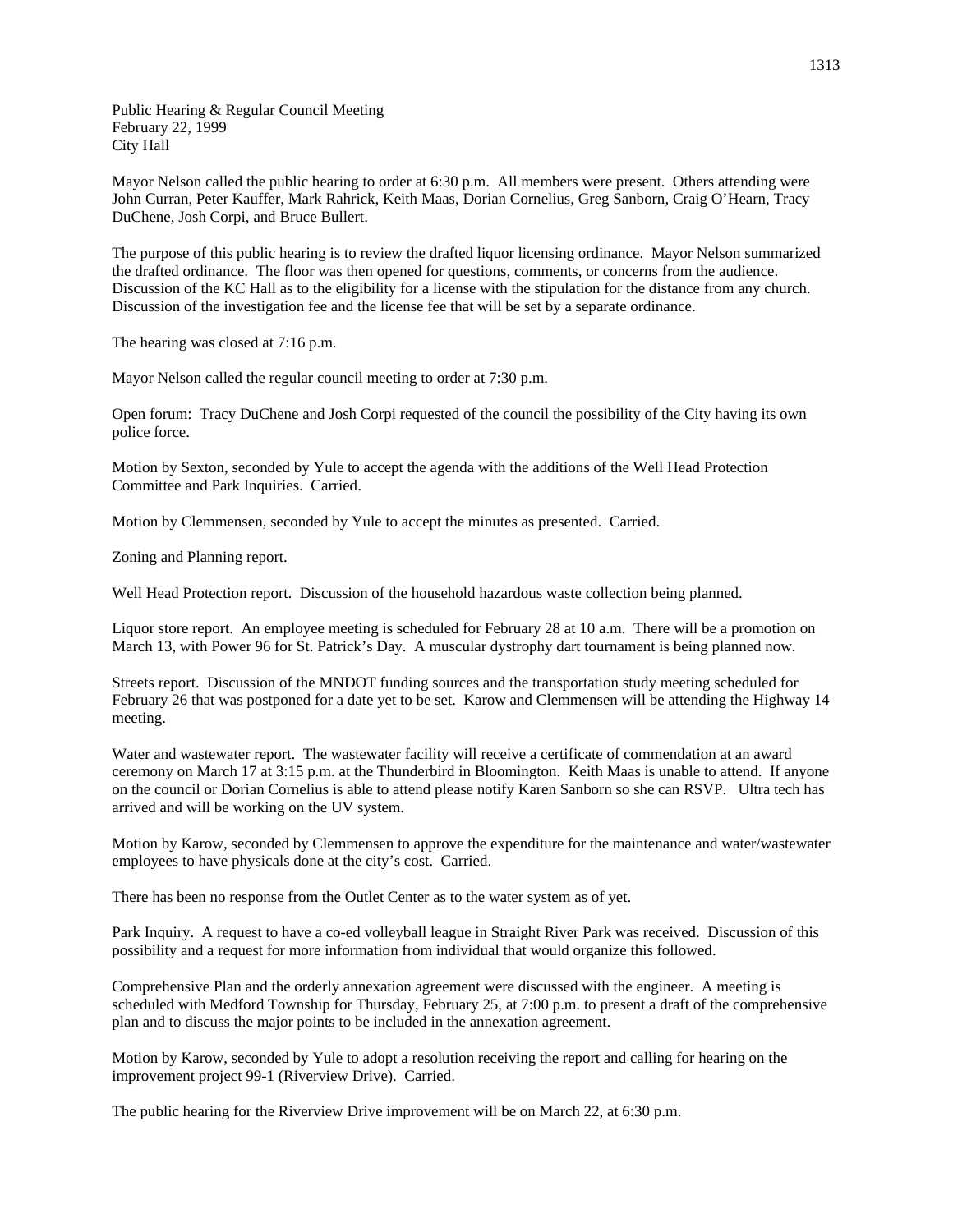A T & T representative, Mike Stinocher, contacted the city about the crossing of I & M Rail Link at  $5<sup>th</sup>$  Ave SE. He is concerned about the city's plans. Bruce Bullert will contact him.

The city attorney is reviewing the crossing permits and will have comments at the next meeting.

TIF workshop summary that was attended by Sanborn.

Minnesota Planning workshops. Council to review this for possible attendance, action taken at next meeting.

Budget for year-end unaudited reviewed.

Y2K is still being worked on by city employees.

Bruce Bullert and Seth Peterson (Bolten & Menk) met with the City of Faribault and will be meeting with Owatonna about of the regionalization of wastewater facilities.

Karow reported that Harvey Riess (I & M Rail Link) reported that the stop signs have been received and will be installed today or tomorrow. Karow to follow up is signs not installed tomorrow. Clemmensen will have flags for these stop signs tomorrow also.

Motion by Clemmensen, seconded by Sexton to adjourn at 10:10 p.m. Carried.

Minutes approved at \_\_\_\_\_\_\_\_\_\_\_\_\_\_\_\_\_\_\_\_\_\_\_\_\_\_\_\_\_\_\_\_\_\_ meeting.

Submitted by \_\_\_\_\_\_\_\_\_\_\_\_\_\_\_\_\_\_\_\_\_\_\_\_\_\_\_\_\_\_\_\_\_\_\_\_\_\_\_\_ clerk.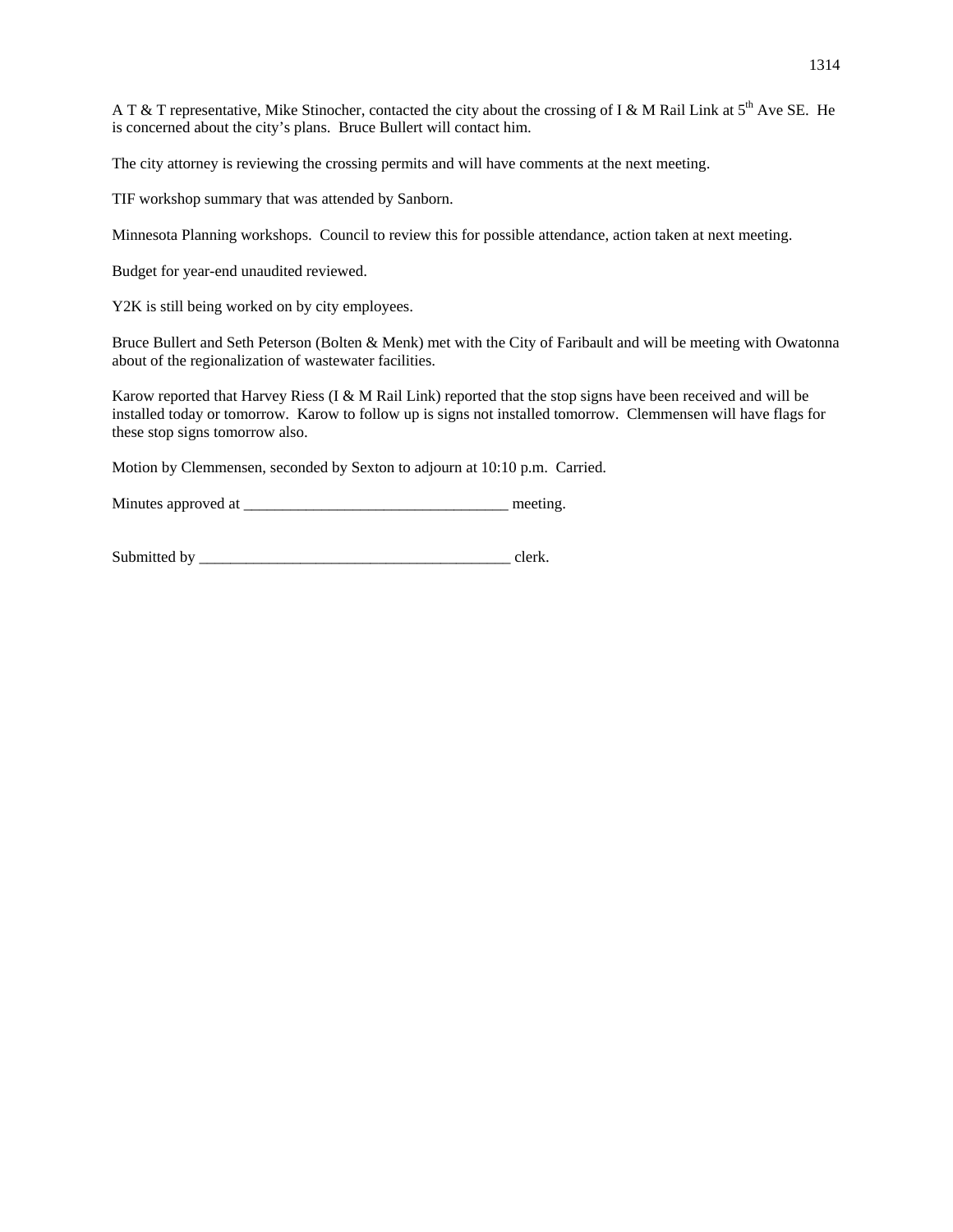Regular Council Meeting March 2, 1999 City Hall

Mayor Nelson called the meeting to order at 7:02 p.m. All members were present. Others attending were Deputies Dave Clark and Tony David, Bruce Bullert, and Mark Rahrick.

Motion by Yule, seconded by Clemmensen to approve the agenda with the following additions: Committee – Liquor Store, Attorney – Barta Annexation, and New Business – EDA Training and Deputies Attendance. Carried.

Motion by Clemmensen, seconded by Karow to accept the minutes as presented. Carried.

Motion by Sexton, seconded by Clemmensen to pay the city bills as presented. Carried. Motion by Yule, seconded by Karow to pay the liquor store bills as presented. Carried. There will be a bill report at the March 22 meeting due to this first meeting being on the  $2<sup>nd</sup>$ .

Deputies Dave Clark and Tony David. Items discussed: I & M Rail stop signs, Parking on the street by the school, Parking tickets, Liquor Store, Disorderly Conduct ordinance update, Patrol Car replacement, and Speed zones/stop signs enforcement.

Liquor store report. A summary of the employee meeting was given by Yule.

Barta Annexation request. Attorney will contact Cambridge Realty and follow up that conversation with a letter about the request received and the fact that the City cannot act on it with the contingency included.

Outlet Center Well system. Mark Rahrick spoke with the Vice President of Horizon about their concerns with the City taking over the water system. Clemmensen will research the costs of water meters and installation costs.

The appraisal of the Trailer Court has been received. Sanborn to have copies made for the Council.

Liquor licensing proposed ordinance and the fee structure proposed ordinance discussed.

Motion by Yule, seconded by Clemmensen to accept as the first reading the proposed ordinances for liquor licensing and establishing a fee structure for liquor licensing as presented. Carried.

Bruce Bullert is checking with railroad about the crossing permit fees.

Engineers report. Discussion of the draft of the comprehensive plan.

Motion by Karow, seconded by Yule to annex the north 33 feet of 5<sup>th</sup> Avenue SE for easement for the road improvements. Carried.

Dave Maroney and Bruce Bullert will meet with Chuch Pettipiece to author the annexation agreement between the City of Medford and Medford Township. Todd Kavitz is still working on the updated maps of the City.

The stop signs and flags have been installed at the railroad crossings. Clemmensen is planning to attend the LMC Loss Control Workshop in St. Cloud in April. Karow and Clemmensen gave a summary of the Highway 14 meeting they attended.

Motion by Clemmensen, seconded by Sexton for Mayor Nelson to attend the legislative conference on March 25 and pay the registration costs. Carried.

EDA workshop on Saturday, March 27. Clemmensen and Nelson will be attending. Anyone else who wished to attend need to contact Karen Sanborn by Friday, March 12.

The KCs have designated the profits from their fish fry on March 26 to the Tennis Courts Project. The KCs have requested the City to advertise this designation.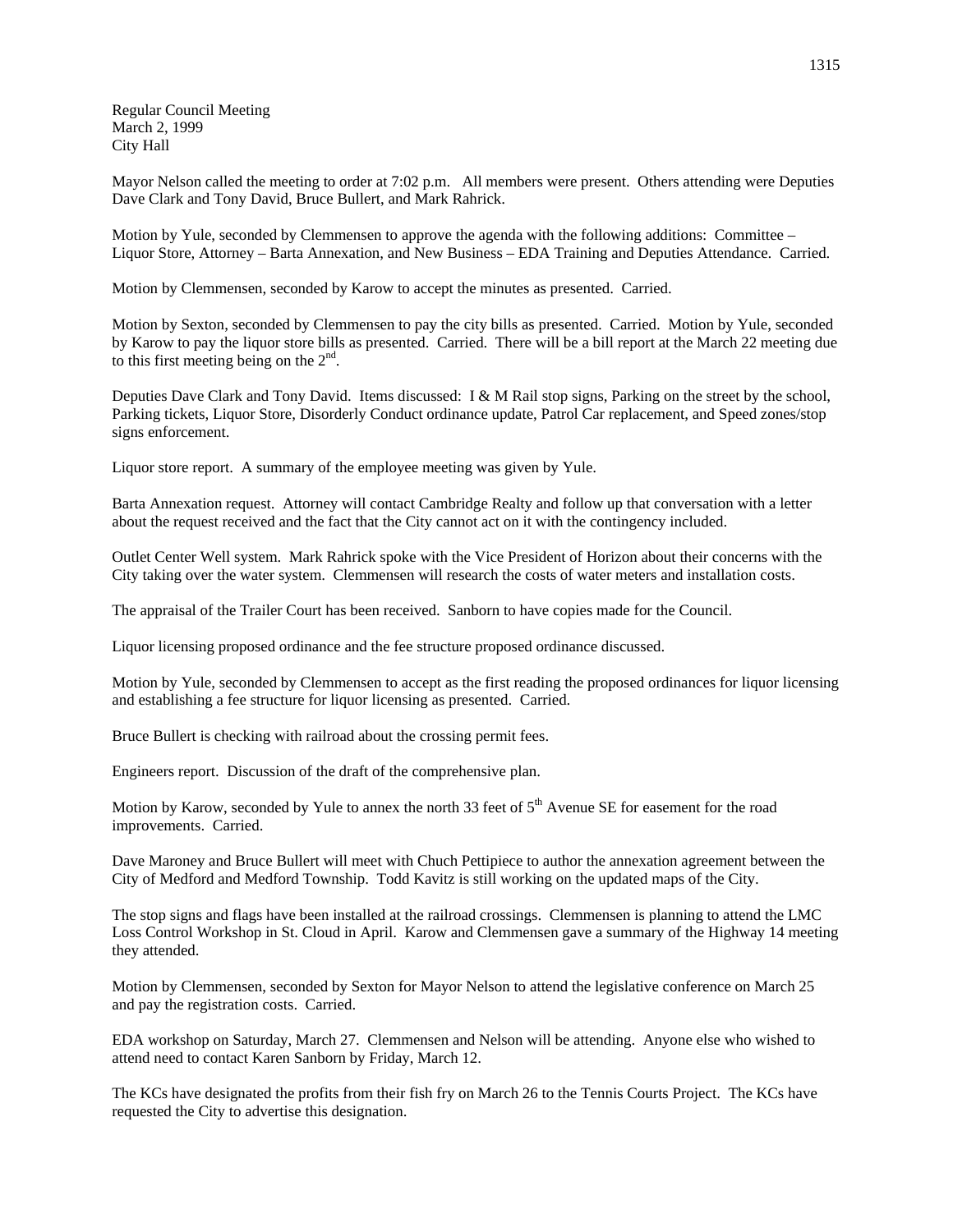There has been no response from I & M Rail about the repairs the City did to the crossing at  $2^{nd}$  Avenue SE. A bill for snow plowing in has not been sent out yet. There is a problem of people parking along the south side County Road 12 across from the restaurant which is a no parking zone. Clemmensen to try to get more visible "No Parking" signs.

Motion by Karow, seconded by Clemmensen to adjourn at 10:20 p.m. Carried.

Minutes approved at \_\_\_\_\_\_\_\_\_\_\_\_\_\_\_\_\_\_\_\_\_\_\_\_\_\_\_\_\_\_\_\_\_ meeting.

Submitted by \_\_\_\_\_\_\_\_\_\_\_\_\_\_\_\_\_\_\_\_\_\_\_\_\_\_\_\_\_\_\_\_\_\_\_\_\_\_\_ Clerk.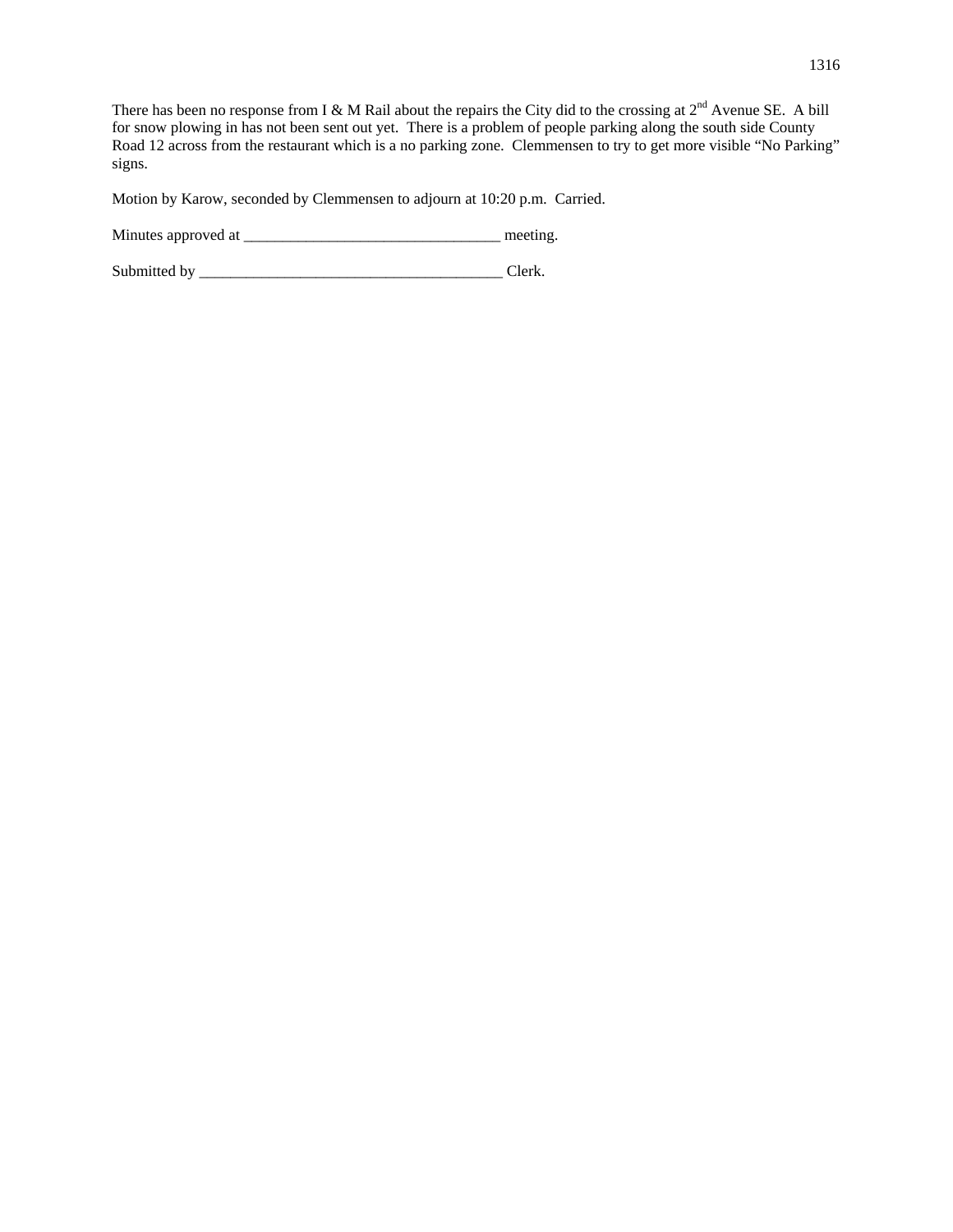Public Hearing & Regular Council Meeting March 22, 1999 City Hall

Mayor Nelson opened the hearing at 6:50 p.m. All members of the council were present. Others attending were Dave Fuchs, Scott Kilness, Cheryl Paquin, Bruce Bullert, John Curran, Gary Wiersma, Dorian Cornelius, Jackie Berg, Dan Kaiser, Craig O'Hearn, and Greg Sanborn.

The purpose of this hearing is to review the proposed improvement project on Riverview Drive. Bruce Bullert explained the proposed improvement and the city policies for special assessments for improvements. The floor was opened for questions.

The Hearing was closed at 7:22 p.m.

Mayor Nelson called the regular council meeting to order at 7:22 p.m.

Open Forum: A request for a stop sign on the north end of 4<sup>th</sup> St SE. Concerns about the garbage blowing from the Bluff View construction. A request for additional street lighting on  $3<sup>rd</sup>$  Ave SE closer to the railroad. The Council will look at these things for recommendation.

Question about the 1998 Street Improvement Project and when construction will begin this spring and also concerns about a standing water problem at the end of driveway. Bruce and Ron will look at this again this spring.

Motion by Karow, seconded by Sexton to accept the agenda with additions. Carried.

Motion by Sexton, seconded by Yule to accept the minutes with the correction of the annexation of the south 33 feet of  $5<sup>th</sup>$  Ave SE and not the north 33 feet. Carried.

Motion by Yule seconded by Karow to pay the liquor store bills as presented. Carried.

Motion by Clemmensen, seconded by Yule to pay the city bills as presented. Carried.

Liquor store report. The St. Patrick's Day celebration was a great day. April 10 there will be a MS Dart Tournament. There will be dart machines in the old fire hall. Other promotional activities are being planned. MMBA will be making a site visit on April 8 to review the liquor store. The health insurance questions are still being worked on for more information to employees.

Motion by Karow, seconded by Yule to transfer \$25,000 from the liquor store fund to the general fund. Carried.

Zoning and Planning report. This board is working on a draft of a commercial zoning ordinance. Karow, Sexton, and Dave Maroney will work with them on this draft.

Park report. The next meeting for this board will be at 6:30 at the Frank Woodfill Wildlife Refuge.

Motion by Sexton, seconded by Clemmensen to support the advertising of recreational sand volleyball league, pool information, swimming lesson, and tennis lesson information in the community education booklet. Carried.

The old fencing from the tennis courts will be used along the East Side of the ball field. Quotes for installation will be presented at the next meeting.

Streets report. There has been no new discussion with MNDOT. A request for a "Children at Play" sign installed by  $207 2<sup>n\overline{d}</sup>$  Ave SE.

Motion by Karow, seconded by Clemmensen to set a policy for citizen requests for "Children at Play" signs to charge a cost of \$55 for the installation of said sign. Installation being done after a written request is presented to the City Council. Carried.

Street sweeping was discussed.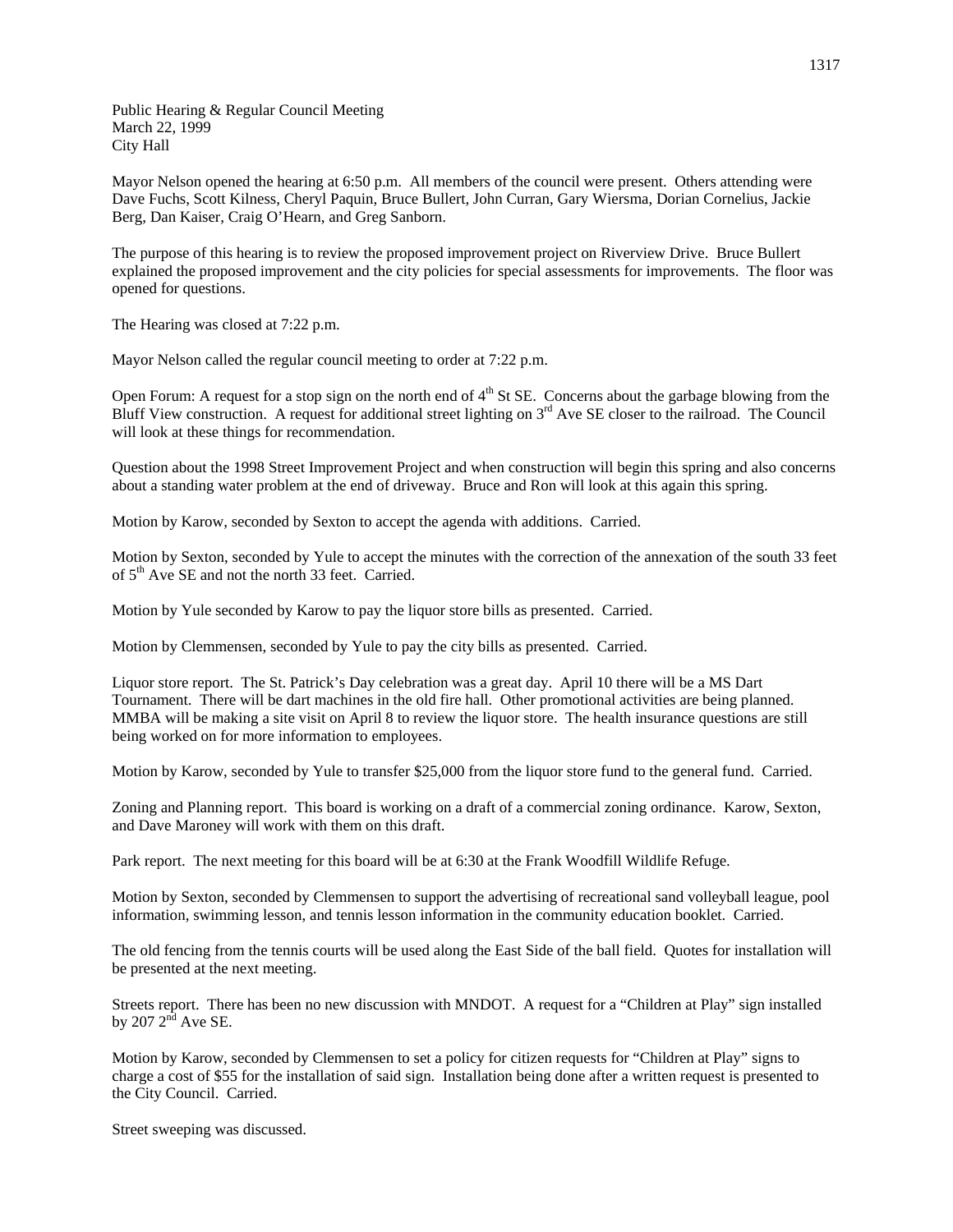Clemmensen and Karow attended the recognition ceremony for the wastewater award Medford received.

Break 8:33 – 8:38.

Engineers report. Comprehensive plan presentations to the townships discussed. The townships need to be notified of a comment period with a deadline of April 19 for any comments they would like considered in the plan.

A town meeting is scheduled for April 27 at 7:00 p.m. at the KC Hall for final review of the comprehensive plan.

The wastewater treatment facility plan mentioned.

Street Projects. Bruce Bullert has been negotiating with UP Railroad about the costs of the crossing at  $5<sup>th</sup>$  Ave SE. He will continue talking with UP. There has been no response from I & M Rail about the crossing fee questions.

Riverview Drive proposed improvement. Motion by Karow, seconded by Clemmensen to adopt a resolution to order the improvement plans and specs for this project with the cul-de-sac getting an overlay only. Carried.

Motion by Clemmensen, seconded by Yule to table the  $2<sup>nd</sup>$  reading of the liquor licensing and fees schedule until the next meeting. Carried.

Y2K. Working on these things yet. The fire department, water and wastewater departments will be working on getting the documentation from vendors about equipment compliance.

A tentative date for household hazardous waste collection in Medford has been set for July 19 from  $2 - 6$  p.m. Mary Overlee-Olson will need volunteers from Medford and confirmation about this date. The permanent recycling bins will be installed as soon as the recycling company has received the new trucks with the equipment for emptying the bins.

The board of review is April 21, at 7:00 p.m.

Motion by Karow, seconded by Yule to purchase prairie grass seeds at a cost of \$98 plus shipping and tax for planting at Oakridge Pond in Mid April. Carried.

A quote for texturing the Council room was discussed. A quote will be presented at the next meeting.

Quotes for white boards. Motion by Clemmensen, seconded by Sexton to purchase a 4' by 8' white board as bid by PC Office Supply. Carried.

Question raised about the billing of the street lights. The trailer court appraisal has been received by all council members. The next step for this will be discussed at the next meeting.

The school requested that the city help improve the ball field at the school by hauling and disposing of the waste materials. The township will do the scraping of the field.

Motion by Clemmensen, seconded by Sexton to adjourn at 10:12 p.m. Carried.

Minutes approved at \_\_\_\_\_\_\_\_\_\_\_\_\_\_\_\_\_\_\_\_\_\_\_\_\_\_\_\_\_ meeting.

Submitted by \_\_\_\_\_\_\_\_\_\_\_\_\_\_\_\_\_\_\_\_\_\_\_\_\_\_\_\_\_\_\_\_\_ clerk.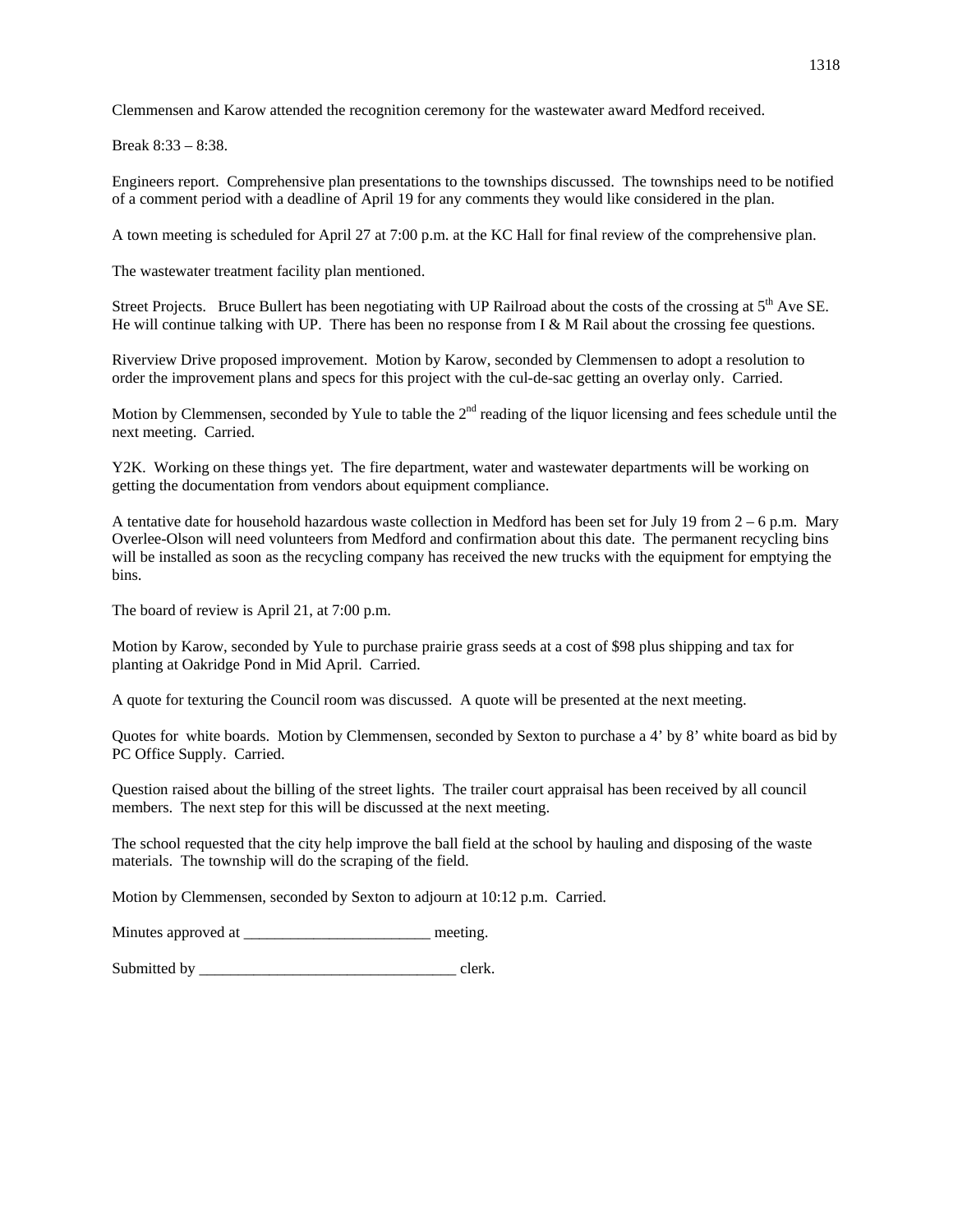Regular Council Meeting April 13, 1999 City Hall

Mayor Nelson called the meeting to order at 7:00 p.m. All members were present. Others attending were Gary Wiersma, Cheryl Paquin, Bruce Bullert, Keith Maas, Mona Kaiser, Seth Peterson, and Bob Brown.

There was no open forum.

Motion by Karow, seconded by Sexton to accept the agenda as presented. Carried.

Motion by Clemmensen, seconded by Yule to accept the minutes as presented. Carried.

Motion by Karow, seconded by Yule to pay the city bills as presented. Carried. Motion by Yule, seconded by Clemmensen to pay the liquor store bills as presented. Carried.

Park Report. Motion by Sexton, seconded by Yule to set the following pool rates:

| <b>Swimming Lessons</b> | Resident of City        | \$20 |
|-------------------------|-------------------------|------|
|                         | Non Resident of City    | 25   |
| <b>Tiny Tots</b>        | <b>Resident of City</b> | 15   |
|                         | Non Resident of City    | 20   |
| <b>Family Lessons</b>   | <b>Resident of City</b> | 60   |
| (4 or more children)    | Non Resident of City    | 75   |
| Pool membership         | <b>Resident of City</b> | 60   |
|                         | Non Resident of City    | 70   |
| Gate fees               | 4 years and older       | 3    |
|                         | 3 years and younger     |      |
| Moonlight swim          |                         | 2    |

Motion carried.

The definition of a family was discussed.

Motion by Sexton, seconded by Yule to acknowledge with much appreciation the grant for \$2,000 from Alliant Energy. Carried.

Engineers report. The land usage maps for the comprehensive plan was reviewed. The joint resolution for orderly annexation was review as Bruce will be taking this to the Township this evening to present to them.

I & M Rail Link crossing discussed. Option 1 – one time fee of \$3,750 each for the water and sewer lines. Option 2 – yearly fee of \$150 each for water and sewer lines.

Motion by Clemmensen, seconded by Yule to accept Option 2 with the yearly fee. Carried.

Mona Kaiser presented a plan for the Junior Civic Club and a Community Clean up Day on May 1. Lois Nelson and Shane Yule will participate in this event.

Break 8:35 – 8:40 p.m.

Attorney. Well system at the outlet center was discussed.

Motion by Clemmensen, seconded by Karow to proceed with the estimated costs for 10 water meters and installation to include shut off valves with all the usage from these meters billed directly to the Outlet Center. Carried.

The Attorney will be contacting Mr. Regitschnig about the appraisal done on the trailer court.

Motion by Yule, seconded by Sexton to accept as the 2<sup>nd</sup> reading of the proposed ordinances for liquor licensing and the fee structure as presented. Carried.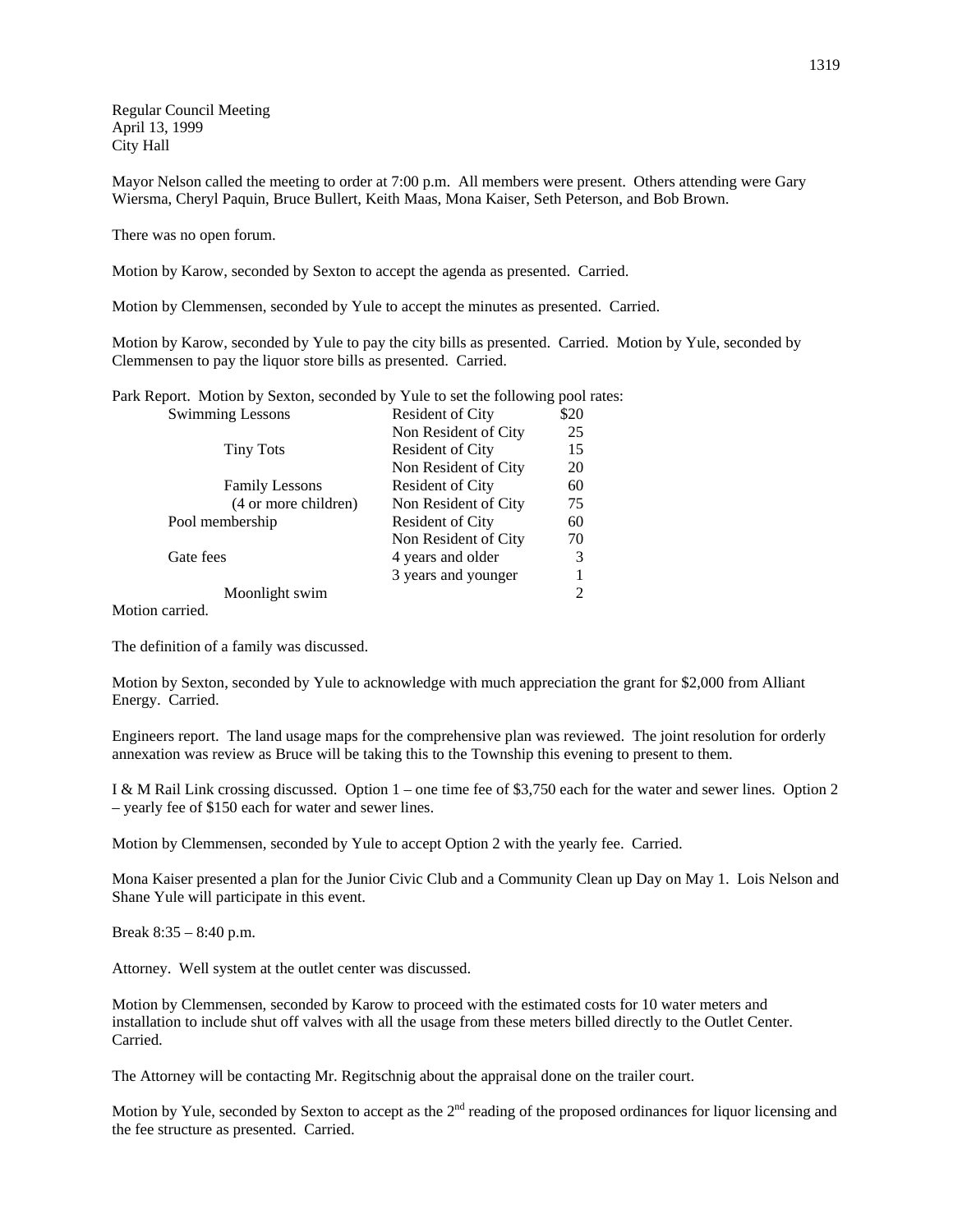Motion by Sexton, seconded by Karow to adopt the above ordinances as presented. Carried.

The Attorney will work on an application form to go along with these ordinances. Mark Rahrick is also working on the annexing of the south 33 feet of  $5<sup>th</sup>$  Avenue SE.

The zoning board is working on the commercial zoning ordinance.

The quote for texturing has not been received as of yet. Will have for the next meeting. Discussion of the emergency generator and lighting for City Hall and Fire Hall.

A meeting with Cambridge Realty to discuss a traffic study for the Barta property is scheduled for Wednesday, April 21, at 8:05 p.m.

The LMC Annual Conference will be in Rochester on June 15 – 18.

Information from the EDA seminar held on March 27 was shared by Nelson and Sexton.

The Facility Plan was presented by Bob Brown and Seth Peterson from Bolten & Menk. Alternatives reviewed by council. The council feels no need to push to submit a plan to MPCA by April 30, the deadline for being placed on the list.

Electrical quotes for the liquor store, tennis courts, and street lights were presented. Motion by Clemmensen, seconded by Yule to hire Park Electric for the street light work and Cole Electric for the liquor store and park work. Carried.

Motion by Karow, seconded by Sexton to order poles and fixtures for Oakridge Bluffs 2<sup>nd</sup> addition. Carried.

Discussion of the street lights for Bluff View Phase 2. Motion by Karow, seconded by Yule to request from Alliant Energy 3 additional lights on the existing poles along  $5<sup>th</sup>$  Avenue SE. Carried.

The township's reaction to the closing of the crossing at  $5<sup>th</sup>$  Avenue NE was stated to the council. At this time the closing of this crossing is not feasible.

The township's reaction to the annexation was briefly given to the council.

Motion by Karow, seconded by Clemmensen to adjourn at 11:40 p.m. Carried.

Board of Review & Planning Session April 21, 1999 City Hall

Mayor Nelson called the Board of review to order at 7:00 p.m. All members were present. Others attending were Glen Purdie, Dave Wavrin, DeWayne Halverson, Andy & Marilyn Gasner, and Sharon Hagen.

The purpose of this meeting is for the property owners could ask questions or state concerns about the estimated market value as set by the Assessors Office of Steele County.

The process was explained and the floor opened for questions. Andy & Marilyn Gasner questions the estimated market value of their property. DeWayne Halverson questioned the increases of all property values, Sharon Hagen questioned the homestead status of her property.

Motion by Karow, seconded by Yule to recess this meeting until May 11. Carried.

Mayor Nelson called to planning session to order at 8:05 p.m. Persons attending this were Rick Tollefson, John Sheehan, John Wiesner, Neil Weber, Bruce Bullert, Duane Gallea, Sandy Kucera, Jim Schull, Chuck Pettipiece, Tony Durand, and DeWayne Halverson.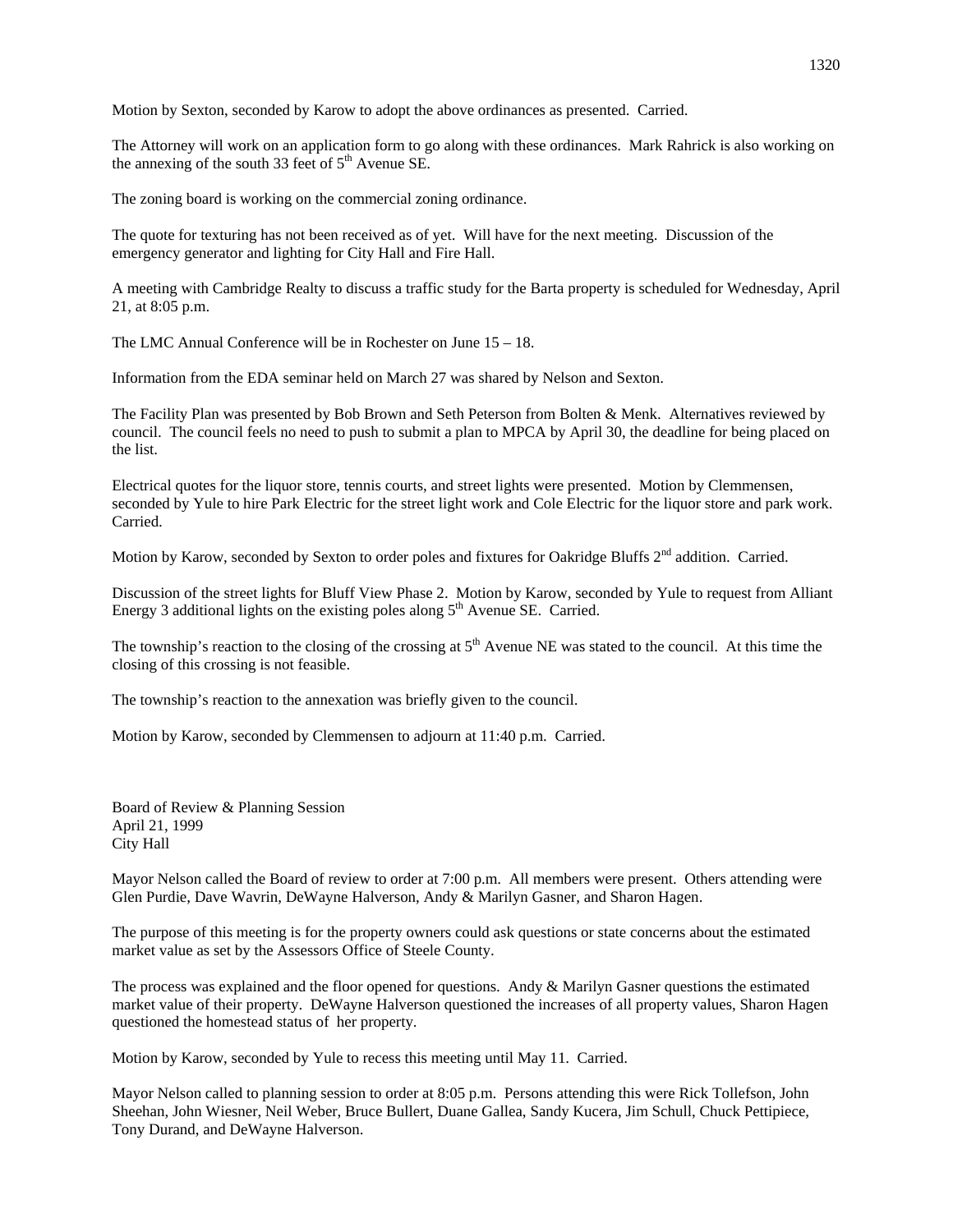The Barta property and a traffic study for the property were discussed.

Annexation Agreement discussed with Medford Township Officials. Draft #1 was reviewed jointly. This discussion will continue. Both parties will consider a 30 day extension of the current orderly annexation agreement at their next meeting.

Motion by Yule, seconded by Sexton to adjourn at 10:37 p.m. Carried.

Minutes approved at \_\_\_\_\_\_\_\_\_\_\_\_\_\_\_\_\_\_\_\_\_\_\_\_\_\_\_\_\_\_\_\_\_ meeting.

Submitted by \_\_\_\_\_\_\_\_\_\_\_\_\_\_\_\_\_\_\_\_\_\_\_\_\_\_\_\_\_\_\_\_\_\_\_\_\_\_\_ Clerk.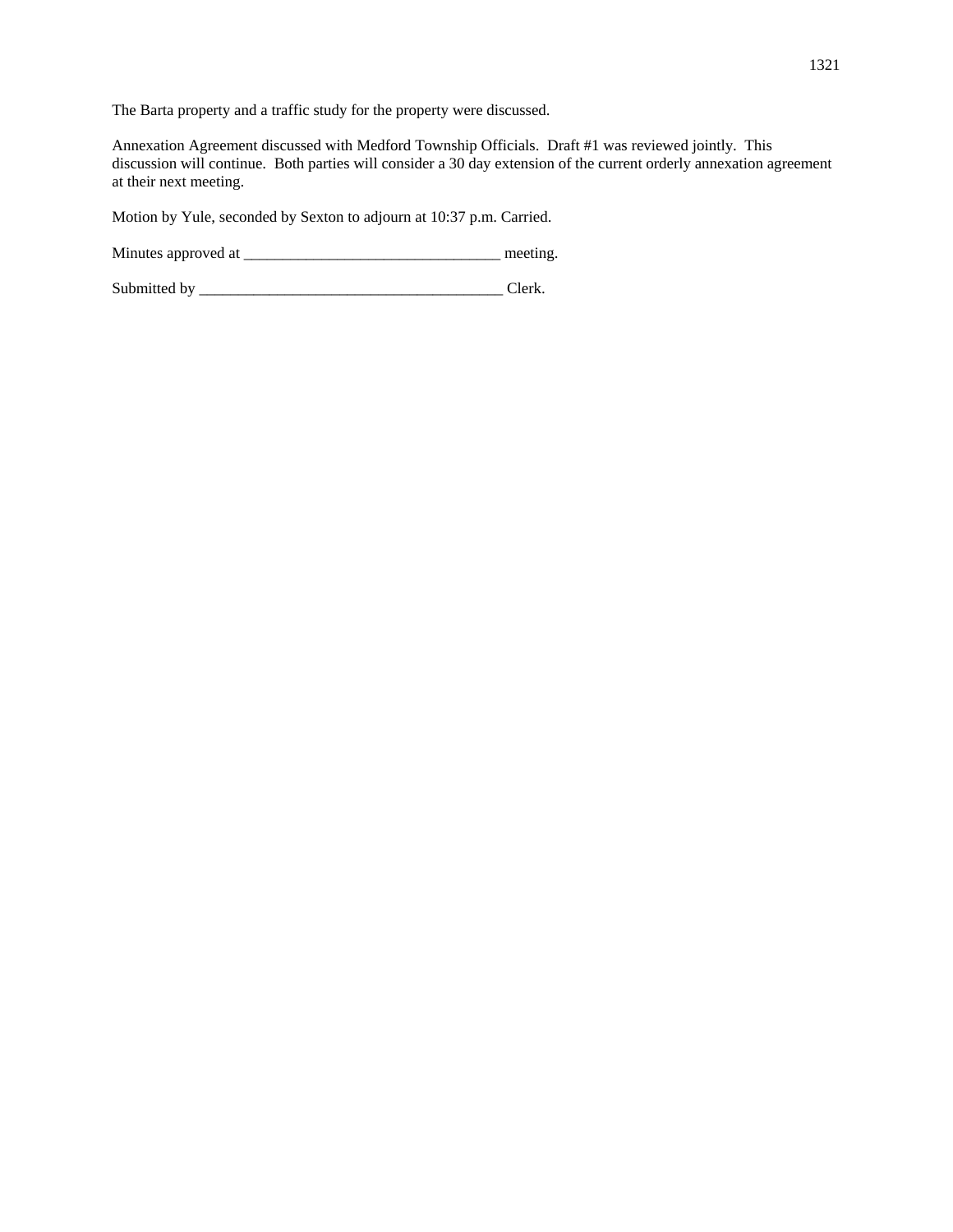Regular Council Meeting April 26, 1999 City Hall

Mayor Nelson called the meeting to order at 7:00 p.m. All members were present. Others attending were Keith Maas, John Curran, Dorian Cornelius, Cheryl Paquin, Bruce Bullert, Terry Yule, Craig O'Hearn, and Diane Wilson.

Open forum. A check was presented to the City by Keith Maas on behalf of the Medford KC's for the proceeds of the fish fry held at the KC Hall to benefit the tennis courts project, in the amount of \$183.93. Motion by Yule, seconded by Sexton to accept this donation to the tennis courts fund with much appreciation. Carried.

Motion by Sexton, seconded by Yule to accept the agenda with the addition of the transfer of water collections and set specific times for the new business items. Carried.

Motion by Clemmensen, seconded by Sexton to accept the minutes as presented. Carried.

Zoning & Planning report. This board is still working on the regional market place ordinance.

Clemmensen attended the watershed seminar.

A joint public hearing of the city council and zoning & planning will be held on Tuesday April 27 to review the comprehensive plan draft.

MNDOT has collected all the information for the bridge design over I 35. Once compiled they will call the city to set up a meeting.

Motion by Karow, seconded by Clemmensen to install a stop sign on the north end of  $4<sup>th</sup>$  Street SE at the  $3<sup>rd</sup>$  Avenue SE intersection. Carried.

The poles for the new street lights have been ordered.

Keith will have information about a fuel tank for the wastewater generator at the next meeting.

There is a pool meeting that the council is invited to on May 4, at 6:00 p.m.

Motion by Karow, seconded by Sexton to transfer the water collections in the amount of \$20,771.86. Carried.

Y2K. Sanborn to type letter to be sent out to all vendors for city equipment.

The tennis courts are retaining water. This will be asked of the engineer once he arrives.

Saturday, May 1, is Community Cleanup Day. Everyone participating with the Junior Civic Club should meet at City Hall at 9:00 a.m.

Motion by Clemmensen, seconded by Yule to hire Dennis Mielke to paint and texture the council chambers for a cost of \$670.00 Carried.

There has been no new information about the emergency lighting or generator for City/Fire Hall building.

Break to wait for the engineer.

Engineers report. Discussion of the comprehensive plan public hearing tomorrow evening.

The extension of the township orderly annexation agreement will be approved at the next regular meeting. The language change recommendations from Chuck Pettipiece were reviewed and discussed.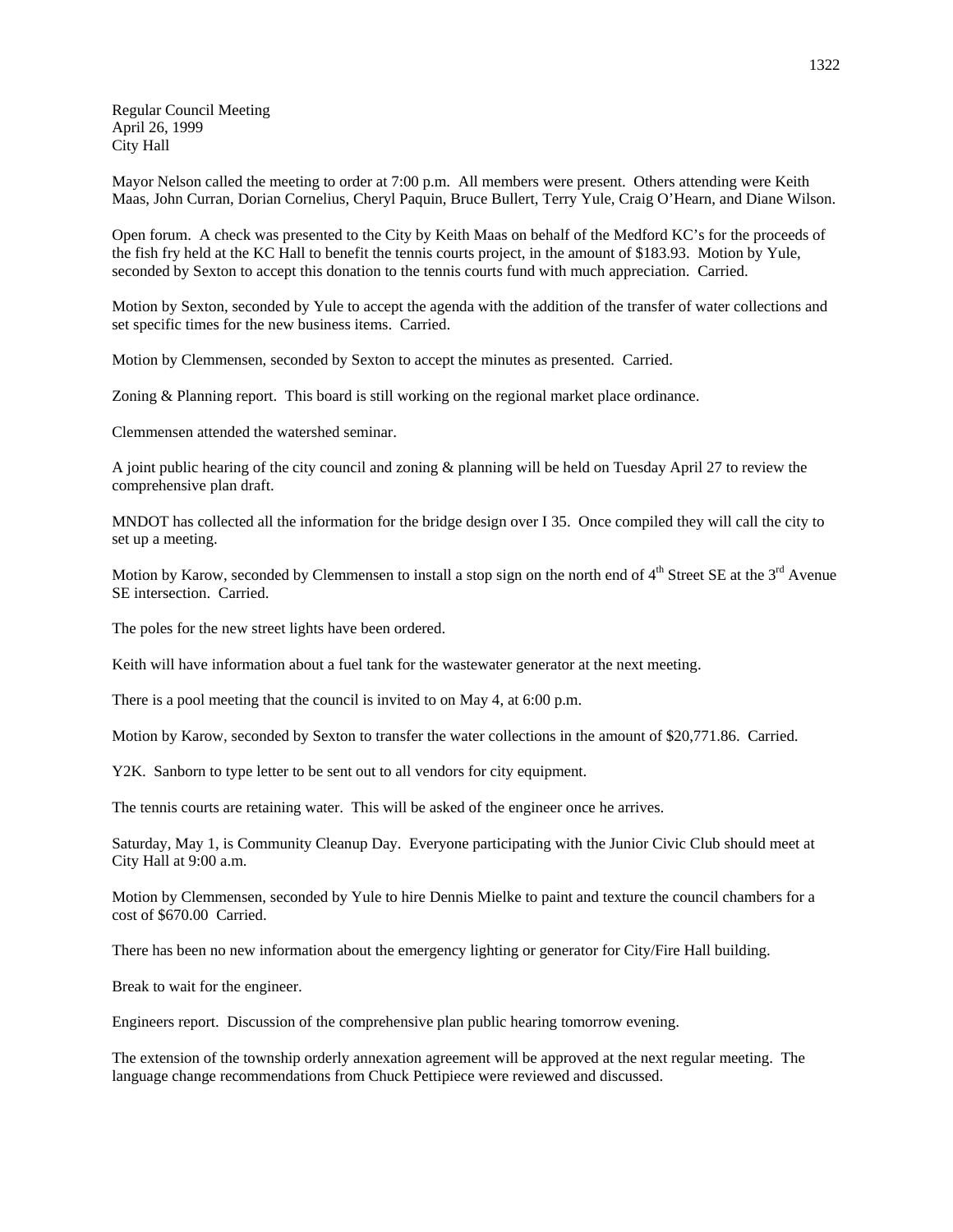Motion by Clemmensen, seconded by Sexton that if now or in the future the property owned by Terry & Kari Yule and being purchased by Rob Barbeau should be destroyed by fire or by some other natural cause, the residential home would be allowed to be 100% rebuilt at the same location. Carried.

Diane Wilson brought to the council from the CHAT group the option of participating in a housing market study for the purpose of attracting a developer of some multi unit rental housing. The council is interested but would like some more information about the purpose and cost of this study and would like to see at least 3 communities involved.

Liquor Store. The MS Dart tourney went well. \$400 was raised for the MS foundation with 45 – 50 dart players being involved.

There will be a promotion at the liquor store on Saturday, May 8, for the muni softball team. The team is trying to raise enough money for uniforms. This promotion will be held on the county road between the muni and CJ Foods from  $5 - 8$  p.m.

If the ice machine is not moved out of the liquor store office by the next council meeting the council will look into possibilities of hiring this job out.

Discussion of the new annexation agreement wording and the flat rate per acre for the annexation of land.

The crossing permit for I & M Rail Link will be sent in. The fee is a one time fee not an annual fee. There has been no follow up with Union Pacific Railroad.

Brief discussion of the storm sewer policy.

Bids for the new street project will be let at the June 8 council meeting.

With the final work to be done on the tennis courts the standing water problem will be solved.

Dorian Cornelius will research options for the replacement of the front end loader and bring to the council next month.

Motion by Sexton, seconded by Yule to adjourn at 10:26 p.m. Carried.

Minutes approved at \_\_\_\_\_\_\_\_\_\_\_\_\_\_\_\_\_\_\_\_\_\_\_\_\_\_\_\_\_\_\_\_\_\_\_\_\_\_\_\_\_ meeting

Submitted by elerk.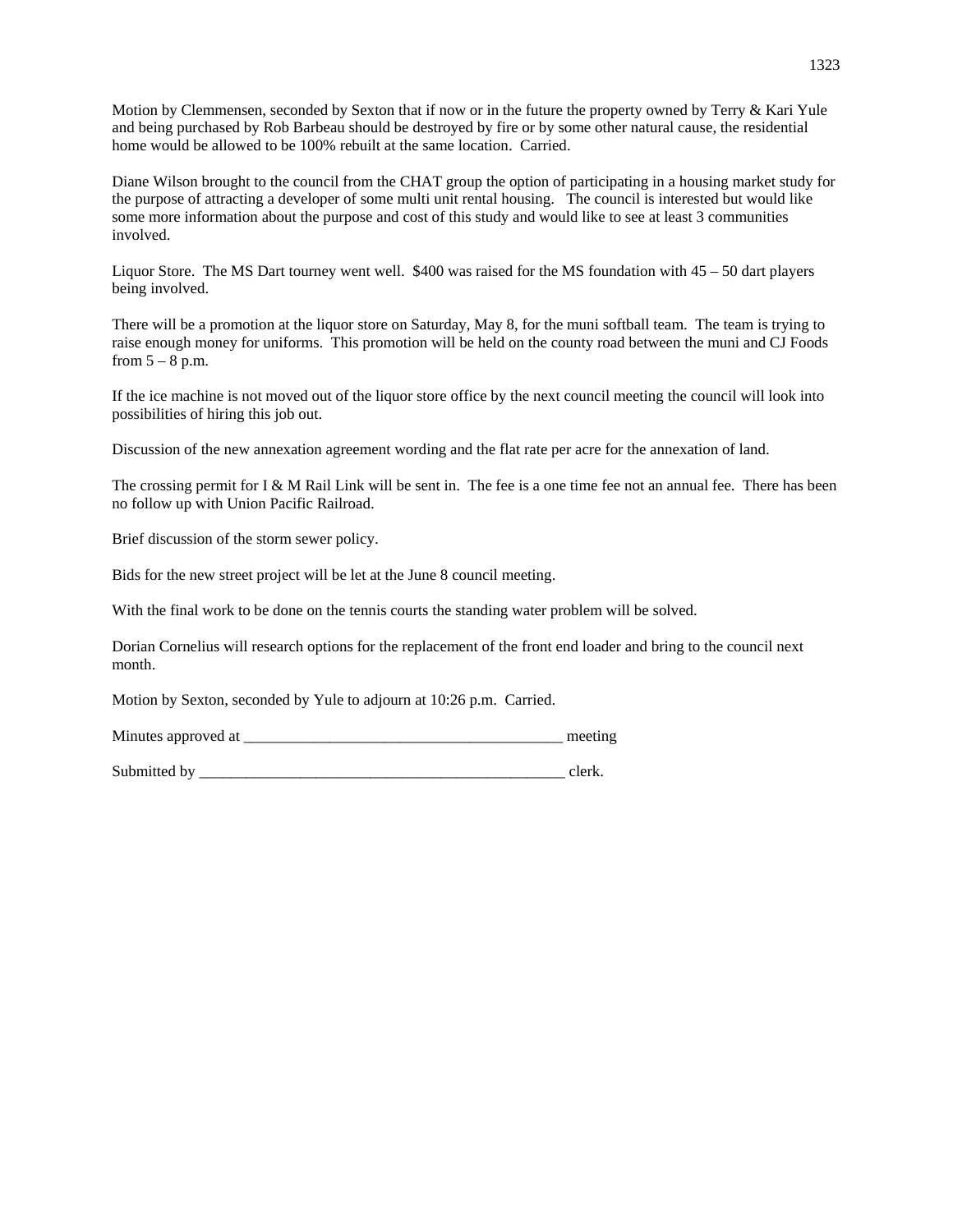Joint City Council and Zoning & Planning Board Public Hearing April 27, 1999 Medford Knights of Columbus Hall

Mayor Nelson and Zoning Chairman called the meeting to order at 7:04 p.m. All the council members were present. Zoning & Planning members present were John Curran, Wendy Calder, Danny Thomas, and Drew DeMars. Others attending were Bruce Bullert, Dave Maroney, Doug Hughes, Cheryl Paquin, DeWayne and Gert Halverson, Todd Kavitz, Tom & Elaine Hill, Gwen Buscho, Keith Maas, Dorothy Lee, Alice Panos, John Tjernagel, Diane Wheeler, and Elliot Eisman.

The purpose of this hearing is to review the drafted comprehensive plan for the City of Medford to collect additional input from the community.

Mayor Nelson introduced the members of the Zoning Board. Then she gave a summary of the contributing and supporting information used in the development of this draft (ie: Minnesota Design Team & CHAT Study).

The comp plan was explained by Dave Maroney. The contributing factors for the map development explained by Bruce Bullert.

The floor was opened for questions, comments, and concerns.

The Zoning Board and the City Council closed the hearing. Motion by Yule, seconded by Karow to close the hearing for the City Council. Carried.

Minutes approved at \_\_\_\_\_\_\_\_\_\_\_\_\_\_\_\_\_\_\_\_\_\_\_\_\_\_\_\_\_\_\_\_\_\_\_\_\_\_\_\_\_ meeting

Submitted by \_\_\_\_\_\_\_\_\_\_\_\_\_\_\_\_\_\_\_\_\_\_\_\_\_\_\_\_\_\_\_\_\_\_\_\_\_\_\_\_\_\_\_\_\_\_\_ clerk.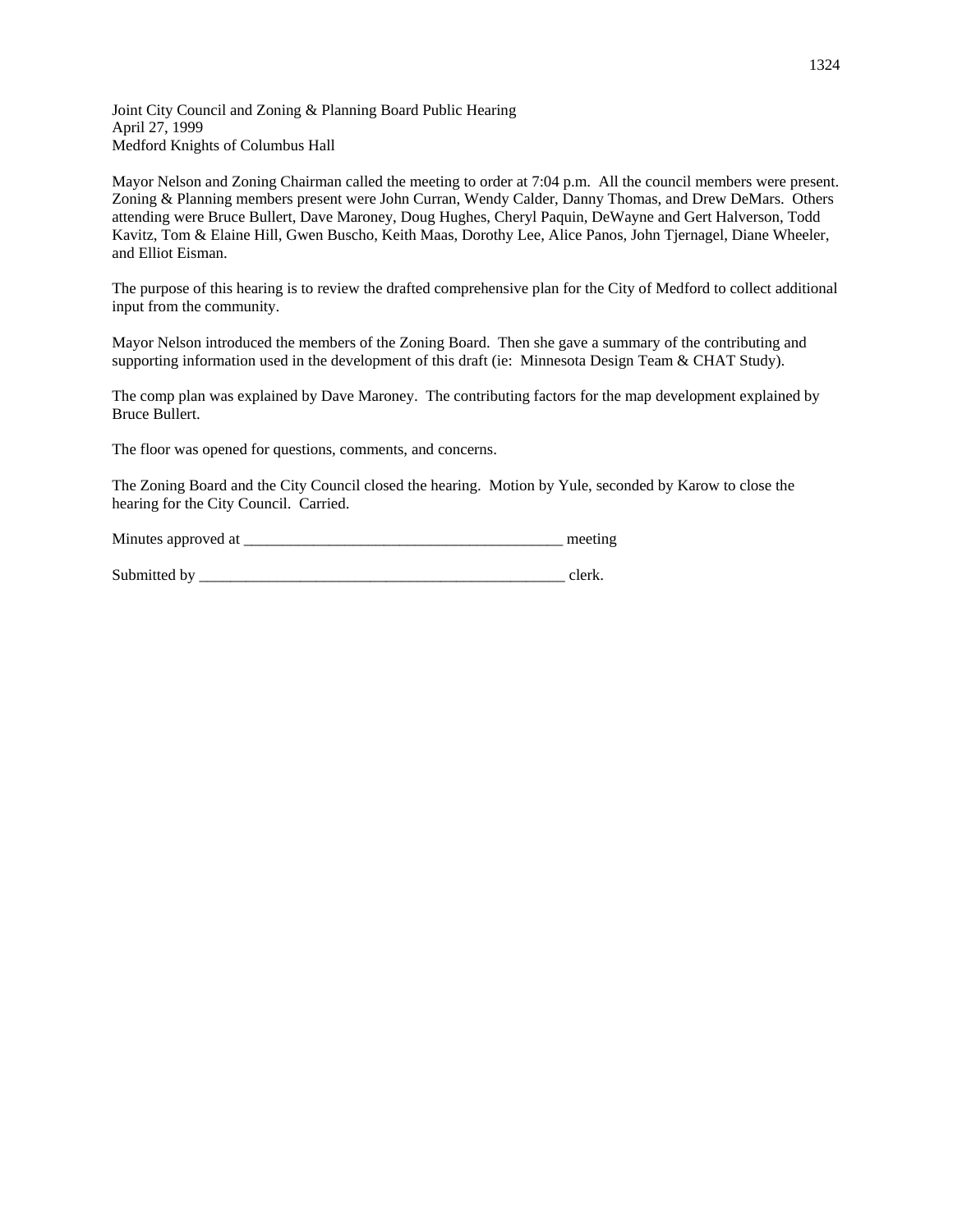Regular Council Meeting May 11, 1999 City Hall

Mayor Nelson called the meeting to order at 7:00 p.m. All members were present. Others attending were Gary Wiersma, Keith Maas, Cheryl Paquin, mark Rahrick, Bruce Bullert, and Jerry Eick.

Motion by Yule, seconded by Sexton to accept the agenda as presented. Carried.

Motion by Clemmensen, seconded by Yule to accept the minutes as presented. Carried.

Motion by Sexton, seconded by Yule to pay the city bills as presented. Carried. Motion by Yule, seconded by Sexton to pay the liquor store bills as presented. Carried.

Park report. Motion by Sexton, seconded by Clemmensen to set the following pool wages:

| $1st$ year | \$6.30/hour                                                             |
|------------|-------------------------------------------------------------------------|
| $2nd$ year | 6.60/hour                                                               |
|            | $7.00/h$ our                                                            |
|            | $7.50/h$ our                                                            |
| $1st$ year | \$7.50/hour                                                             |
|            | $8.00/h$ our                                                            |
|            | 8.75/hour                                                               |
|            | 9.50/hour                                                               |
|            | $3rd$ year<br>$4^{th}$ year +<br>$2nd$ year<br>$3rd$ year<br>$4th$ year |

Carried.

Downtown development task force report.

Zoning & Planning. No report

Joint Resolution for orderly annexation agreement changes reviewed.

Motion by Sexton, seconded by Yule to adopt a joint resolution extending the current resolution for orderly annexation until June 9, 1999. Carried.

1999 street improvement project update. Bids will be let for this project on June 8.

Motion by Clemmensen, seconded by Karow to adopt a resolution for the 1999 street improvement projects 98-2 and 99-1, approving the plans and specs and calling for bids for June 8, 1999. Carried.

Discussion of the access to the girl scout camp. Girl scouts will be using the camp for the next 3 weekends and day camp will start the end of June. The girl scout council wants to be kept informed about construction project and the best way to get to the camp. Also a bus will need to get to the camp for the day camps starting in June. Bruce Bullert will be in contact with Deb Tenold about these concerns.

A request to annex the south 33 feet of  $5<sup>th</sup>$  Avenue SE will not be made until the adoption of the orderly annexation agreement.

A meeting with MNDOT has been scheduled for June 7. Nelson Karow and Bruce Bullert will attend.

Audit report presented by Jerry Eick. A workshop for the audit and capital planning will be held on June 15 from 6 to 8 p.m. Jerry Eick will be in attendance and Bill Fahey will be invited to attend also.

5 minute break.

Outlet Center water system. Keith Maas reported that the cost of meter including installation would be for a 2 inch meter is \$750 each for 7 meters, and 1 ½ meter is \$595 each for 3 meters. The attorney is working on a letter to the owners that will include this information.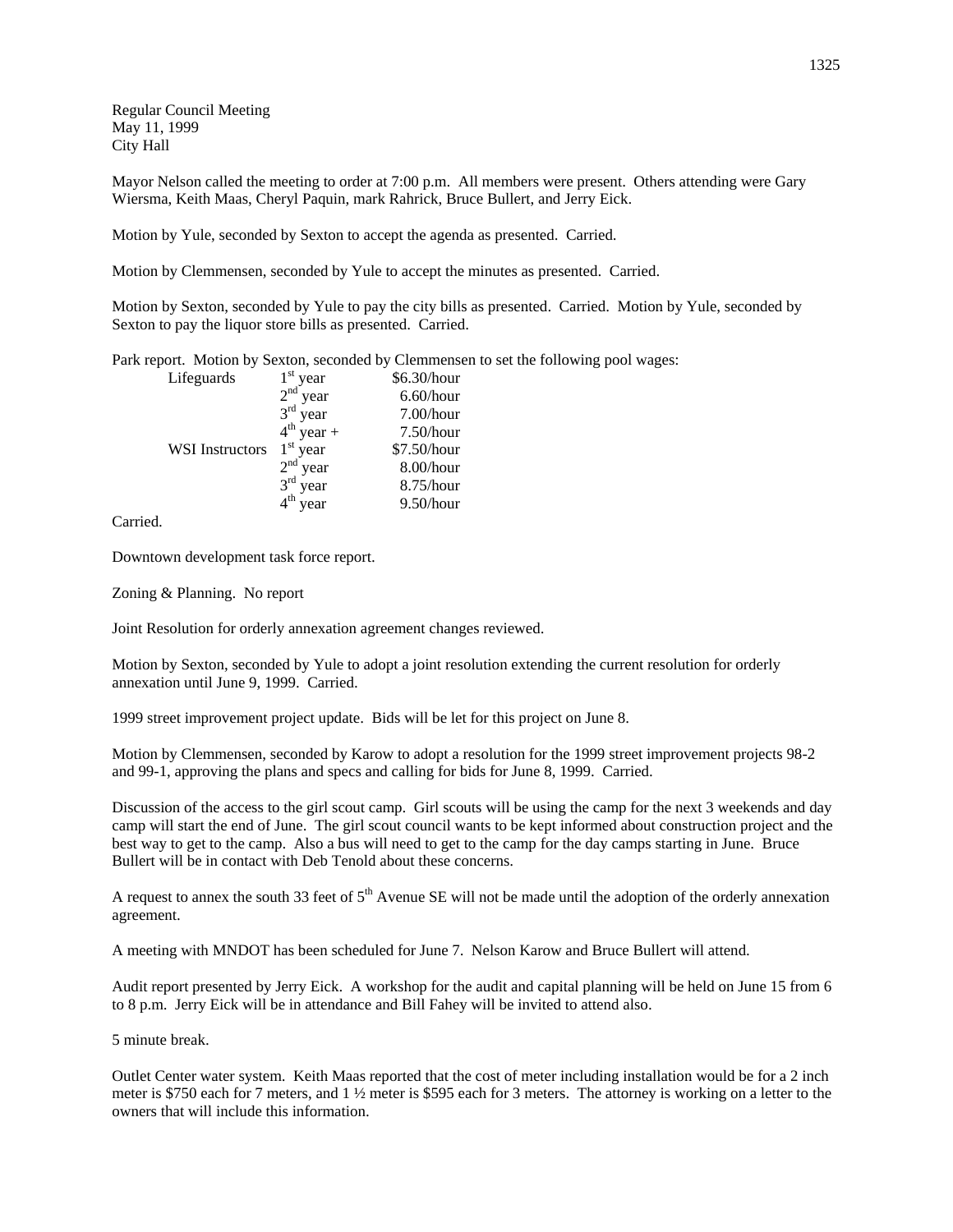Trailer Court. Rick Tollefson met with John Regitschnig about the trailer court and the possible sale to the City of Medford. More meetings will be scheduled regarding this.

The liquor licensing application process was outlined by Mark Rahrick. Information needed by the attorney is the question language from the ballot, vote results, and a copy of the signed ordinance. Sanborn to get this information to the attorney.

The attorney is working of the paper work needed by the County for the annexations of the Kilness and Panos properties.

Bruce Bullert reported about the meeting with the township as to the changes to the orderly annexation agreement language. The city council will meet with the township to discuss this further. Sanborn will contact Jim Schull to schedule this.

Barta property was mentioned.

Sanborn reported that the market study for rental housing would be valid information for 3 years, not six months. Currently there are only 2 communities that are interested. The CHAT group will try to contact a third community to be included in this. More information as to the cost and communities involved will be at the second meeting in June.

Motion by Sexton, seconded by Karow to acknowledge the painting of the garbage cans with thanks and appreciation to Girl Scout Troop 508. The cans look great. Carried.

Funds have been applied for for the city emergency generator for the city hall and fire hall.

Motion by Karow, seconded by Yule to pay the costs for Mayor Nelson to attend the LMC annual conference in Rochester on the 16 and 17. Carried.

Motion by Clemmensen, seconded by Yule to accept the recommendations as presented by the County Assessor from the Board of Review. Carried.

Motion by Clemmensen, seconded by Yule to adjourn at 10:20 p.m. Carried.

Minutes approved at  $\blacksquare$ 

Submitted by \_\_\_\_\_\_\_\_\_\_\_\_\_\_\_\_\_\_\_\_\_\_\_\_\_\_\_\_\_\_\_\_\_\_\_\_\_\_\_\_ city clerk.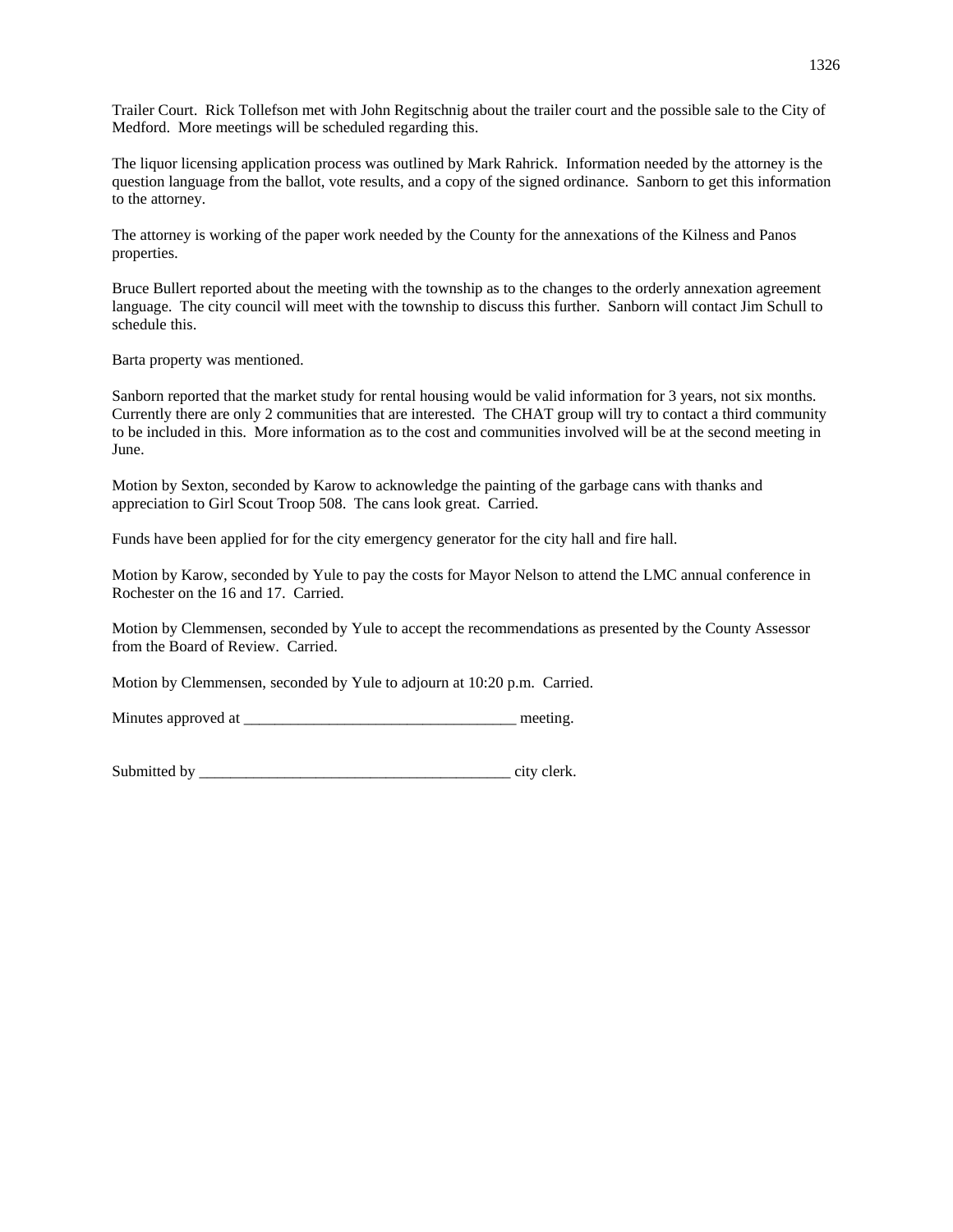Regular Council Meeting May 24, 1999 City Hall

Mayor Nelson called the meeting to order at 6:00 p.m. All council members were present. Others attending were Duane Gallea, Jim Schull, Tony Durand, Sandy Kucera, Chuck Pettipiece, Keith Maas, John Curran, Dorian Cornelius, Greg Sanborn, and Bruce Bullert.

The purpose of the first part of the meeting is to discuss the proposed orderly annexation agreement with Medford Township officials.

Discussion of Exhibit "B" and the reimbursement options.

Close this portion of the meeting at 7:05 p.m.

Regular meeting called to order at 7:10 p.m.

Open forum: none.

Motion by Yule, seconded by Karow to accept the agenda as presented. Carried.

Motion by Clemmensen, seconded by Sexton to accept the minutes as presented. Carried.

Zoning report.

Streets. The stop sign on  $4<sup>th</sup>$  Street SE needs to raised up higher.

Comprehensive Plan. Mixed use areas will be more defined prior to the adoption of the comprehensive plan.

Outlet Center water billing discussed. Motion by Karow, seconded by Yule to combine all the water meter usage into one (1) single bill at the 2" meter rates with one minimum usage of 10,000 gallons, excess would be billed at the rate per 1,000 gallons over 10,000. Carried.

Motion by Karow, seconded by Yule to purchase a 110 gallon fuel tank for the wastewater generator at a cost of \$287 plus a hand pump at a cost of \$48. Carried.

 Motion by Clemmensen, seconded by Sexton to purchase 2 cellular phones at a cost of \$100 each with an activation fee of \$35. Monthly charges will be \$18.95 for 40 minutes of air time. Carried.

Liquor store report. Summary of the May 8<sup>th</sup> Dart tourney. Discussion of the dance on June 4, 1999 with the Killer Hayseeds.

Emergency Management report from Doug Johnson. A presentation of the responsibilities of elected officials by Jerry Rosenthal will be scheduled for the  $2<sup>nd</sup>$  meeting in June.

Break.

1999 Street project. Bid opening will be at the June 8 meeting.

Motion by Sexton, seconded by Clemmensen to pay the cost for upgrading the street crossing at  $5<sup>th</sup>$  Avenue SE to the railroad. Carried.

Tennis Courts project. The project is complete. Nets need to be installed.

Motion by Yule, seconded by Sexton to purchase  $3 - 18$ " by  $24$ " – signs reading "Absolutely no bicycles, rollerblades, skateboards, or roller skates. Tennis shoes only" to be installed around the tennis courts. Carried.

Discussion of the furniture outlet.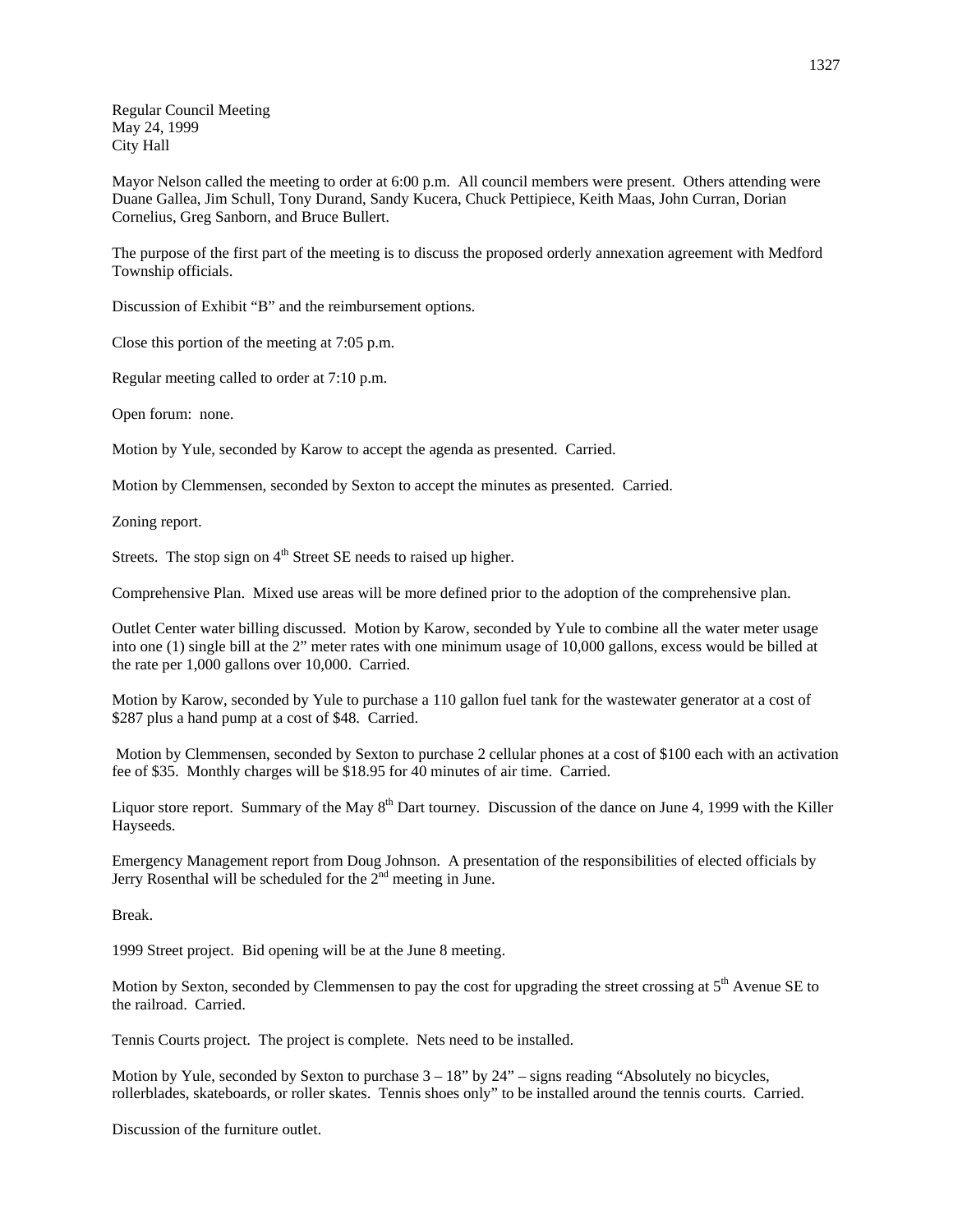Motion by Yule, seconded by Sexton to table the adoption of the comprehensive plan. Carried.

The annexation agreement with Medford Township was discussed. A consensus of the council to send Bruce to talk to Township about the reimbursement option, any further discussion will be done by a subcommittee (Nelson and Karow).

Budget review.

Motion by Karow, seconded by Yule to change city hall hours to the summer hours of  $7:00 - 11:30$  a.m. and  $1:00 -$ 4:00 p.m. from June 1 through August 31. Carried.

Motion by Clemmensen, seconded by Yule to grant a food permit, dance permit, and 3.2 beer permit to Medford Civic Club for Straight River Days on June 4 – 6. Carried.

Pictures are needed for the new Medford brochure. Please get them to city hall by Thursday.

Motion by Karow, seconded by Yule to adjourn at 10:12 p.m. Carried.

Minutes approved at \_\_\_\_\_\_\_\_\_\_\_\_\_\_\_\_\_\_\_\_\_\_\_\_\_\_\_\_\_\_\_\_\_ meeting.

Submitted by \_\_\_\_\_\_\_\_\_\_\_\_\_\_\_\_\_\_\_\_\_\_\_\_\_\_\_\_\_\_\_\_\_\_\_\_\_\_\_ Clerk.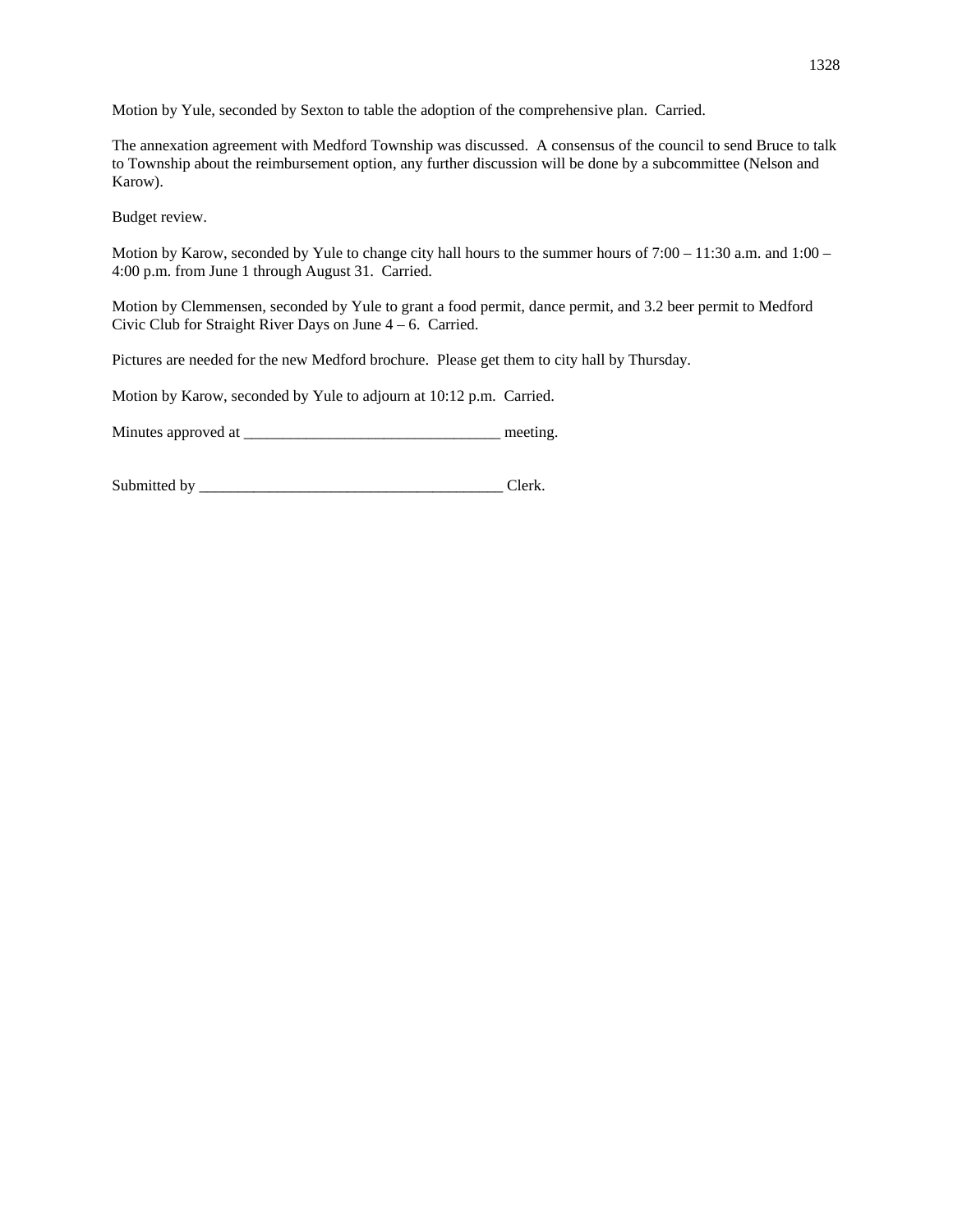MNDoT Meeting June 7, 1999 City Hall

The meeting opened at 3:40 p.m. with the following in attendance: Tony Hemes, Nelrae Succio, Steve Alderson, Dale Maul, Steve Kirsch, Tom Shea, Dave Serverson, Lee Amundson, Les Oeltjenbruns, Jim Wagner, Todd Kavitz, Bruce Bullert, Ron Karow, Lois Nelson, and Karen Sanborn.

Status of the MNDoT bridge design analysis was given by Dale Maul. A Round-A-Bout design was presented as an option. A video and information packets were provided to the City and County officials. The timeline for this project is that construction of the bridge and round-a-bout could happen in 2001. It may be more realistic that construction would be done in 2002.

At this time MNDoT needs the support of both the County and the City for the round-a-bout design. Then this information will be taken to the geometric design team for the development of plans and alternatives for pedestrian flows.

The City needs to have a sidewalk and pedestrian plan and policy in place in order to ensure the alternatives offered by MNDoT will be compatible with any plans along County Road 12.

Transportation study. Solid commitments are needed from all the governing bodies participating in this study. The commitments must include financial support also.

This group will meet again in about 30 days to review the round-a-bout plans progress.

Adjourned 5:25 p.m.

Regular Council Meeting June 8, 1999 City Hall

Mayor Nelson called the meeting to order at 7:00 p.m. All members were present. Others attending were Gary Wiersma, Mark Rahrick, Keith Maas, Bruce Bullert, Dave Maroney, Karen Linders, and Steve Johnson.

Open forum: None

Motion by Sexton, seconded by Yule to accept the agenda with changes as stated. Carried.

Motion by Clemmensen, seconded by Yule to accept the minutes as presented. Carried.

Motion by Karow, seconded by Clemmensen to pay the city bills as presented. Carried. Motion by Yule, seconded by Sexton to pay the liquor store bills as presented. Carried.

Liquor Store weekend results (activities in conjunction with Straight River Days) were shared.

Motion by Yule, seconded by Sexton to acknowledge with appreciation all city employees efforts to make this dance a success. Carried.

Park/Pool report.

Motion by Karow, seconded by Sexton to move one bleacher with appropriate safety measures installed to the pool on the grass area. Carried.

Two iron posts need to be installed at the Frank Woodfill Wildlife Refuge to stop cars from driving down by the canoe landing.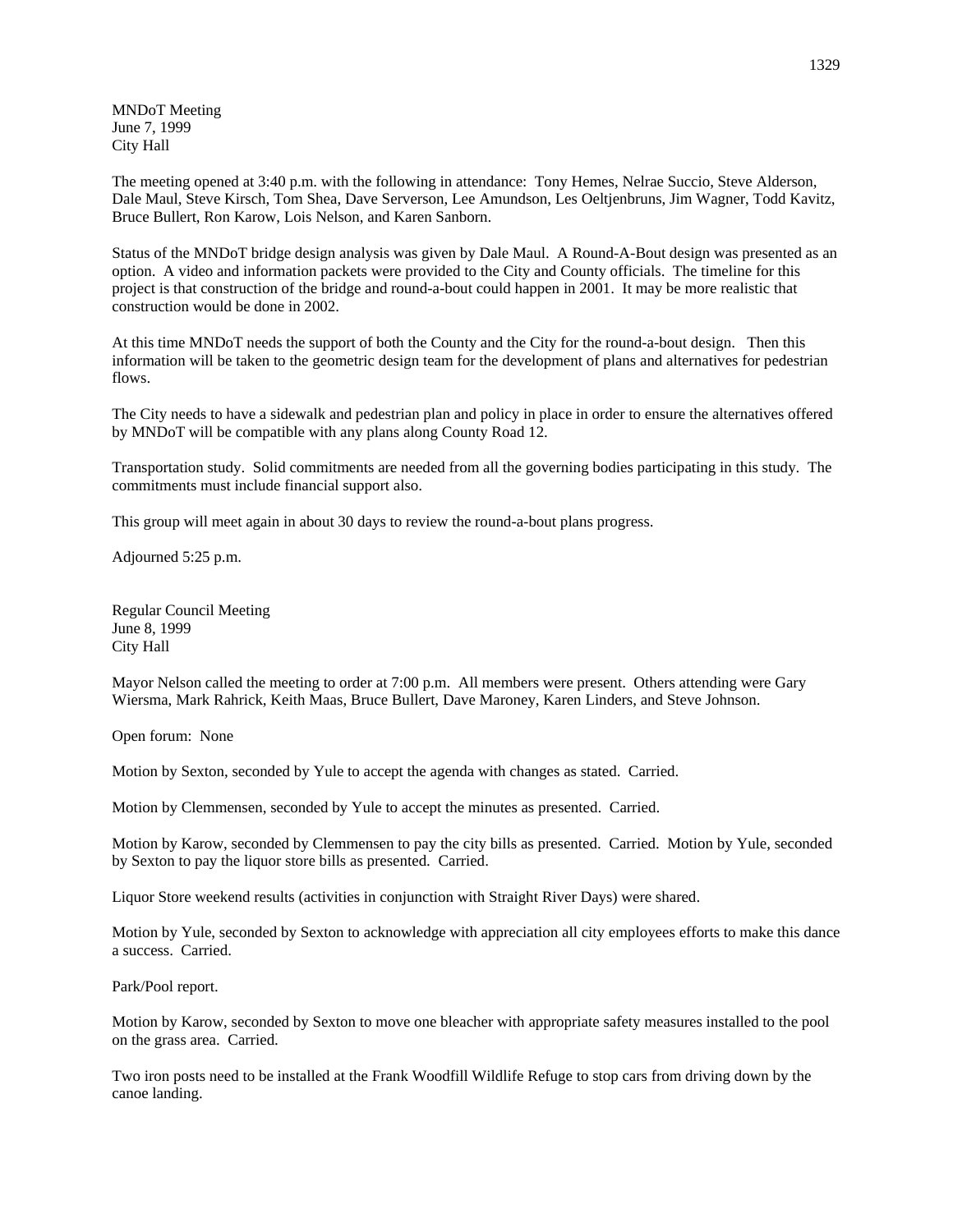Motion by Sexton, seconded by Yule to pay the budgeted amount for the 1998 Park & Rec program through Medford School. Carried.

Keith Maas presented the site plan for the new home construction on existing property owned by Curt & Kathy Rapp. Attorney will review this and inform Keith in the morning as to the best way to handle the private sewer line to existing residence.

Motion by Sexton, seconded by Karow that upon the verbage recommendation from the City Attorney to approve the building permit contingent that a document will be recorded putting any future buyer on notice of hte need for an easement for the private sewer line that goes through that property. Carried.

Tax Increment Financing reviewed.

Motion by Yule, seconded by Sexton to adopt the joint resolution for orderly annexation with Medford Township. Carried.

Break

Discussion with US Cable about the survey results. Motion by Yule, seconded by Clemmensen to accept as the first reading of a proposed ordinance extending the franchise agreement with US Cable for 5 years. Carried.

Bruce Bullert returned with signed copies of the orderly annexation agreement.

More discussion about Tax Increment Financing in conjunction with Bluff View and 5<sup>th</sup> Avenue SE.

A summary of the meeting with MNDOT representatives on June 7 was given by Mayor Nelson and Council Member Karow. Motion by Karow, seconded by Clemmensen to support the MNDOT Round-A-Bout option for the design of the interchange of I 35 and County Road 12. Carried.

1999 Street projects. Bid letting will postponed to the  $15<sup>th</sup>$  of June unless this does not work with plan holders. A later date will be used if the  $15<sup>th</sup>$  is not possible.

Motion by Clemmensen, seconded by Yule to approve the final payment for the tennis courts project in the amount of \$8,470.40. Carried.

Motion by Karow, seconded by Sexton to approve the partial payment for the Bluff View and Oakridge Bluffs projects in the amount of \$76,566.58. Carried.

Water system at the Outlet Center. There will be action from Horizon within 2 weeks.

Discussion of the options for the trailer court. No new information at this time.

City Hall coverage. Consensus of the council is to pay between \$8.00 and \$8.50 per hour.

Motion by Yule, seconded by Karow to grant for food and dance and beer sales to the Medford Women's Club but request that all requests must be in writing and received 30 days prior to the event. Carried.

Motion by Yule, seconded by Clemmensen to adopt a resolution in support of the Safe Start grant application Steele County is filing. Carried.

Cooperative Purchasing Venture. Motion by Yule, seconded by Clemmensen to table this item to the next meeting. Carried.

Motion by Clemmensen, seconded by Yule to adjourn at 11:33 p.m. Carried.

Minutes approved at \_\_\_\_\_\_\_\_\_\_\_\_\_\_\_\_\_\_\_\_\_\_\_\_\_\_\_\_\_ meeting.

Submitted by \_\_\_\_\_\_\_\_\_\_\_\_\_\_\_\_\_\_\_\_\_\_\_\_\_\_\_\_\_\_\_\_\_\_\_ clerk.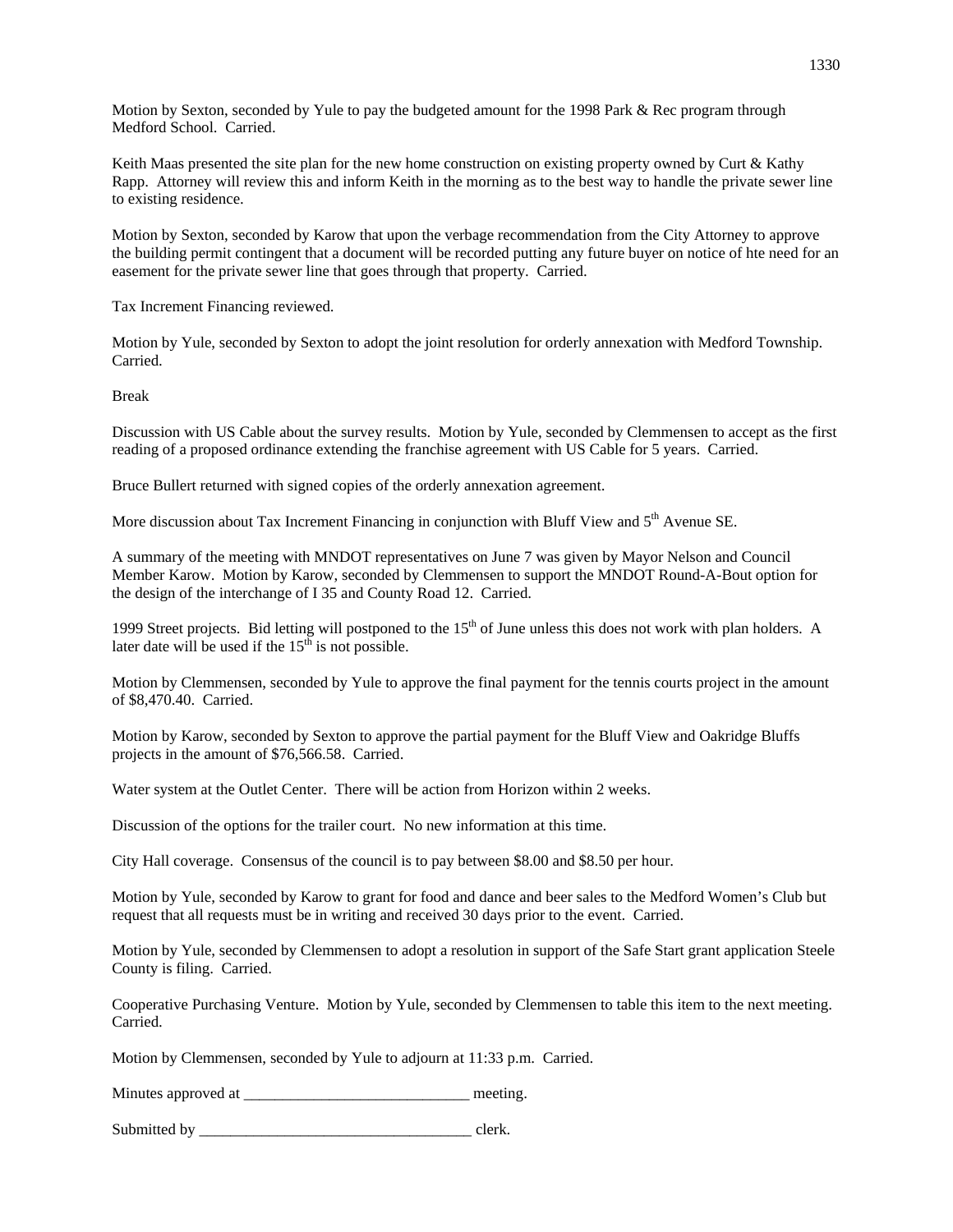Regular Council Meeting June  $28^{th}$ , 1999 City Hall

Mayor Nelson called the meeting to order at 7:00 p.m. All members were present. Others attending were Dorian Cornelius, Keith Maas, Craig O'Hearn and Bruce Bullert. Minutes recorded by Kimberly J. Karsten.

Open forum: None

Motion by Yule, seconded by Karow to accept the agenda with changes as stated. Carried.

Motion by Sexton, seconded by Clemmensen to accept MN Dot minutes and regular June 8<sup>th</sup> council meeting as presented. Carried.

Mayor Nelson brought some discussion on the Regional Marketplace Zoning Review there was some conflict on items 4, 5 & 7, under No. 3 of Performance Standards. Also some discussion on the outdoor sign issues.

Green Lawn Estates Plat meeting was rescheduled to Tuesday, June 29, 1999, due to lack of quorum at prior meeting.

The EDA has the community profile finished and is having new brochures printed up to entice tourists to the City OF Medford. We will be holding EDA meetings the  $4<sup>th</sup>$  Thurs. of the Month.

The streets are looking great all of the curbs and walks have been painted along County Road 45. 1998 street projects are complete.

A fax request came before the Council from Horizon Group Properties in regards to installing Meters for water usage, Horizon Group is requesting to make payments over a 5 year period, however the council felt that the cost would not be that abundant and they should be able to make payment in 90 days. Bruce Bullert, Keith Maas and Don Clemmensen are going to get together and see how other surrounding communities charge for this type of hook-up. The council showed concern in regards to easements, legal descriptions and time frame to make all of this happen, Bruce Bullert is going to check on this information.

There was also some concern as to State guidelines in regards to the chemicals and the storage thereof.

Straight River Days was a great success !!!, and also provided the City with some exceptional extra revenue. There was some talk of having an appreciation party for City employees and volunteers for a job well done at the end of the summer.

A Lottery Machine has been installed in the Municipal Liquor Store for purchasing Powerball, Gopher 5 etc. Tickets Craig O'Hearn thought that it would be o.k. to try for a couple months and see how it goes.

Tentative Date set as August 28, 1999 for Street Dance due to availability of the band the Tropical T-Birds.

Motion made by Karow, seconded by Sexton to set Aug. 28, 1999 as tentative date for Street Dance due to availability of band. Carried.

Bid letting proceeded at 8:00pm.

There were 2 bids received for Resolution No. 99, Street and Utility improvements on City project No. 98-2 and City project No. 99-1. Heselton Construction came with a bid of \$280,777.00 and Crane Creek Construction came in with a bid of \$273,440.75.

Motion by Karow, seconded by Clemmensen to award the bid to Crane Creek Construction for \$273,440.75. Carried.

Break.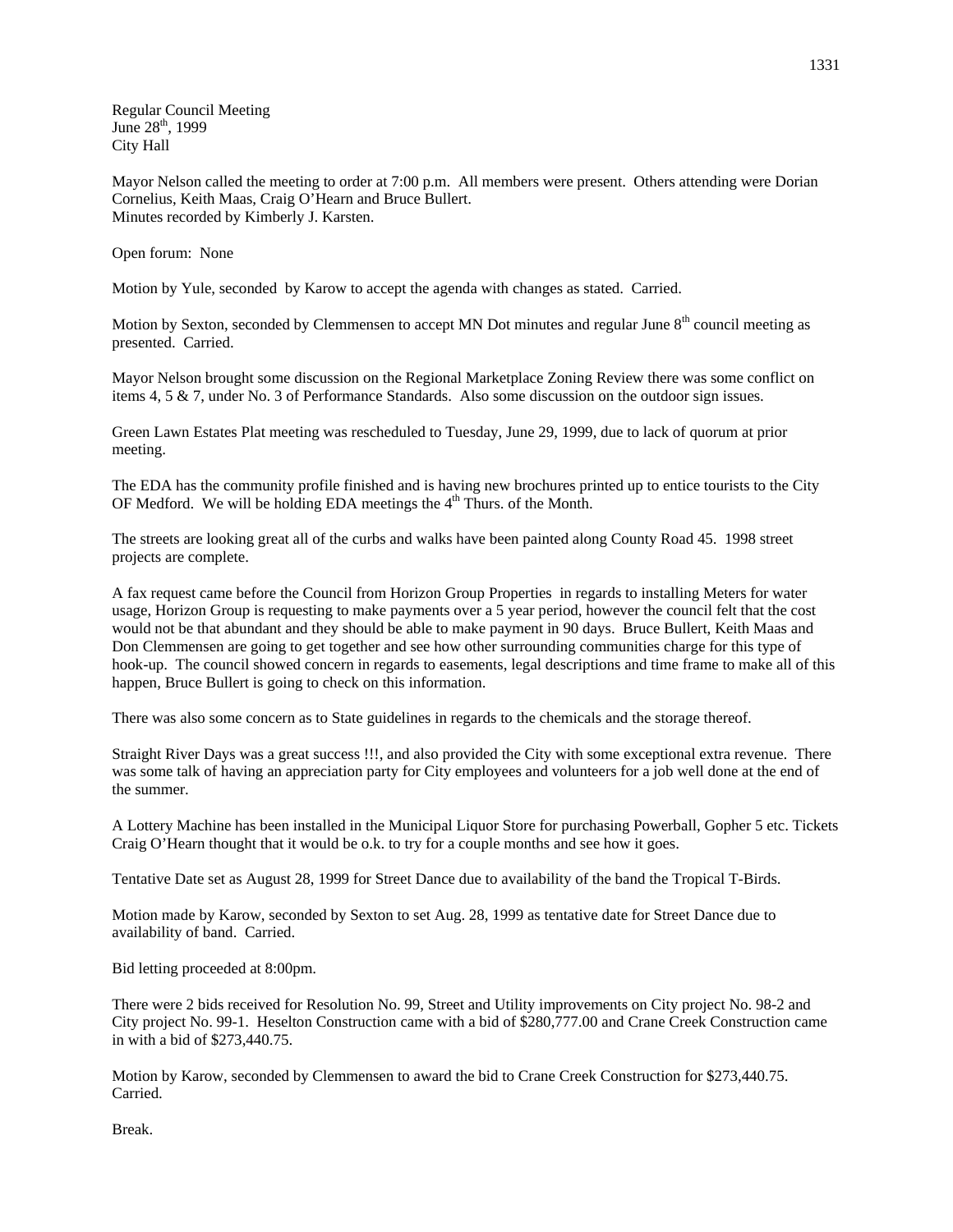Adoption of Comprehensive Plan was discussed with the exception that a map of the City be included within the book. The charge for this book would be \$15.00 and a charge for a map alone would be \$5.00. The books would be distributed free of charge to certain entities. Mention made of purchasing 70 books and 50 maps.

Motion by Yule, seconded by Karow to charge a fee of \$15.00 per book and \$5.00 for map. Carried.

Motion by Yule, seconded by Sexton to adopt Comprehensive Plan with slight changes. Carried.

Motion by Clemmensen, seconded by Karow not to participate in Cooperative Purchasing Venture. Carried.

Motion by Yule, seconded by Karow to accept the  $2<sup>nd</sup>$  reading of the extension of cable franchise agreement to US Cable of Coastal-Texas, Limited Partnership, as read.

Motion by Karow, seconded by Sexton to adopt the extension of cable franchise agreement to US Cable of Coastal Texas, Limited Partnership to July 17, 2004.

Mayor Nelson gave a brief discussion of various meetings she attended while at the convention for the League of MN Cities. There was some discussion on Downtown Development, Volunteer Fire Depts. & Sidewalk Ordinances and where the responsibilities lie as far as owners vs. cities for repairs.

Keith Maas sent a returned a survey that was requesting how far the Water System is in regard to the Y2K.

The Posts placed in adjacent to Frank Woodfill Park has helped the problem of dropping off garbage.

Medford Civic Club presented a bill for \$566.50, however there was a charge for \$60.00 for pumping 4 City out houses during Straight River Days, which none of the Cities outhouses were used for Straight River Days.

Motion by Yule, seconded by Sexton to pay the Medford Civic Club \$506.50, which is minus the \$60.00 over charge. Carried.

A Household Hazardous Waste Collection date has been set for Mon. July 19, 1999 from 2pm to 6pm in the School parking lot.

Keith Maas and Don Clemmensen attended the meeting with the Design Team, Medford was praised for putting their suggestions for a Comprehensive Plan, Well Head and the upcoming round about off ramp.

Keith Maas brought the need to purchase a Line Locator for the Utilities, he will check out the prices.

The pool will be closed on the evening of July 9, 1999.

Concerns expressed over a number of instances throughout the City in violation of current ordinances regarding size and placement of sheds, lots sales in unplatted areas, and chicken raising.

Motion by Karow, seconded by Yule to adjourn at 10:16 p.m. Carried.

Minutes approved at \_\_\_\_\_\_\_\_\_\_\_\_\_\_\_\_\_\_\_\_\_\_\_\_\_\_\_\_\_\_meeting.

Submitted by \_\_\_\_\_\_\_\_\_\_\_\_\_\_\_\_\_\_\_\_\_\_\_\_\_\_\_\_\_\_\_\_\_\_\_\_\_Clerk.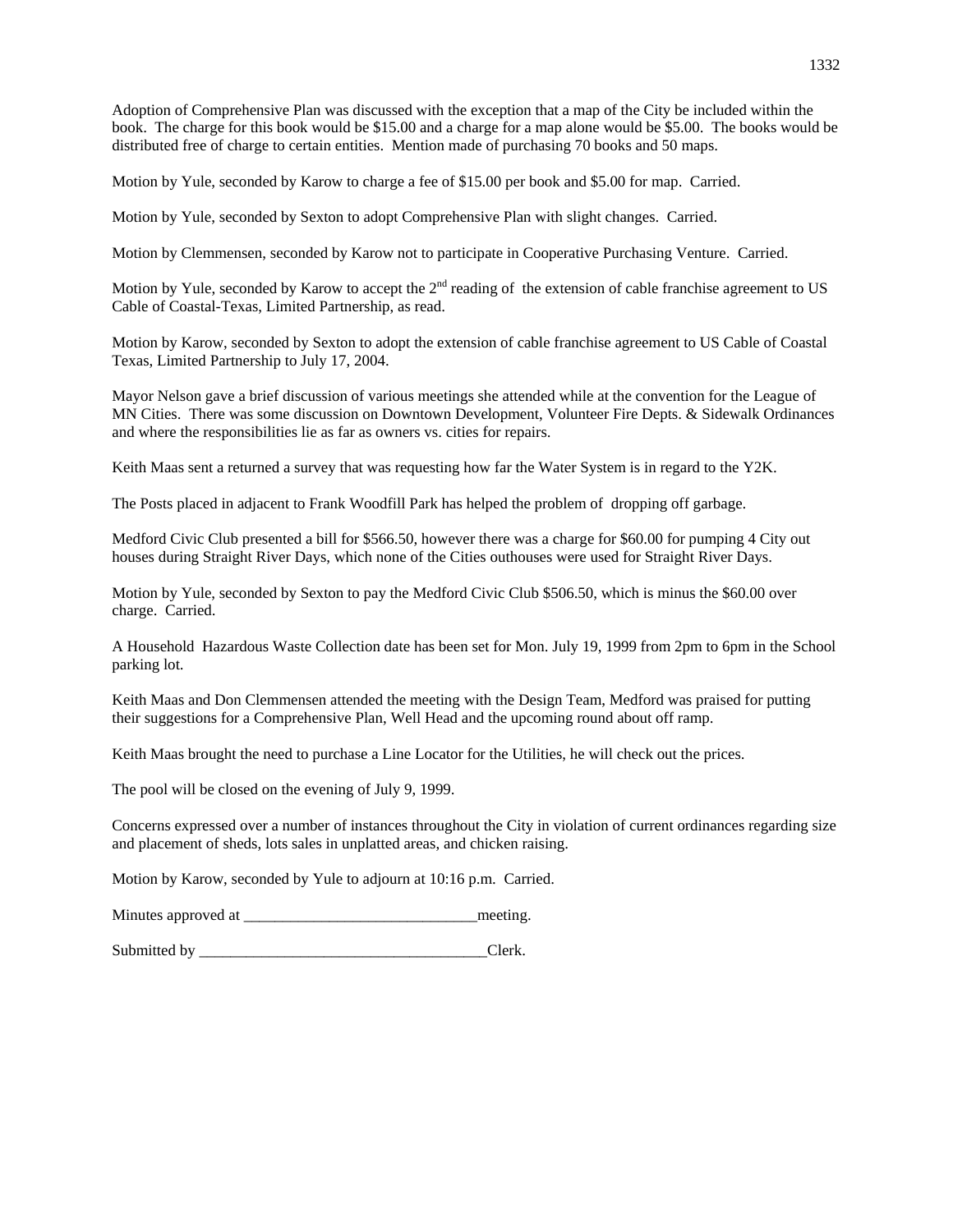Regular Council Meeting July 13, 1999 City Hall

Mayor Nelson called the meeting to order at 7:00 p.m. All members were present. Others attending were Jaime Larson, John Curran, Todd Kavitz, Keith Maas, Mark Rahrick, Gary Wiersma, Bruce Bullert, Jerry Rosenthal, Doug Johnson, and Bill Fahey.

Open forum: None.

Motion by Sexton, seconded by Yule to accept the agenda as presented. Carried.

Motion by Clemmensen, seconded by Karow to accept the minutes as presented. Carried. Motion by Karow, seconded by Sexton to pay the city bills as presented. Carried. Motion by Yule, seconded by Karow to pay the liquor store bills as presented. Carried.

Planning & Zoning report. Regional Market Place draft ordinance discussed.

Motion by Yule, seconded by Sexton to grant a zoning variance as requested to Kevin Kewatt. Carried.

The concept plan for Green Lawn Estates is still being developed. It will be presented to Planning & Zoning when complete.

Motion by Karow, seconded by Clemmensen to accept the resignation of Wendy Calder from the Planning & Zoning Board and express the council's appreciation for her commitment and time serving on this board. Carried.

Zoning board will be looking into the LMC code information book in the next meetings.

Motion by Sexton, seconded by Clemmensen to accept the proposal from Civil Enterprises to update the mapping for the City with an amount not to exceed \$5000. Completion date schedule: Map  $#1 -$ August 2, 1999; Map  $#2 -$ September 1, 1999; Map #3,4,&5 – November 1, 1999. Funds will come from the Wastewater improvement fund. Carried.

Park & Pool report. Motion by Karow to table the purchasing of the Frank Woodfill Wildlife Refuge sign until more information received.

Motion by Clemmensen, seconded by Yule to accept the proposal from Civil Enterprises for the park site plan for a cost not to exceed \$1,800. Funds to come from the park improvement fund. Carried.

Discussion of the playground equipment replacement plans and the tennis courts dedication ceremony.

Motion by Sexton, seconded by Yule to acknowledge, with great appreciation, the donation of the white sand for the volleyball courts from Crane Creek Construction, value of \$517.06. Carried.

EDA report.

Well system at outlet center was discussed.

The Orderly Annexation Agreement with Medford Township will be filed with the Municipal Board on July 14, 1999.

Discussion of ordinance violations and notices to go to the property owners. These notices will go out tomorrow.

Further discussion of the water system at the outlet center.

Emergency Management and the elected officials role presentation by Jerry Rosenthal, Steele County Emergency Management Director.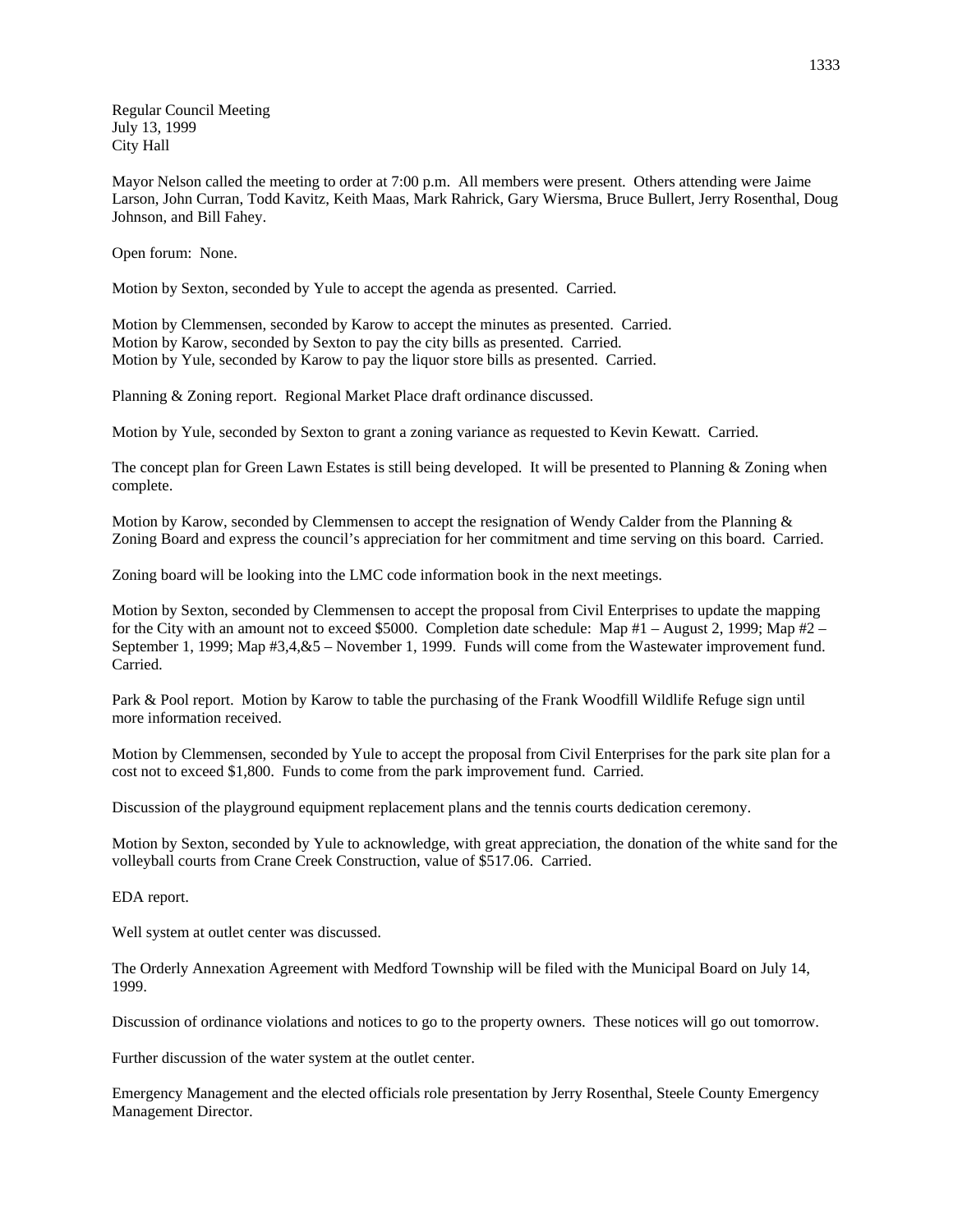A quote for the improvements to the warning siren by the water tower discussed. This will be added to the 2000 budget.

Break

Agenda items "New Development" and "2000 Budget" have nothing new to report at this time.

Cable Locator quotes presented. Motion by Karow, seconded by Yule to purchase an Infertech cable locator from Radio Detection of Brooklyn Park at a cost of \$2910 plus tax. Wastewater improvement funds will be used. Carried.

Street Improvement Projects report. Motion by Clemmensen, seconded by Sexton to approve the partial pay estimate #3 in the amount of \$33,070.45 to Crane Creek Construction. Carried.

Oakridge Bluffs  $2<sup>nd</sup>$  Addition and  $5<sup>th</sup>$  Avenue SE work will start in approximately 1 week. The project just bid will begin as soon as the permit for storm sewer improvements has been received from the UP railroad.

Lengthy discussion of the long term financial planning for the city including all current projects and any future projects being contemplated.

Motion by Clemmensen, seconded by Yule to adjourn at 11:00 p.m. Carried.

Minutes approved at \_\_\_\_\_\_\_\_\_\_\_\_\_\_\_\_\_\_\_\_\_\_\_\_\_\_\_\_\_\_\_\_\_\_\_\_\_\_ meeting.

| Submitted by |  |
|--------------|--|
|--------------|--|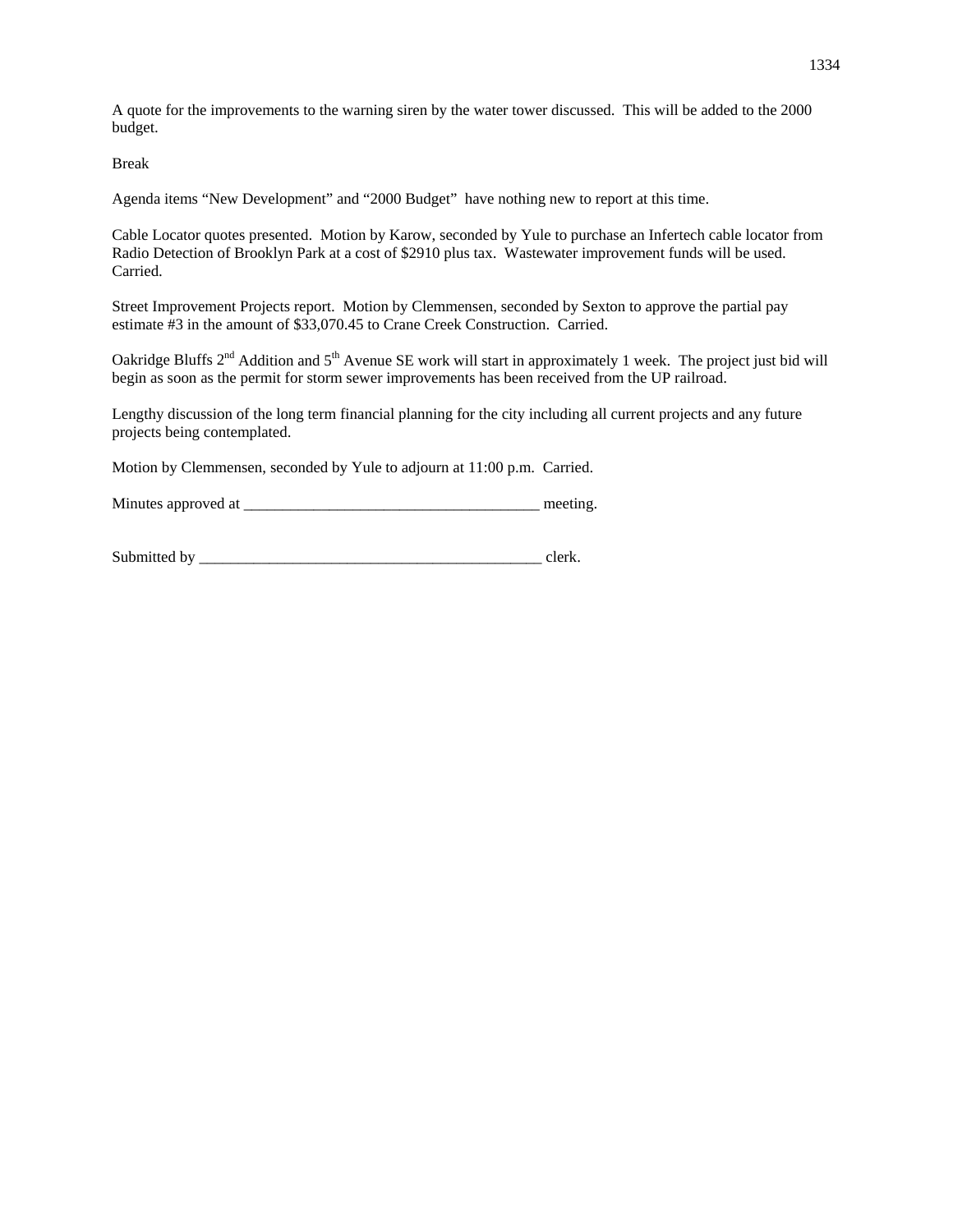Regular City Council Meeting July 26, 1999 City Hall

Mayor Nelson called the meeting to order at 7:00 p.m. All members were present. Others attending were Keith Maas, Todd Kavitz, Dorian Cornelius, Dan Needham, Virginia Jones, Rick Jones, John Hosfield, Don Redman, Bruce Bullert, Craig O'Hearn, Kevin Gallagher, Greg Sanborn and Rick Hager.

Open forum: none.

Motion by Karow, seconded by Yule to accept the agenda as presented. Carried.

Motion by Clemmensen, seconded by Sexton to approve the minutes as presented. Carried.

Planning & Zoning report. A preliminary plat of the Jones  $3<sup>rd</sup>$  Addition was presented to the Council.

Motion by Clemmensen, seconded by Karow to approve the preliminary plat with the following conditions: inclusion of a storm water pond outlet, street designation to east  $(4<sup>th</sup> Street SW)$ , condition of the zoning being approved, and the proceeding with a petition for annexation. Carried.

Concept plan for Green Lawn Estates was presented to the Council. Motion by Clemmensen, seconded by Sexton to accept the concept plan B as presented and encourage the proceeding with preliminary plat. Carried.

Driveway widths discussed. Requests for driveways wider than the 22 foot standard will be handled on an individual basis.

Motion by Yule, seconded by Sexton to grant the variance as requested by Dennis Deets. Carried.

Break.

Liquor Store. Liquor liability quotes reviewed. More information is needed about the Mount Vernon Fire Insurance Co prior to a decision being made.

August street dance will be on the  $28<sup>th</sup>$  with the East Side Pharoah's band from Mankato. Scott & Brenda Ahlman will have the food stand there.

Review of the report from the Minnesota Municipal Beverage Association's visit to Medford.

The air exchange system is still not working properly. Sanborn to research history in minutes and bills. Maas and Cornelius to find out if the new motors were ever installed.

Motion by Karow, seconded by Sexton to have the awning cleaned and sealed at a cost of \$125. Carried.

The cement for the dumpsters needs to be poured. Improvements to the bathrooms need to be looked into.

Motion by Yule, seconded by Clemmensen to purchase 2 new cash registers for the liquor store at a cost of \$600 each plus tax. Carried.

Fire Department report. Motion by Clemmensen, seconded by Sexton to appoint 4 new firefighters as recommended by Rick Hager, Fire Chief. This will bring the roster up to 26 firefighters. Carried.

The policy for the selection process for firefighters will be reviewed by the council. Discussion of the charges for the Turkey Store for watering turkeys.

Motion by Sexton, seconded by Karow to charge \$100 per hour per truck for the fire truck use plus \$4 per 1000 gallons of water used for watering the turkeys. Carried.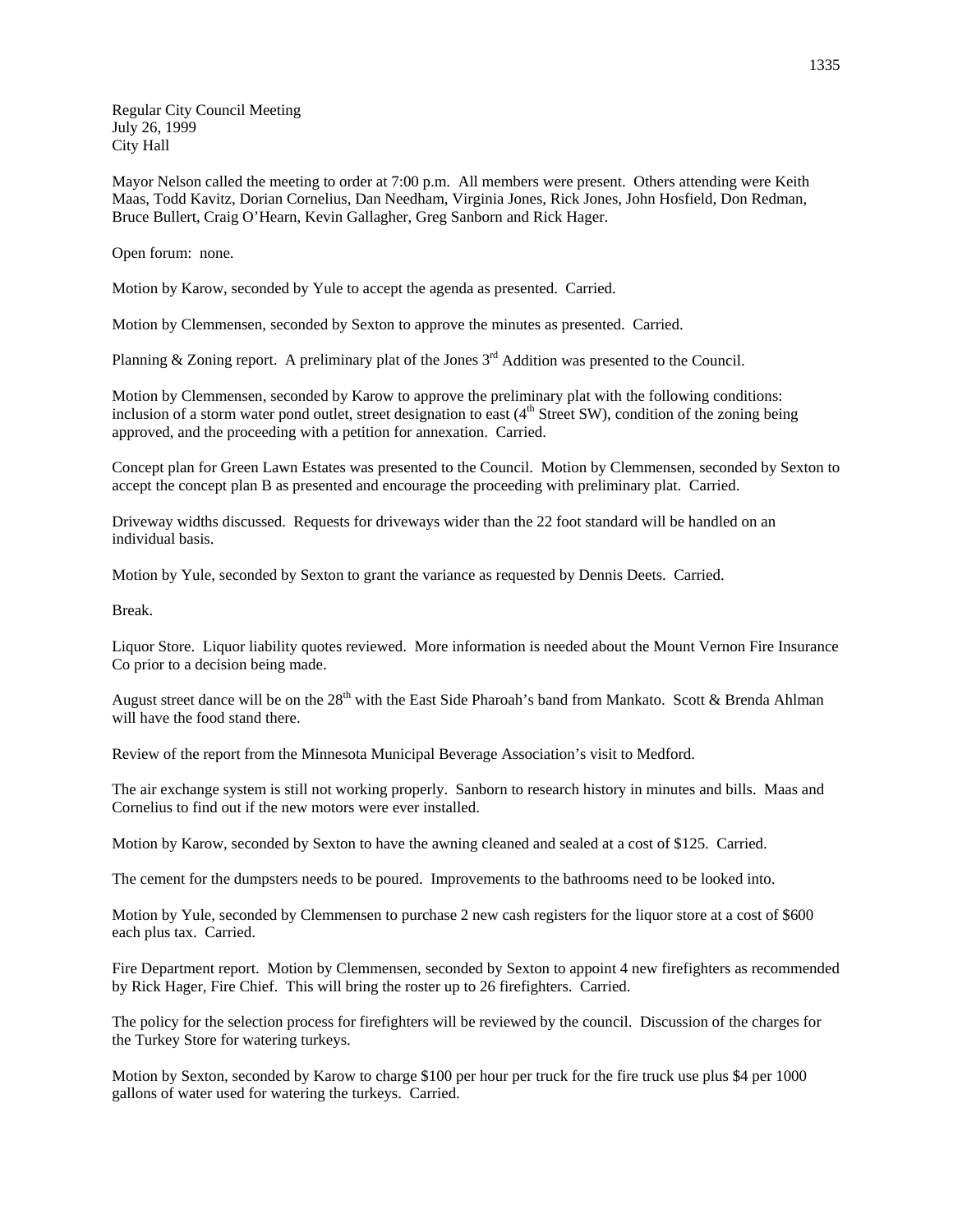Deerfield Township has approached the fire department about fire protection coverage. Rick Hager will bring a recommendation to the council about this possibility.

Motion by Clemmensen, seconded by Karow to authorize Keith Maas and Rick Hager to proceed with the rehab of the tanker truck at a cost not to exceed \$15,000. Carried.

Ordinance violations update – chickens gone; shed is still there.

The outlet center water system site descriptions are done and the drawing will be done by the end of this week. Motion by Clemmensen, seconded by Yule to proceed with the utility and drainage easements as recommended by the city engineer. Carried.

Comprehensive plan mapping was presented by the engineer.

Street improvement projects will start soon. The crossing permits from UP and I & M Rail have not been received as of yet. The policies for new development need to be reviewed.

Correspondence from the Barta property developers was shared with the council.

Water/Wastewater report. The council acknowledges the Wastewater Manager of the Year for Southeastern Minnesota award presented to Keith Maas.

Motion by Yule, seconded by Sexton to transfer 1<sup>st</sup> quarter water collections in the amount of \$22,331.50. Carried.

Hazardous waste collection in Medford went very well.

Discussion of the citizen notification of the copper and lead program that will be mailed out in October.

Budget for 2000.

Keith & Karen will continue to work on getting written confirmations about Y2K compliance.

There has been no input from Mike Caron for the Regional Market Place Ordinance.

City Hall coverage mentioned and possibilities discussed with more discussion to come.

Steele County may help with the sign for the Frank Woodfill Wildlife. Sexton is checking into this.

Motion by Sexton, seconded by Karow to not waive the monetary limits for cities for insurance purposes. Carried.

Motion by Clemmensen, seconded by Sexton to approve Sanborn attending the Banyon Data Systems seminar on August 25 in Burnsville to learn about the window version of the fund accounting and utility billing programs. Carried.

An invitation to the Clinton Falls picnic was shared with the council.

Motion by Clemmensen, seconded by Sexton to adjourn at 11:16 p.m. Carried.

Minutes approved at \_\_\_\_\_\_\_\_\_\_\_\_\_\_\_\_\_\_\_\_\_\_\_\_\_\_\_\_\_\_\_\_\_\_\_ meeting.

Submitted by example of the state of the state of the state of the state of the state of the state of the state of the state of the state of the state of the state of the state of the state of the state of the state of the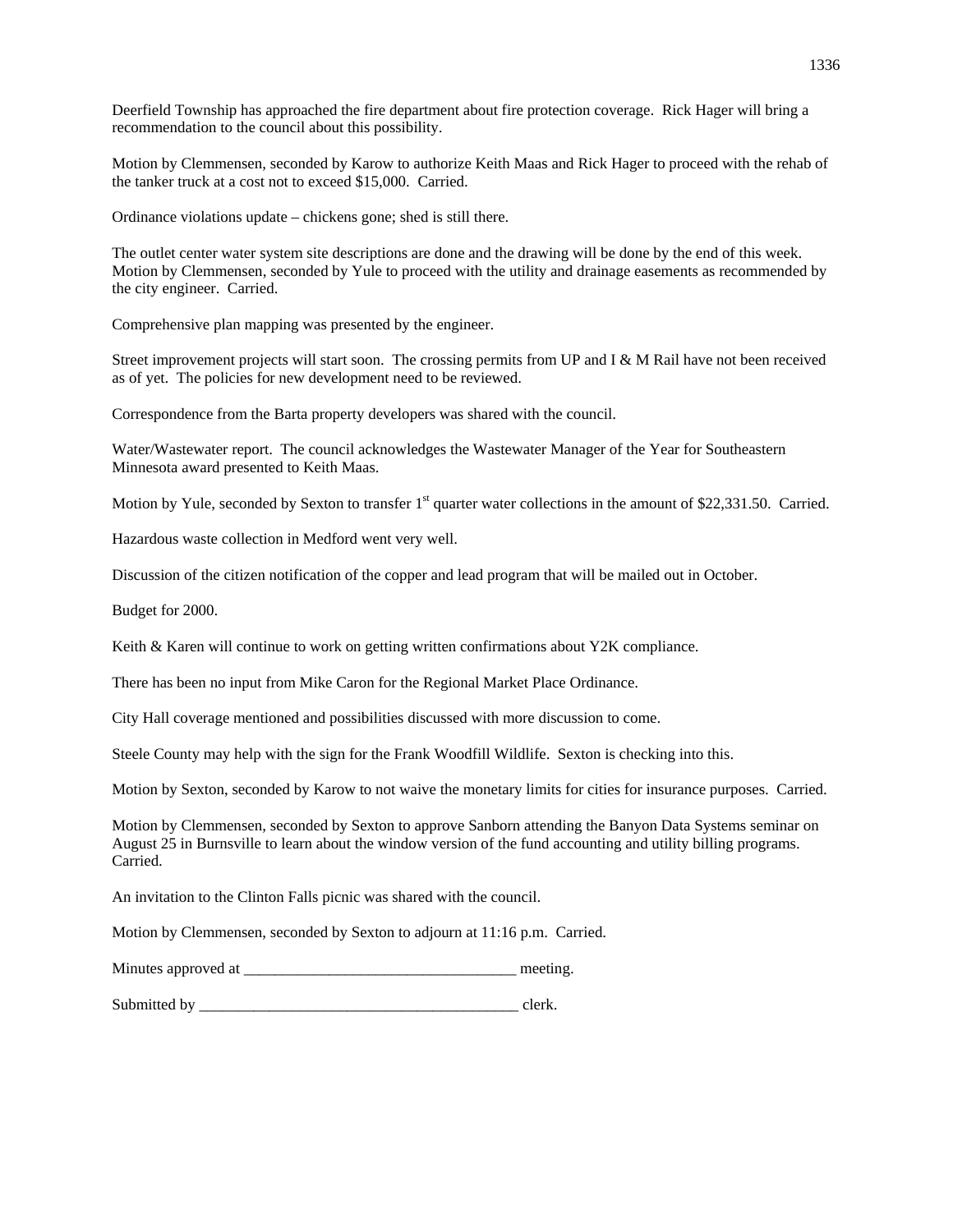Regular Council Meeting August 10, 1999 City Hall

Mayor Nelson called the meeting to order at 7:00 p.m. Council member Yule was absent. Others attending were John Hosfield, Rick Jones, Clayton Just, and Bruce Bullert.

Motion by Sexton, seconded by Karow to accept the agenda as presented. Carried.

Motion by Clemmensen, seconded by Sexton to accept the minutes but add the names of the 4 new fire fighters hired, Todd Peterson, Kurt Edel, Tim Amberg, and Rich Kucera. Carried.

Motion by Karow, seconded by Sexton to pay the city bills as presented. Carried. Motion by Sexton, seconded by Karow to pay the liquor store bills as presented. Carried.

Park report. Steele County has approved the request for paying half the cost of the sign for Frank Woodfill Wildlife Refuge.

Motion by Sexton, seconded by Clemmensen to order the sign as quoted from Concept 4 with Steele County paying half the cost. Carried.

Downtown Development Task Force Report.

Clayton Just requests for his driveway in Oakridge Bluffs to be up to 32 feet in width. Standard policy is 22 feet.

Motion by Clemmensen seconded by Sexton to approve a driveway with a maximum width of 26 feet with keeping the driveway 5 feet from the property line. Carried.

The site plans for the water system at the outlet center have been completed.

Ordinance violation update. A building permit has been applied for and a site plan approved by Keith Maas.

 $5<sup>th</sup>$  Avenue SE annexation discussion. The owner needs to consent to the annexation and there has been no response from the girl scout council.

A letter was received from Cambridge Realty about proceeding with the plans for development without annexation. The attorney stated that the City could apply its subdivision ordinance beyond its territorial limits as is permitted by statute. But in this case the County's zoning and subdivision ordinance may have exclusive jurisdiction. If this is the case then the city cannot apply its subdivision ordinance beyond its territorial limits.

The orderly annexation agreement with Medford Township has been accepted by the Municipal Board.

The building permit issued for the property located at  $3011<sup>st</sup>$  Ave NE has expired. Discussion of the next steps.

A preliminary plat for the Jones 3rd Addition was presented. A joint resolution with the City and Township must be acted upon before a preliminary plat can be approved. Rick Jones and John Hosfield went to the township meeting to request this and then come back to this meeting.

Engineer report.  $5<sup>th</sup>$  Avenue SE improvement progress discussed. I & M Rail Link has sent correspondence with the cost of improving the 5<sup>th</sup> Avenue crossing. The city's portion is approximately \$47,000. Bruce will negotiate with them for another option. The crossing permit will not be issued until this has been resolved.

Street improvement projects. Curb crew will be here next week and the street work will begin around the week of the  $23<sup>rd</sup>$ . Once the construction has started it will continue until the work is completed. Street widths were also discussed.

A crossing permit for 5<sup>th</sup> Avenue NE for storm water improvements is being sent to the Union Pacific Railroad.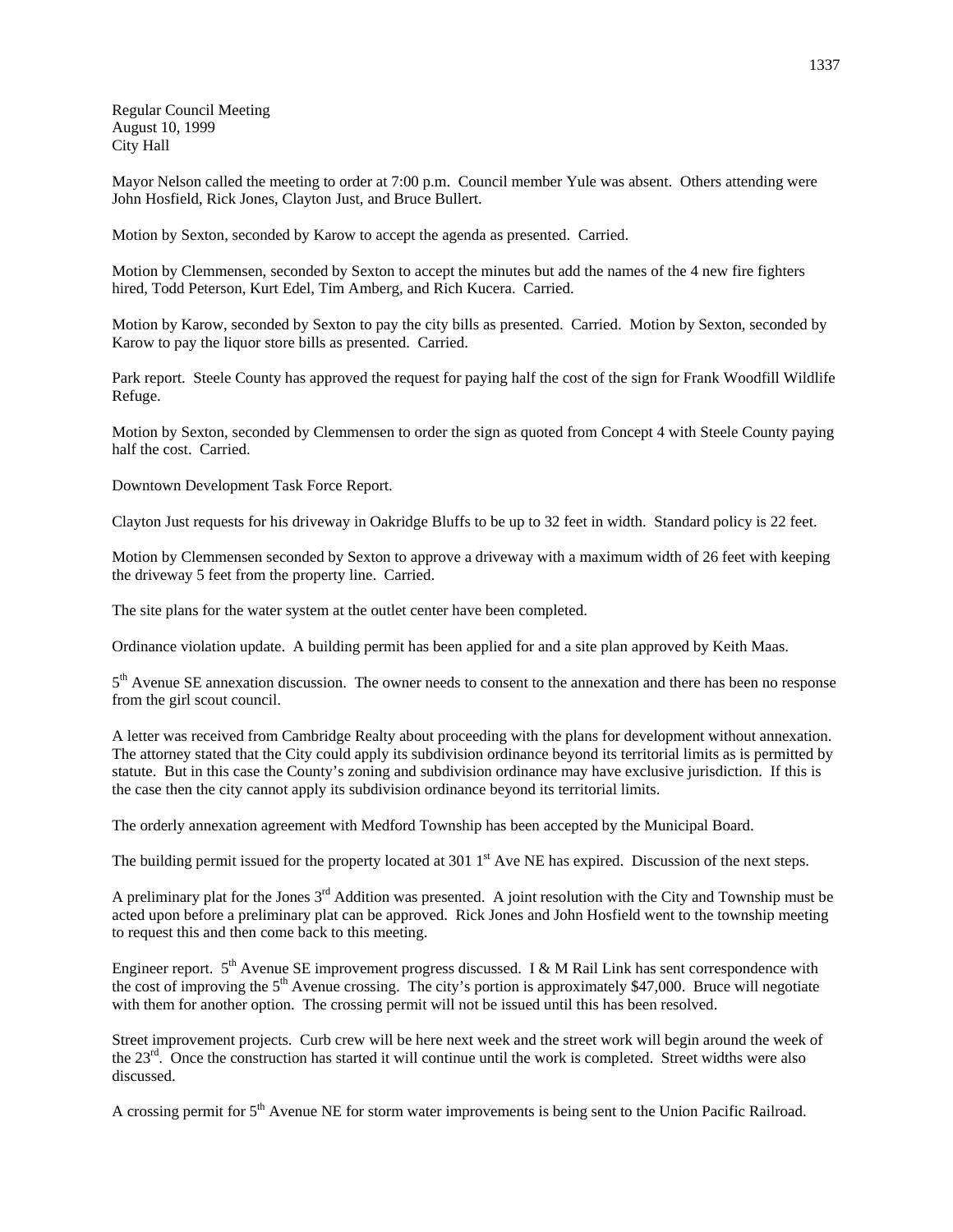The City of Medford assessment policies need to be reviewed.

Rick Jones and John Hosfield returned. Motion by Karow, seconded by Clemmensen to accept the petition for annexation and enter into a joint resolution with Medford Township for the annexation of the property pursuant to the orderly annexation agreement. Carried.

Further discussion of the development and assessment policies. Bruce presented some samples from other communities. The standard street width will be 36 feet. Karow and Sexton will work with Bruce, Keith, and Dorian on the assessment and development policies to bring a recommendation back to the council.

Clemmensen and Nelson will work with Bruce on the regional marketplace ordinance.

Comprehensive plan maps given to the council to review.

A special meeting will be held on Tuesday, August 17, 1999 with the following agenda items: 1. Tax Increment Financing; 2. Budget; 3. Bonding; and 4. Railroad Permits.

Brief review of the budget.

A preliminary look at the general liability policy for the city. Motion by Sexton, seconded by Karow to accept the liquor liability insurance through Americana Agency for \$500,000 coverage at a cost of \$6,604. Carried.

Motion by Clemmensen, seconded by Sexton to approve the premise permit and waive the 60 day waiting period for charitable gambling at the Medford Municipal. Carried.

There have been rollerbladers on the tennis courts that have been asked to leave.

Motion by Karow, seconded by Clemmensen t adjourn at 10:30 p.m. Carried.

Special Meeting August 17, 1999 City Hall

Mayor Nelson called the meeting to order at 5:35 p.m. All members were present. Others attending were Dave Maroney, Bruce Bullert, and Bill Fahey.

Agenda for this meeting:

- Railroad crossing permits
- Bonding
- Tax Increment Financing
- Budget

Union Pacific Railroad crossing permit for  $5<sup>th</sup>$  Avenue NE. Motion by Karow, seconded by Yule to adopt a resolution for the crossing permit for 5<sup>th</sup> Avenue NE for storm water improvements with a license fee of \$1,500 and insurance fee of \$500. Carried.

I & M Rail has agreed to review the crossing improvement costs for the possibility of different options to make the improvement more cost effective.

Review of the existing bonds held by the city. Bill Fahey will bring a recommendation to the next meeting for combining the street improvement bonds together and the utility improvement bonds together.

Tax Increment Financing discussion. Projected revenues and expenses were presented. Discussion of what the TIF monies can be used for. Discussion of the possible extending of the district to include Green Lawn Estates. Bruce and Dave will bring some preliminary numbers for this option to the meeting on Monday.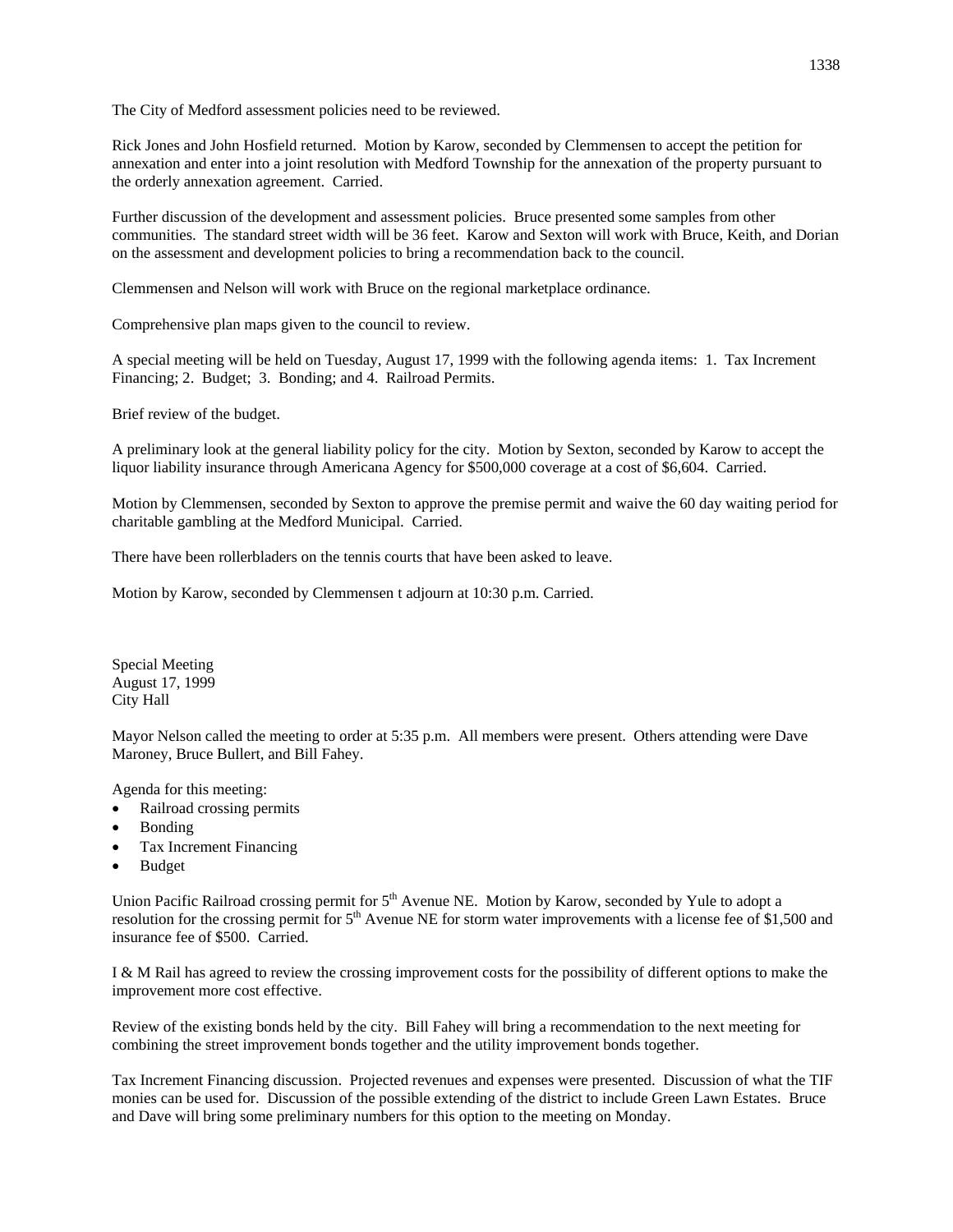Break

Budget discussion.

Motion by Clemmensen, seconded by Yule to adjourn at 9:45 p.m. Carried.

Minutes approved at \_\_\_\_\_\_\_\_\_\_\_\_\_\_\_\_\_\_\_\_\_\_\_\_\_\_\_\_\_\_\_\_\_\_\_\_ meeting.

Submitted by \_\_\_\_\_\_\_\_\_\_\_\_\_\_\_\_\_\_\_\_\_\_\_\_\_\_\_\_\_\_\_\_\_\_\_\_\_\_\_\_\_\_ clerk.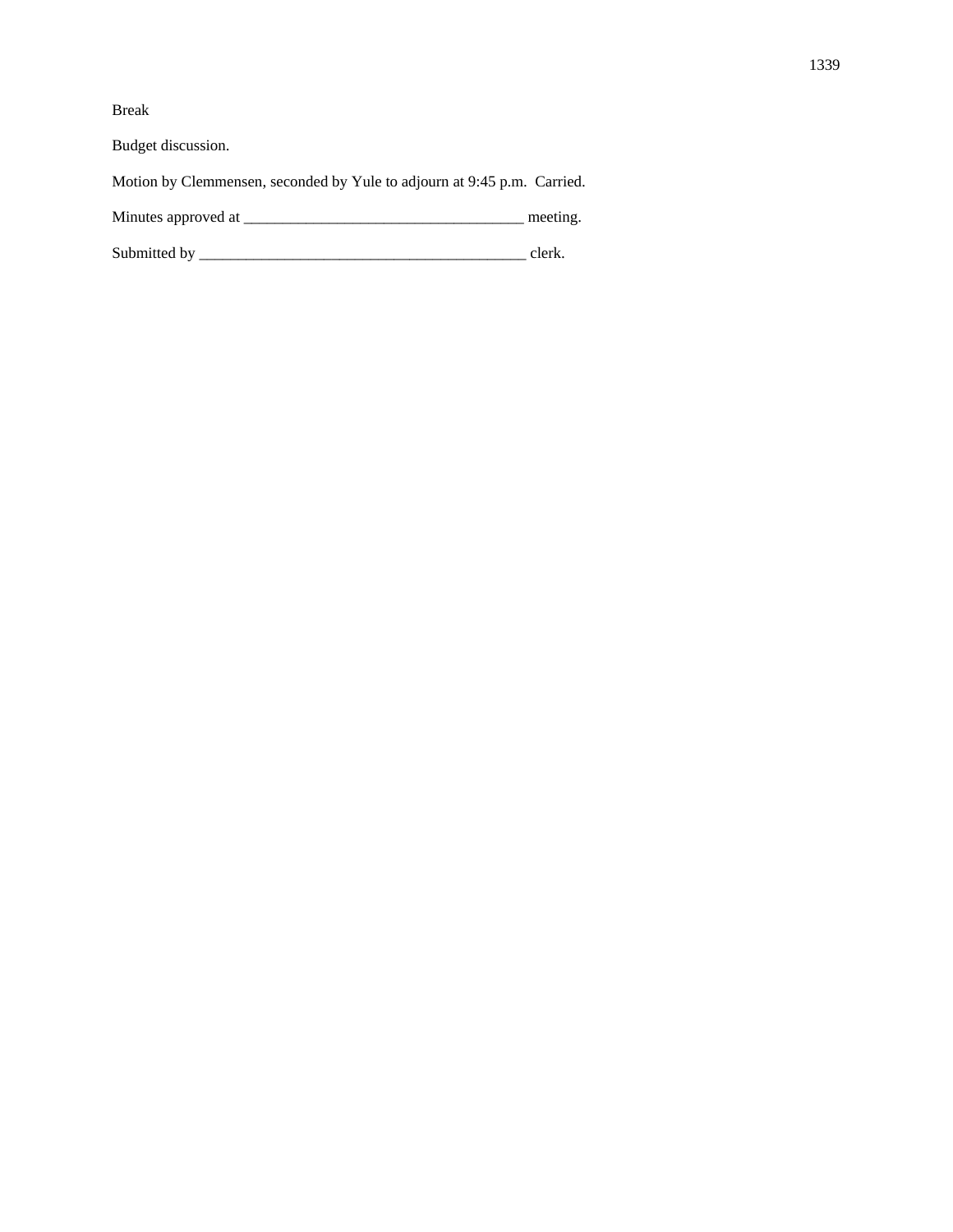Regular Council Meeting August 23, 1999 City Hall

Mayor Nelson called the meeting to order at 7:00 p.m. All members were present. Others attending were Briar Buscho, Jim Matthews, Bill Hinks, Bill Hinks Jr., Diane Wilson, John Curran, Jaime Larson, Les Oeltjenbruns, Dick Day, Dave Maroney, Bruce Bullert, Steve Sviggum, Todd Kavitz, Don Redman, Dorian Cornelius, Craig O'Hearn, and Keith Maas.

Mayor Nelson welcomed Senator Dick Day, County Commissioner Les Oeltjenbruns, and Representative Steve Sviggum to the meeting. A copy of the new city brochure and the adopted Comprehensive Plan were presented and a review of the maps followed. The happenings in and around Medford were discussed along with TIF, Sales tax for Cities, and Wastewater funding.

Break from 8:00 to 8:10.

Motion by Sexton to accept the agenda with additions for the annexation request and to acknowledge the contribution from Steele Waseca Electric for EDA. Carried.

Motion by Clemmensen, seconded by Karow to accept the minutes as presented. Carried.

A Petition for Annexation has been received from the Medford Furniture Outlet. Motion by Karow, seconded by Sexton to accept the petition. Carried.

Zoning & Planning report. Motion by Yule, seconded by Clemmensen to grant the variance of 7 and ½ feet as requested by Paula Lambert for the placement of a deck. Carried.

Motion by Yule, seconded by Clemmensen to set a non refundable fee of \$125 for all variance requests effective January 1, 2000. Carried.

Motion by Sexton, seconded by Yule to approve the preliminary plat for Green Lawn Estates as presented. Carried. This project may be started yet this fall.

Streets. Motion by Karow, seconded by Clemmensen to place  $5<sup>th</sup>$  Avenue NE two (2) feet off center to the north. Carried.

A verbal quote has been received to trade in the skid loader for a new skid loader with a 1 year warranty for a cost of \$500. Dorian will get this quote in writing for the next meeting. The crosswalks are being painted by the school.

Briar Buscho is requesting that the stop sign and curb in front of his residence be moved to the west. Currently 1<sup>st</sup> Street NW is 36 feet wide at the south end of the block and 41 feet wide at the north end.

Motion by Sexton, seconded by Yule to make 1<sup>st</sup> Street NW a uniform 36 feet wide for the block between Central Avenue and 1<sup>st</sup> Avenue NW. Carried.

Water & Wastewater report. The facility plan will be reviewed in late September when a town meeting will be scheduled.

Liquor Store. There will be no karaoke at the street dance on the  $28<sup>th</sup>$ . The dance will run from 8:00 to midnight. Scott and Brenda Ahlman will have their food stand there. The new tills will be installed tomorrow. The cement has been done for the dumpsters.

Engineers report. The street projects are underway. The Outlet Center water systems legals should be done tomorrow. Nothing new from the railroads as of yet.

The breakdown by department for the city insurance was presented to the council.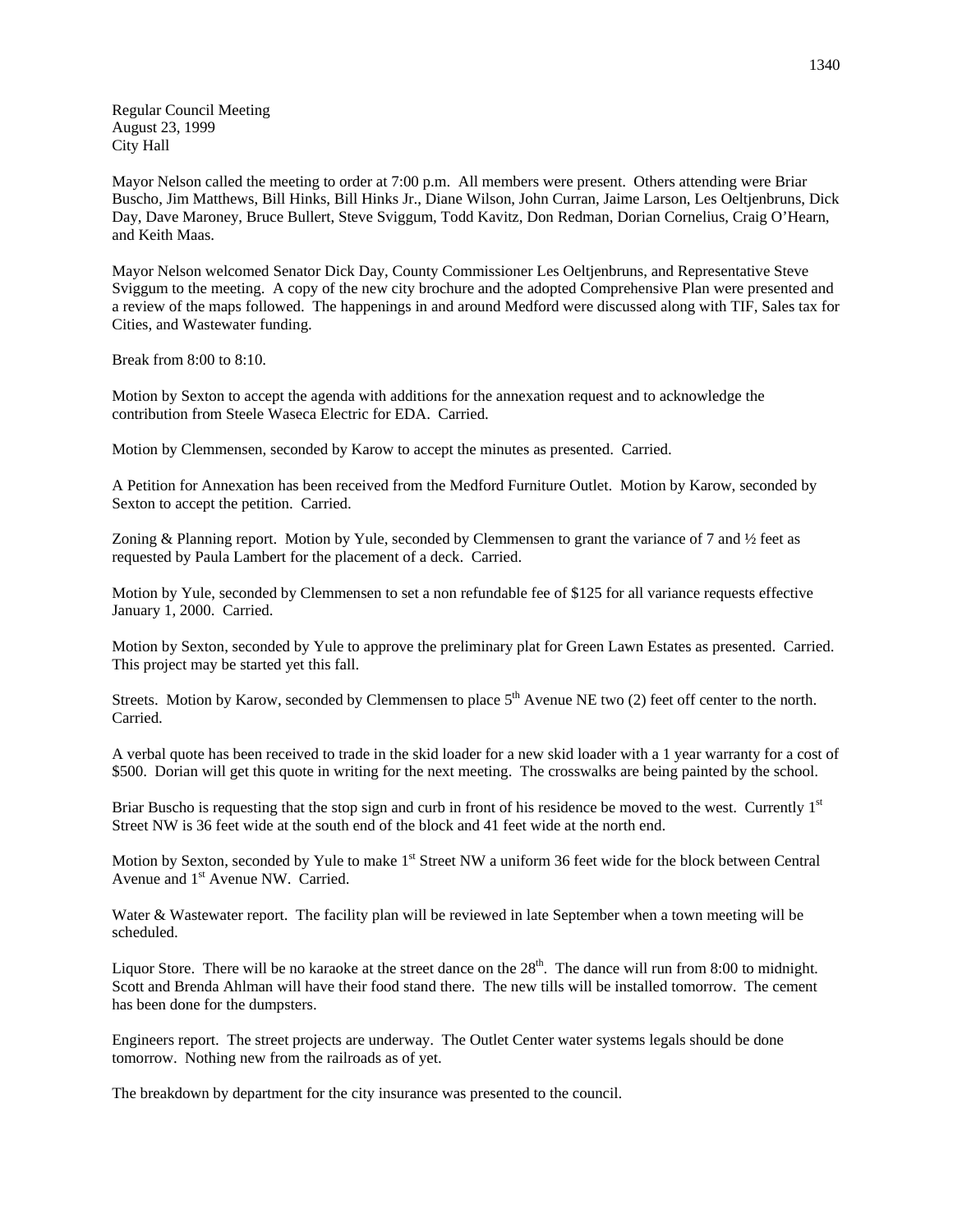The regional market place draft ordinance is to be given to Rick Tollefson for his review and opinion to be given at the next council meeting.

The subcommittee reviewing the assessment policies will meet one more time before bringing a recommendation to the rest of the council.

Commercial development activity reviewed.

Nothing new for the budget at this time. A preliminary levy will need to be adopted at the next meeting.

Motion by Yule, seconded by Clemmensen to acknowledge the contribution to the EDA representative from Steele Waseca Electric in the amount of \$500 with thanks and appreciation. Carried.

The replacement of the warming house window is in progress. Mention of the Jones 3<sup>rd</sup> Addition and the lots and their intended uses. A meeting has been scheduled with the Barta representatives for tomorrow.

Motion by Yule, seconded by Karow to adjourn at 10:12 p.m. Carried.

Minutes approved at \_\_\_\_\_\_\_\_\_\_\_\_\_\_\_\_\_\_\_\_\_\_\_\_\_\_\_\_\_\_\_\_\_\_\_ meeting.

Submitted by \_\_\_\_\_\_\_\_\_\_\_\_\_\_\_\_\_\_\_\_\_\_\_\_\_\_\_\_\_\_\_\_\_\_\_\_\_\_\_\_\_ clerk.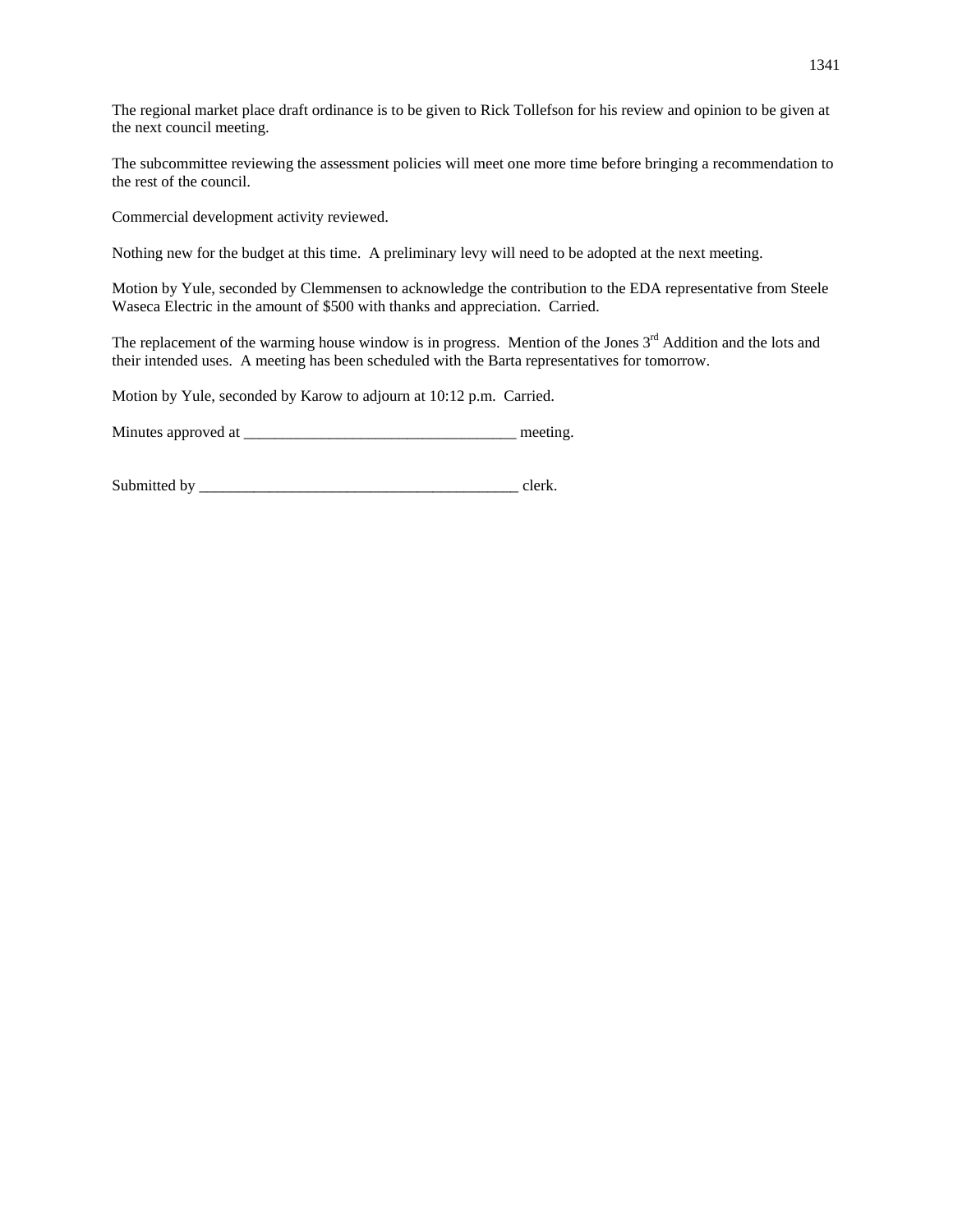Regular Council Meeting September 14, 1999 City Hall

Mayor Nelson called the meeting to order at 7:00 p.m. All members were present. Others attending were Chuck Schuler, Lance Fox & sons, John Tjernagel, Gary Wiersma, Mark Rahrick, Bruce Bullert, Dan Wiles, Greg Sanborn, Paul Wencl, and Craig O'Hearn.

Open forum – none.

Motion by Yule, seconded by Karow to accept the agenda with these additions: Chuck Schuler annexation request, Park spraying quote, skid loader, township reimbursement, CAST and calendar payments. Carried.

Motion by Clemmensen, seconded by Sexton to accept the minutes as presented. Carried.

Motion by Sexton, seconded by Clemmensen to pay the liquor store bills and include the bill for the stage rental. Carried. Motion by Karow, seconded by Yule to pay the city bills as presented. Carried.

Park/Pool report. Motion by Karow, seconded by Yule to table the discussion of a ceiling being installed in the Central Park Pavilion. Carried.

A quote in the amount of \$825.30 from Sexton Lawn Service was received for the spraying of all city grounds for weeds. Clemmensen is to get another quote and find out the cost for licensing to spray weeds.

EDA report. Web site presentation by Lance Fox. Cost to design this is \$150 for design work, \$100 license fee, and \$20 per month. Motion by Sexton, seconded by Yule to proceed with the design of a web page for the City. Carried.

An economic development brainstorming session with the council, EDA, And the Downtown Development Task Force with Larry Nelson, Alliant Energy, as facilitator will be scheduled for either October  $6<sup>th</sup>$  or  $27<sup>th</sup>$  depending on Larry Nelson availability.

The agreement for the well system at the outlet center has been drafted and is ready to be sent out.

Motion by Karow, seconded by Sexton to proceed with the agreement with the outlet center for the water system with their insurance monies from the lightning strike going towards the new panel for the well. Carried.

Motion by Clemmensen, seconded by Karow to adopt the joint resolution for the annexation of the Medford Furniture Outlet subject to the agreement in which the furniture outlet will provide their own water until such time as the City purchases the outlet centers water system and improves it to state standards. Carried.

Motion by Karow, seconded by Yule to adopt a joint resolution for the annexation of the road right of way along the south side of 5<sup>th</sup> Avenue SE. Carried.

The street dance held at the liquor store on August 28 cleared about \$2600 after the expenses.

Break.

Mark Rahrick has returned from Medford Township meeting with the signed joint resolutions.

Paul Wencl would like to annex his property south of the city limits. Discussion of how this annexation would affect Joanne Cain property.

Motion by Yule, seconded by Clemmensen to authorize the city engineer to do a preliminary report for the extending services to Paul Wencl's property (old cenex property) south of town. Carried.

Chuck Schuler is requesting annexation of just the house. The legal description is not complete. Council will wait for the complete legal description and put this request on the agenda for the next meeting.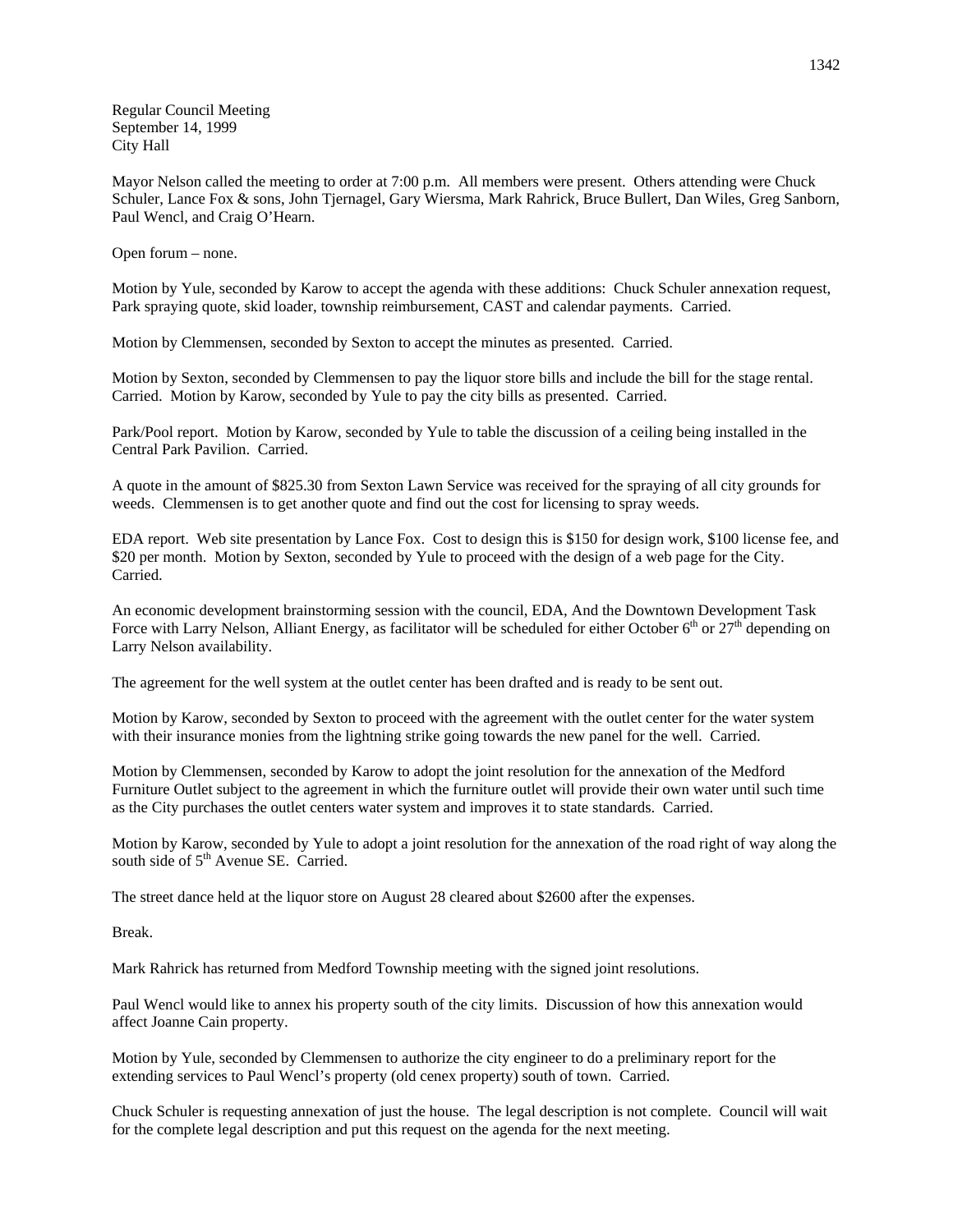Regional Market Place Ordinance draft with the recommendations from the attorney reviewed. Draft referred to the zoning for clarification of some questions of the council.

Status of the trailer court mentioned.

Engineers report. An update of the progress of the street improvements given. Motion by Karow, seconded by Yule to make a partial payment to Crane Creek Construction in the amount of \$109,783.19. Carried.

Motion by Clemmensen, seconded by Yule to make a partial payment for the 98-5 and 98-6 projects in the amount of \$44,016.06. Carried.

The draft of the assessment policies was given to council for review at the next meeting.

Wastewater facility plan. Seth cannot attend the next regular meeting but will supply an updated facility plan for the October 12 meeting and the town meeting on October 13 or 27.

Motion by Sexton seconded by Karow to adopt a resolution ordering the preparation of a preliminary report for the improvements and extension of services to the Medford Furniture Outlet. Carried.

Break.

Discussion of the bonds and possible refunding and refinancing of bonds followed with Dan Wiles.

Motion by Karow, seconded by Clemmensen to set the preliminary levy less HACA aid at \$296,794. Carried.

A financial planning workshop will be held on November  $10^{th}$  from 6:30 – 9:00 p.m.

Truth-In-Taxation hearing will be held on Wednesday December 8 at 7:00 p.m. with a continuation hearing if needed on December 15 at 7:00 p.m.

Motion by Yule, seconded by Karow to pay the school the budgeted support of \$2,000 for the CAST publication. Carried.

Motion by Yule, seconded by Clemmensen to pay 1/3 the cost to print the calendar with EDA funds and 1/3 the cost from the city general fund for a total of \$626.80. Carried.

Motion by Clemmensen, seconded by Sexton to pay ½ of the property tax reimbursement for the Outlet Center to Medford Township in the amount of \$12,186.82 and the total reimbursement for Oakridge Bluffs in the amount of \$406. Carried.

Motion by Karow, seconded by Clemmensen to purchase a new skid loader from Matecjek's in Faribault with trade in allowance at a cost of \$500. Carried.

Minnesota Cities Week is October  $10^{th} - 16^{th}$  which coincides with the town meeting on the  $13^{th}$  and Mayor Nelson would like to have an open house on October 9.

The LMC regional meeting information and the Small Cities Planning Seminar information discussed.

The payment to the Medford Civic Club for the rental of the portable toilets that was approved in June has not been paid yet. Sanborn to get this sent out.

Motion by Clemmensen, seconded by Yule to adjourn at 11:45 p.m. Carried.

Minutes approved at  $\blacksquare$ 

Submitted by \_\_\_\_\_\_\_\_\_\_\_\_\_\_\_\_\_\_\_\_\_\_\_\_\_\_\_\_\_\_\_\_\_\_\_\_\_\_\_\_\_ clerk.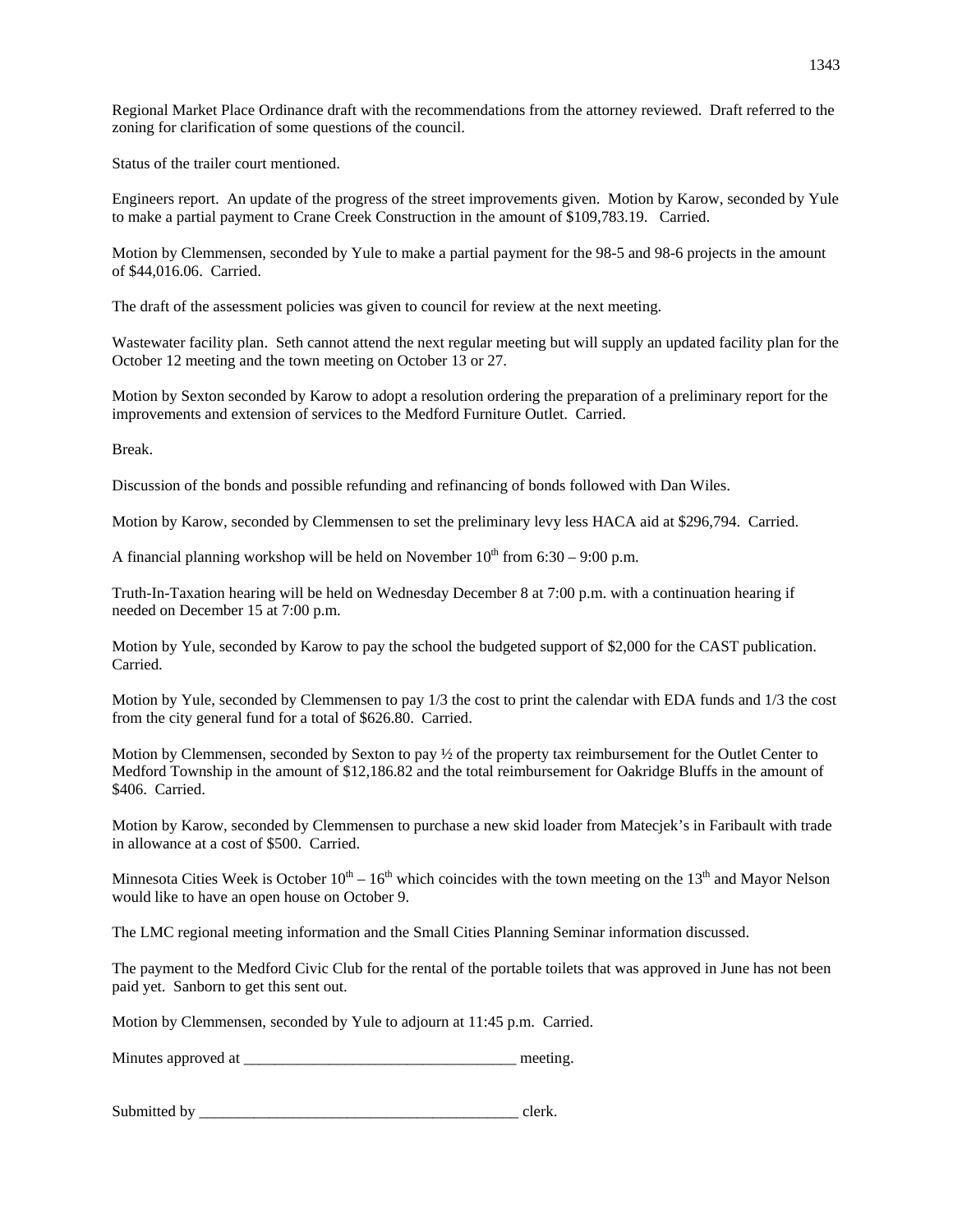Regular Council Meeting September 27, 1999 City Hall

Mayor Nelson called the meeting to order at 7:00 p.m. All members were present. Others attending were John Curran, Dorian Cornelius, Bruce Bullert, and Dave Maroney.

There was no open forum. Motion by Yule, seconded by Sexton to accept the agenda with additions. Carried.

Motion by Clemmensen, seconded by Yule to accept the minutes with the spelling correction of spray. Carried.

Zoning & Planning report.

EDA report. Motion by Sexton, seconded by Yule to approve the Revolving Loan Fund Guidelines as recommended by the EDA. Carried.

October 6<sup>th</sup> EDA planning & strategy meeting will meet from 6:30 – 9:00 p.m. The council, EDA board, Downtown Development Task Force, and John Curran are all invited to attend.

Streets report. Sanborn to get the bill to Todd Kavitz for the street lights for Oakridge Bluffs 2<sup>nd</sup> Addition.

Water and Wastewater report. Medford Printing is printing the copper & lead awareness and the Minnesota Department of Health information that needs to be mailed out in October.

Dorian will work on getting quotes for street sweeping this fall. The new bobcat has been ordered.

Engineers report. An update of the street improvement projects given.

Motion by Sexton, seconded by Clemmensen that any work outside of the city project done by the contractor for driveway or sidewalk improvement must be kept between the property owner and the contractor for payment of work. Carried.

 $5<sup>th</sup>$  Avenue SE will not be paved until the railroad issues have been resolved. There has been no communication from I & M Rail as to the crossing at  $5<sup>th</sup>$  Avenue SE.

A Town Meeting is scheduled for Wednesday, October 13, 1999 at the KC Hall. The comprehensive plan, residential development, and the wastewater treatment facility will be topics discussed.

Motion by Karow, seconded by Yule to adopt the proposed assessment policy as presented but to exclude 3<sup>rd</sup> Avenue SE from these policies and have the previous policies apply for improvements that have been postponed due to the construction traffic on this road. Carried.

Discussion of the Furniture Outlet annexation. Costs of the extension of services has not been determined as of yet. Tax Increment Financing versus Tax abatement options discussed.

A sample Business Subsidy Policy drafted by Briggs & Morgan was presented by Dave Maroney to the council for their review. A public hearing would have to be held in order to adopt a business subsidy policy. This policy is needed due to a state statute that was adopted and became effective August 1, 1999.

 A public hearing for the assessment for the 1998 street improvements will be held on November 17. The assessment hearing for Oakridge Bluffs 2nd Addition and Bluff View Phase 2 will be held on November 9, 1999, at the regular council meeting.

Review of the Regional Marketplace proposed ordinance followed with a clarification from Dave Maroney and John Curran. Changes made will be faxed to attorney for his review of current draft.

Motion by Karow, seconded by Clemmensen to authorize Sanborn to attend the Small Cities Planning seminar in Mankato on October 7 at a cost of \$80. Carried.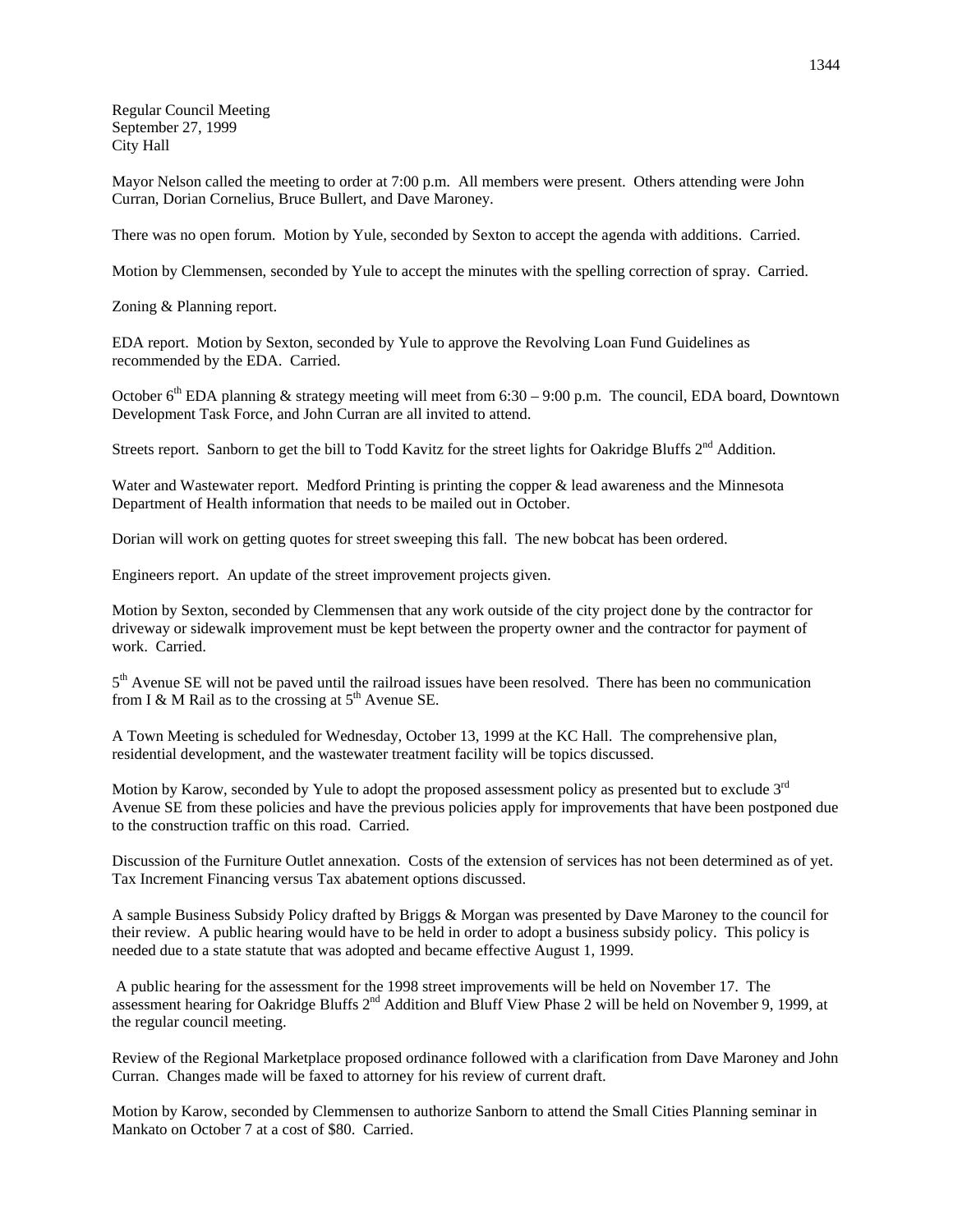Council members interested in attending the LMC Regional meeting in Lonsdale on October 27 should know for sure by the next council meeting so action can be taken.

The spraying of city property was done by Sexton Lawn Service as they are licensed for this task. Investigation of licensing someone from the city staff for this will be done in the next few months.

Discussion of tree trimming, cleaning catch basins, and scheduling of regular maintenance of city areas followed.

Steele County Emergency Management Director is requesting telephone contacts for New Year's Eve. This will need to be someone that can be contacted after 1:00 a.m. on January 1<sup>st</sup> for verifying that everything is working properly. This information will then be passed on to the state and eventually to FEMA. Council will discuss this further.

A meeting has been set up with MNDOT to discuss the bridge replacement and the round-a-bout on Wednesday, October 20, 1999 at 2:30 p.m. This will not be a full council meeting.

A full legal description for the property Chuck Schuler would like to annex as of yet. No action can be taken by the City until this has been received.

A petition for annexation has been received from Paul Wencl and forwarded to the City Attorney so a draft of a joint resolution for annexation can be placed on the agenda of the next meeting.

The expired permit of John Regitschnig will be an item for the next agenda.

Motion by Clemmensen, seconded by Sexton to adjourn at 10:10 p.m. Carried.

| Minutes approved at | meeting. |
|---------------------|----------|
|                     |          |

| Submitted by |  |
|--------------|--|
|              |  |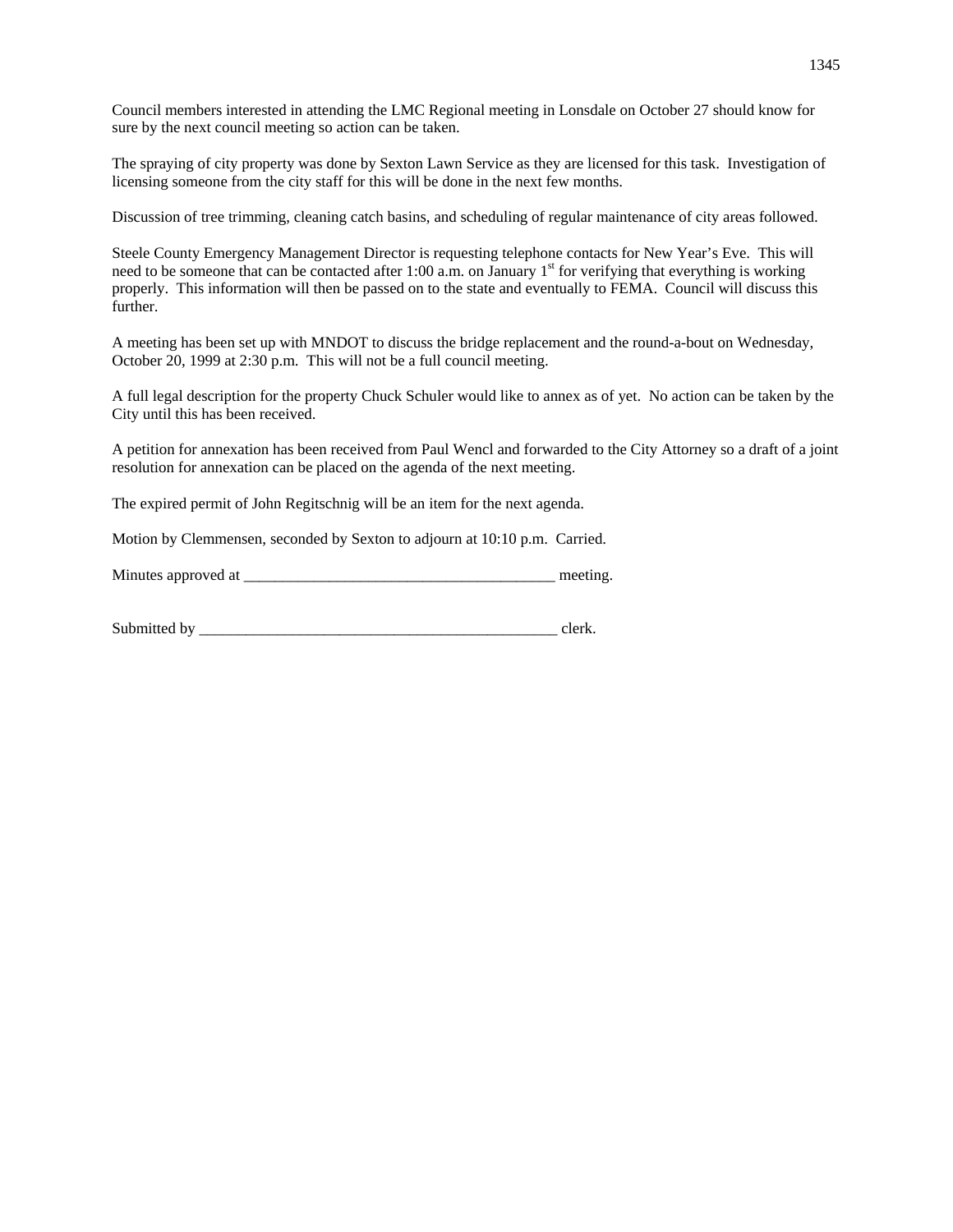Regular Council Meeting October 12, 1999 City Hall

Mayor Nelson called the meeting to order at 7:00 p.m. All members were present. Others attending were Rick Tollefson, Jaime Larson, Keith Maas, Bruce Bullert, and Seth Peterson.

Motion by Sexton, seconded by Yule to accept the agenda and remove the park/pool report. Carried.

Motion by Clemmensen, seconded by Yule to accept the minutes as presented. Carried.

Motion by Karow, seconded by Clemmensen to pay the city bills as presented. Carried. Motion by Yule, seconded by Sexton to pay the liquor store bills as presented. Carried.

EDA workshop written summary reviewed.

Attorney. Last week the proposed agreement for the water system at the outlet center was sent to the owners. In discussions with the Horizon Properties the proposed agreement was agreeable to them.

Motion by Clemmensen, seconded by Sexton to enter into the agreement with Horizon Properties for the water system at the Outlet Center as outlined in the proposed agreement. Carried.

Discussion of the petition for annexation received at the last meeting from Paul Wencl. The estimated costs for extending city services to the property is \$50,000 for wastewater and \$54,000 for water. Motion by Clemmensen, seconded by Yule to table the annexation request in order to discuss the cost estimates with Mr. Wencl. Carried.

Discussion of the extending city services to the Furniture Outlet. Wastewater lines will need to be in service by July 1, 2000. Estimated costs for extending water, wastewater lines, storm water management, road improvements totals approximately \$650,000. The council will discuss trunk fees for commercial development.

Motion by Clemmensen, seconded by Sexton to bring the Wencl annexation request back for further discussion. Carried.

Motion by Karow, seconded by Clemmensen to adopt a joint resolution to annex Paul Wencl's property as petitioned. Carried.

Regional Market Place Proposed Ordinance. Motion by Sexton, seconded by Karow to accept the regional marketplace proposed ordinance with change as recommended by city attorney as the first reading. Carried.

The expired building permit of J. Regitschnig has been turned over to the City Attorney for further action. The Steele County Building Official has gotten no response from the letters sent.

Motion by Karow, seconded by Yule to accept the franchise agreement proposed by Minnegasco – Reliant Energy with the change as recommended by the City Attorney. Carried.

Break 8:21 – 8:30 p.m.

A review of the presentation of the wastewater facility plan for the town meeting scheduled for October 13 at the KC Hall.

Street Projects update.

Motion by Yule, seconded by Clemmensen to officially accept the 1996 Oakridge Bluffs Improvement as complete and approve the final payment of \$22,930.03 as long as the 3 pieces of documentation are received. Carried. The 1 year warranty starts now.

Motion by Karow, seconded by Sexton to approve a partial payment for project 99-1 in the amount of \$133,940.90. Carried.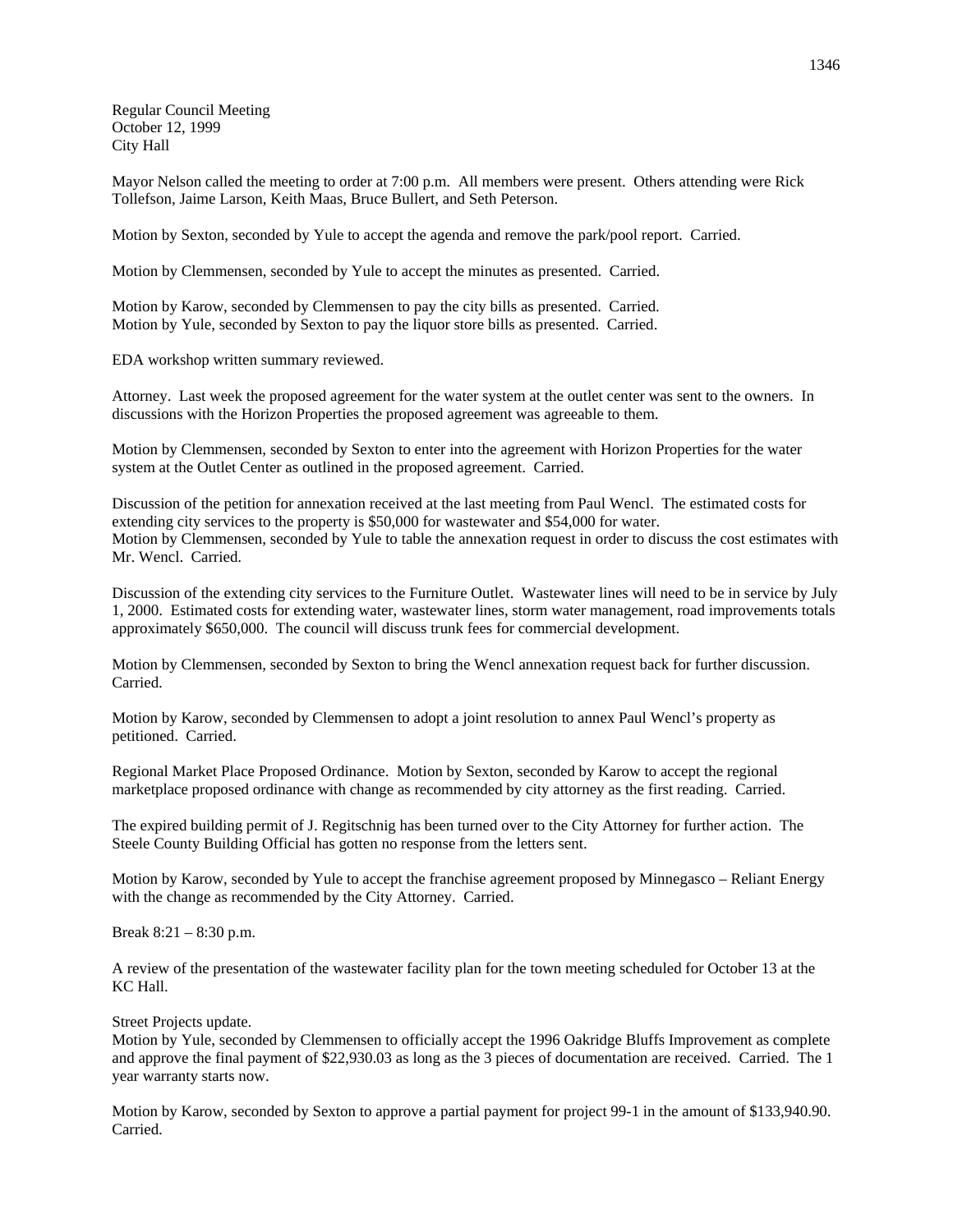Motion by Yule, seconded by Sexton to approve a partial payment for projects 98-5 and 98-6 in the amount of \$44,644.19. Carried.

Olympic Fire has requested an area from the school to be used for parking at Olympic. The city has requested to be included in any discussions regarding this matter.

A summary of the MAOSC planning seminar was given by Sanborn.

LMC Regional Meeting. Nelson will be attending both the afternoon and evening programs. Clemmensen, Karow, and Sexton will attend the evening program.

Quotes were presented for street sweeping: D & M \$60 per hour, Super Sweep \$85 per hour, Owatonna Groundsmaster \$53 per hour. Also a quote of \$2,000 for the use of a sweeper from Minneapolis for 1 month with unlimited hours was received.

Motion by Karow, seconded by Yule to contract with Owatonna Groundsmasters at \$53 per hour. Carried.

Brief mention of the broom for the skid loader.

Review of the water billing structure and system. This will need more discussion as to possible changes.

Motion by Sexton, seconded by Yule to upgrade the utility billing and fund accounting programs to windows based software at a cost of \$525. Carried.

Discussion of the duplex being built in the Jones  $2<sup>nd</sup>$  addition. There is a second service needed at this lot. Motion by Karow, seconded by Yule to charge a hook up fee for this second service being installed, \$800 water and \$800 wastewater, and a meter fee for both meters of \$100 per meter, for a total of \$1,800. Carried.

A sample of the hook up fees charged in Savage Minnesota were given to the council.

Discussion of tree trimming needed in town followed.

The walkway from Oakridge Bluffs  $2^{nd}$  Addition to  $5^{th}$  Street SE will be kept open in the winter months. Motion by Karow, seconded by Sexton to purchase 2 sign "No Motorized Vehicles Allowed" to be installed at either end of the walkway. Carried.

The City will have a table at the Business & Professional Women's luncheon celebrating National Business Women's Week on Tuesday, October 19. The cost will be \$12.50 per person for eight people. Mayor Nelson has been nominated for the Woman of Achievement Award that will be presented at the luncheon.

Motion by Clemmensen, seconded by Yule to adjourn at 11:00 p.m.

Town Meeting October 13, 1999 KC Hall

Mayor Nelson opened the meeting with introductions of the engineers working with the city on the facility plan for wastewater treatment. All council members were present.

The purpose of this meeting is to present the drafted wastewater treatment facility plan to the public. Seth Peterson and Bob Brown from Bolten & Menk Engineering presented the plan so far. Discussion of the plan with questions from the floor.

Meeting adjourned.

Minutes approved at \_\_\_\_\_\_\_\_\_\_\_\_\_\_\_\_\_\_\_\_\_\_\_\_\_\_\_\_\_\_\_\_\_\_\_\_\_\_\_\_ meeting.

Submitted by \_\_\_\_\_\_\_\_\_\_\_\_\_\_\_\_\_\_\_\_\_\_\_\_\_\_\_\_\_\_\_\_\_\_\_\_ clerk.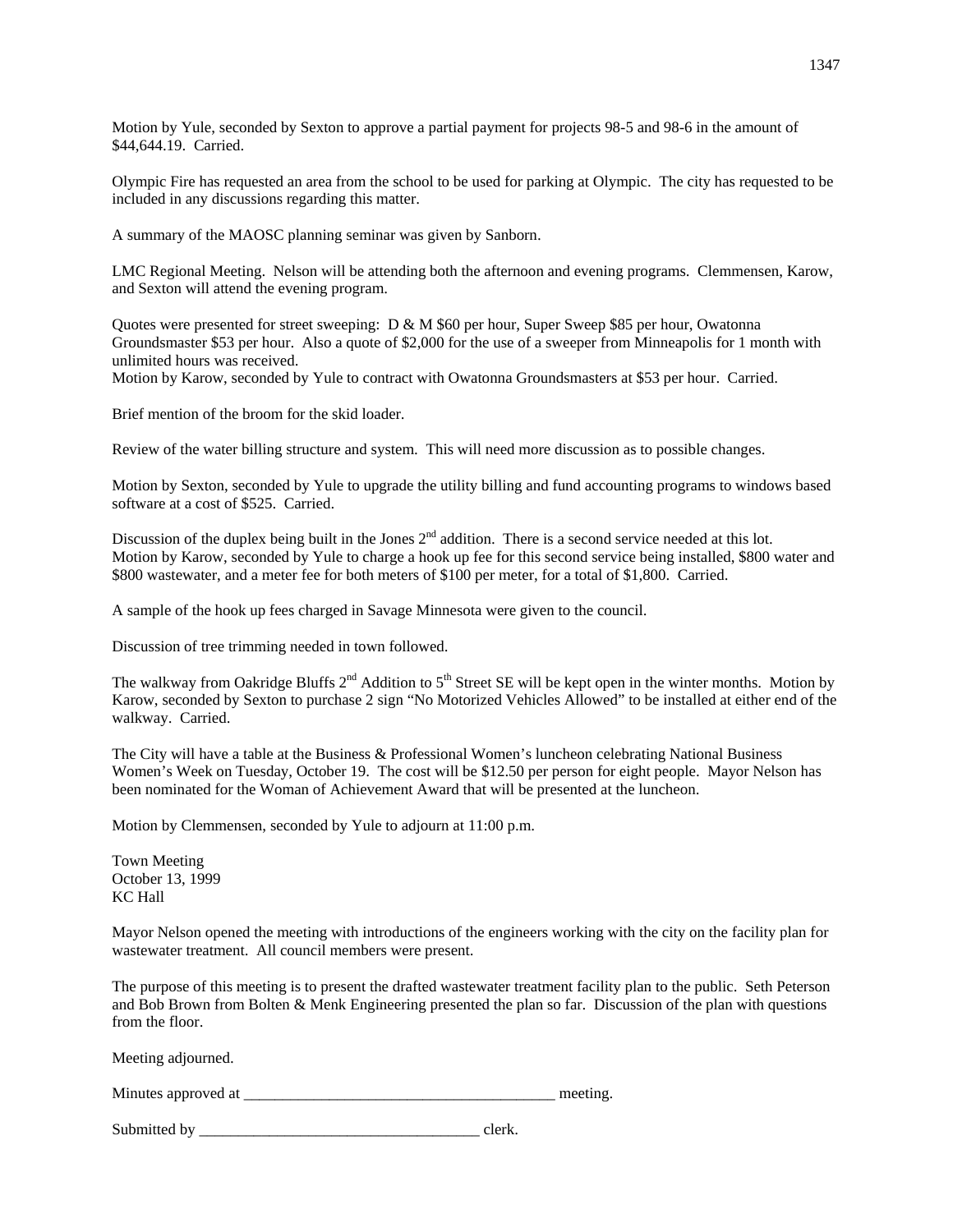Regular Council Meeting October 25, 1999 City Hall

Mayor Nelson called the meeting to order at 7:00 p.m. All members were present. Others attending were John Hosfield, Dorian Cornelius, John Curran, Virginia Jones, Rick Jones, Craig O'Hearn, Paul Wencl, and Keith Maas.

No open forum.

Motion by Sexton, seconded by Yule to accept the agenda with the additions under new business of meeting schedule and acknowledgements. Carried.

Motion by Karow, seconded by Clemmensen to accept the minutes with the correction that the pathway is to  $5<sup>th</sup>$ Street SE and that is should be trunk fees not truck fees. Carried.

Zoning & Planning report. This board will work with Todd and Bruce to draft a residential zoning ordinance.

Jones  $3<sup>rd</sup>$  Addition. Discussion of  $4<sup>th</sup>$  Avenue SW going along block 5 lot 2 to the east end of the lots. Discussion of the cemetery road and the development costs. We will need to check with Rick Tollefson about funds for this. Discussion of possible covenants and a developer's agreement. The annexation is complete.

Motion by Karow, seconded by Yule to approve the final plat of the Jones  $3<sup>rd</sup>$  Addition. Carried.

Motion by Karow, seconded by Yule to rescind the motion approving the final plat of the Jones  $3<sup>rd</sup>$  Addition. Carried.

A hearing must be held by the Zoning & Planning Board to zone the property and to review the preliminary plat and or final plat.

Streets. Still waiting for a trial with a broom for the skid loader.

Water/Wastewater report. Motion by Clemmensen, seconded by Karow to transfer 2<sup>nd</sup> Quarter 1999 water collections in the amount of \$24,785.84. Carried.

Liquor Store Report. Discussion of the unsatisfaction with the air filtration system purchased from Lockerby Sheet Metal. All employees are asked to put into writing the problems they see with the system. Sanborn has found documentation from when the system was purchased and the upgrade to the system to help it. This information will be given to the attorney for further action.

There is a Halloween party at the muni this weekend. The bathrooms need repairs. Bids for these should be brought to the next meeting.

## Break

Engineers report. Wencl property annexation request discussed. The possibility of an agreement to annex the property but not extend city services for a period of time if the septic system is improved to county code. The city attorney would need to draft such an agreement and it should also include a statement that the city would not be required to extend services until such a time that development occurs. This will be on the agenda for the next meeting.

Street project updates.

Motion by Clemmensen, seconded by Yule to adopt a resolution declaring the amount to be assessed for the 98-6 Improvement project, \$293,751.48, and set the hearing date of November 17, 1999 at 7:00 p.m. Carried.

Motion by Sexton, seconded by Yule to adopt a resolution declaring the amount to be assessed for the 98-5 Improvement project and set the hearing date for November 17, 1999, at 7:15 p.m. Carried.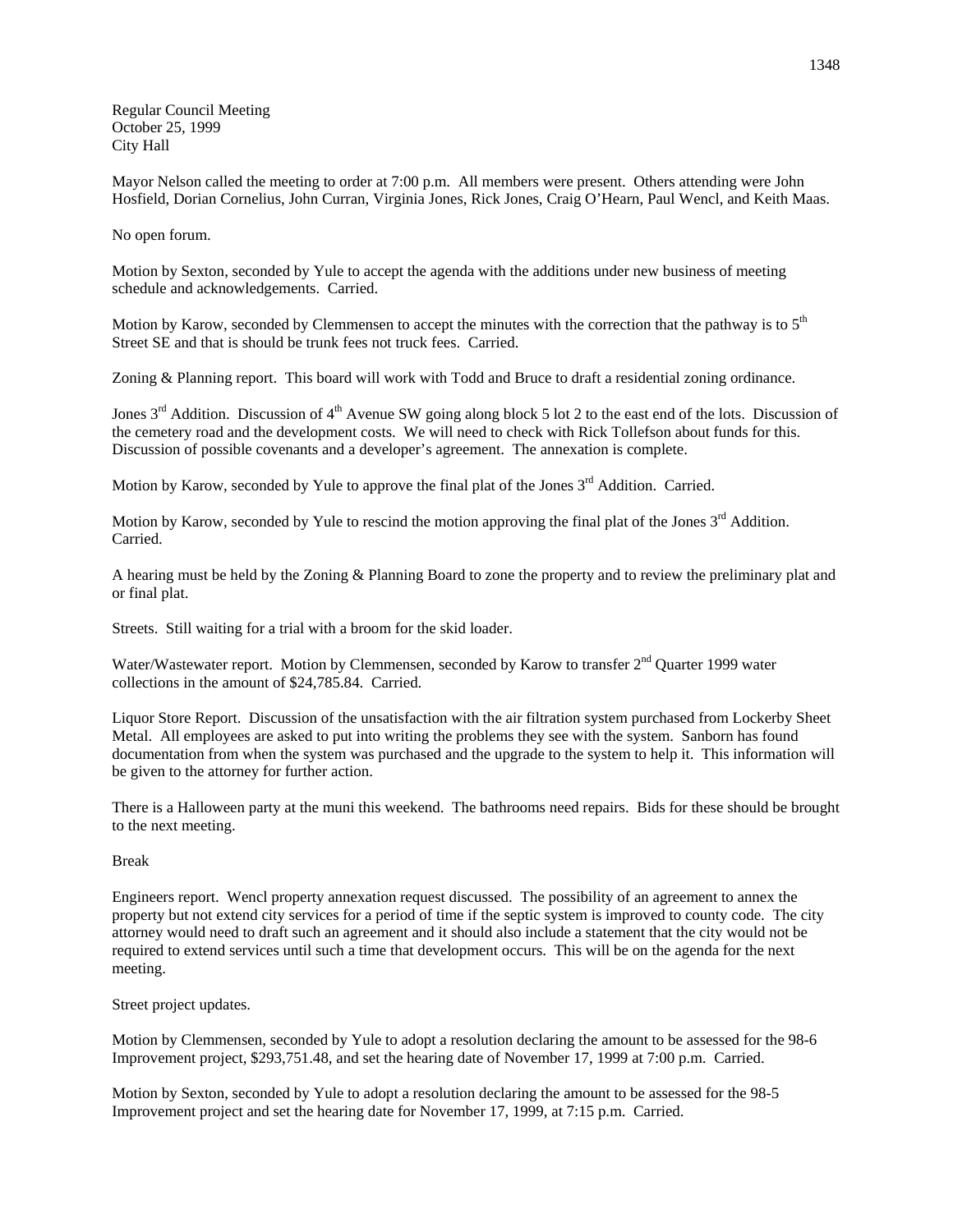Motion by Clemmensen, seconded by Karow to adopt a resolution declaring the amount to be assessed for the 98-2 and 99-1 Improvement Projects, \$274,731.35, and set the hearing date for November 17, 1999, at 7:30 p.m. Carried.

Further discussion of the improvement projects. I & M Rail sent a letter for the improvement to the  $5<sup>th</sup>$  Avenue SE crossing. Bruce will respond back that the city contractor will do the work if the railroad will extend the timbers themselves. Sodding will be done soon. The pad in Radel Park was discussed. City employees will cement this next year. The wear coarse for Oakridge 2<sup>nd</sup> Addition, 5<sup>th</sup> Avenue SE, and 3<sup>rd</sup> Street NE will be held off until next spring. Any problems will shop up by then and will be corrected prior to the wear coarse installation.

A recap of the town meeting was shared. The Council would like to compliment Bob Brown and Seth Peterson for the presentation.

The City Council would like to thank Project Impact for the award of the monies to install a generator system at the City Hall/Fire Hall.

Keith and Marie will attend the Y2K Operations Plan meeting sponsored by Jerry Rosendahl on November 4<sup>th</sup> at 4 p.m. at the Owatonna Fire Department.

Motion by Clemmensen, seconded by Yule to accept the Regional Marketplace Ordinance as presented as the 2<sup>nd</sup> official reading. Carried.

LMC Regional meeting. Clemmensen will be unable to attend.

The water and sewer billing process will remain as is for now.

A signed agreement with the Medford Furniture Outlet for the extending of services has been received.

MNDOT meeting report.

Pay Equity compliance report. Changes need to be effective December 8, 1999, and a new report submitted by January 10, 2000.

Discussion of the upcoming meetings. Motion by Yule, seconded by Clemmensen to move the regular council meeting from the November  $22<sup>nd</sup>$  to the  $29<sup>th</sup>$ . Carried.

The council and employees acknowledged Lois' as the recipient of the 1999 Woman of Achievement award with congratulations.

Motion by Karow, seconded by Sexton to adjourn at 11:37 p.m. Carried.

Minutes approved at \_\_\_\_\_\_\_\_\_\_\_\_\_\_\_\_\_\_\_\_\_\_\_\_\_\_\_\_\_\_\_\_\_\_\_\_\_\_\_\_\_\_\_\_\_\_\_ meeting.

Submitted by \_\_\_\_\_\_\_\_\_\_\_\_\_\_\_\_\_\_\_\_\_\_\_\_\_\_\_\_\_\_\_\_\_\_\_\_\_\_\_\_\_\_\_\_\_\_\_\_\_\_\_\_\_ clerk.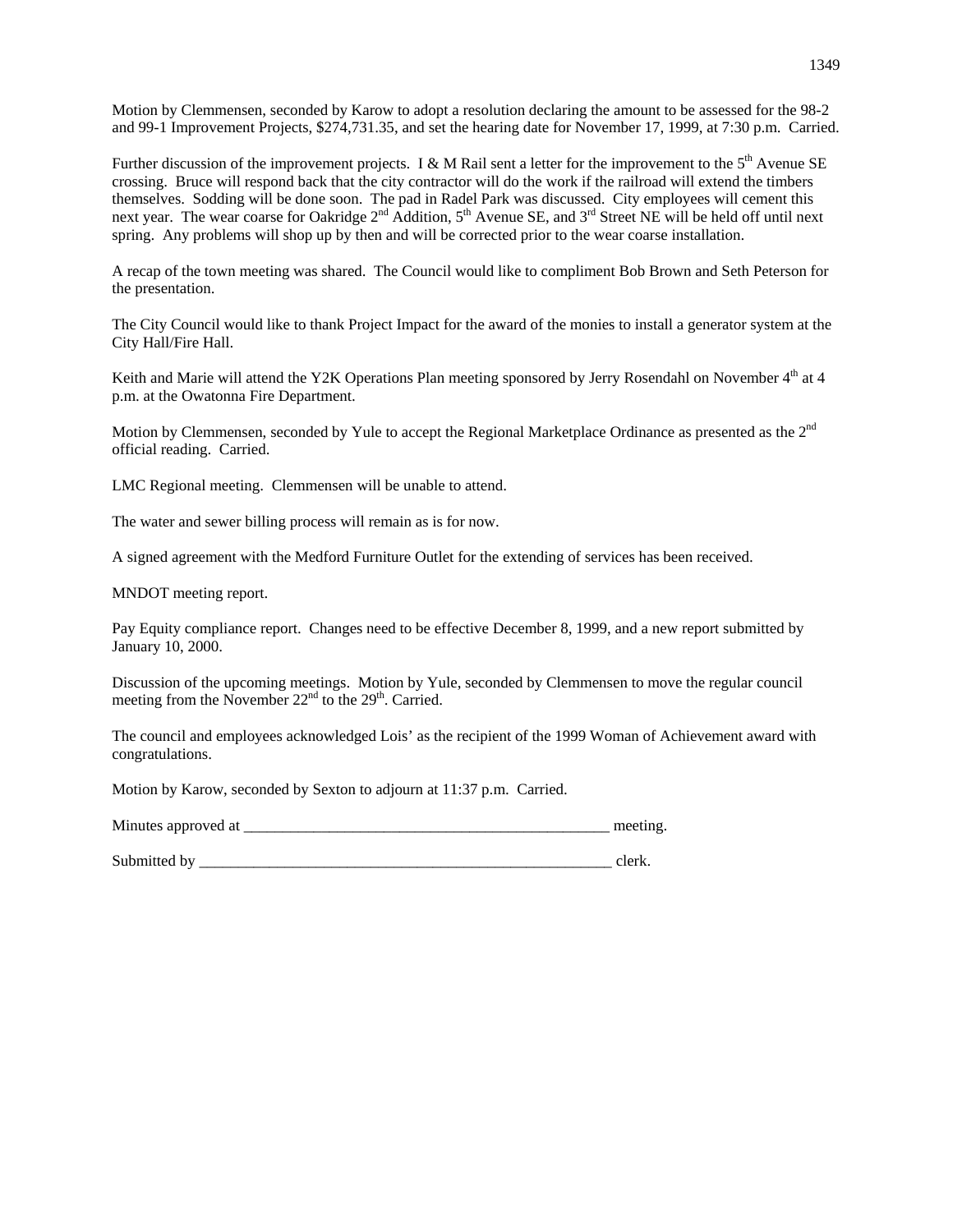Regular Council Meeting November 9, 1999 City Hall

Mayor Nelson called the meeting to order at 7:00 p.m. All members were present. Others attending were John Curran, Francis Porter, Danny Thomas, John Hosfield, Bruce Bullert, Virginia Jones, Rick Jones, Mark Rahrick, and Paul Wencl.

Open forum: none.

Motion by Yule, seconded by Karow to accept the agenda with additions. Carried.

Motion by Sexton, seconded by Yule to pay the city bills as presented. Carried. Motion by Clemmensen, seconded by Karow to pay the liquor store bills as presented. Carried. Motion by Karow, seconded by Yule to accept the minutes with corrections. Carried.

Park/Pool Report. Motion by Karow, seconded by Sexton to send an acknowledgement with special thanks to the Medford Volunteer Firemen's Relief Association for the donation of \$8000 towards the Tennis Courts Improvement Project. Carried.

Motion by Clemmensen, seconded by Sexton to hire Meixner to put up the street light Christmas decorations as a cost of \$45 to \$60 per hour. Carried.

Zoning & Planning Report. Discussion of the Jones 3<sup>rd</sup> Addition and potential development of Francis Porter's property with an access from the Jones property.

Motion by Sexton, seconded by Clemmensen to change the zoning in the Jones 3<sup>rd</sup> Addition to residential and include extending  $5<sup>th</sup>$  Avenue SW to the east line of Jones property. Carried.

Motion by Yule, seconded by Karow to approve the preliminary plat and to include the extending of  $5<sup>th</sup>$  Avenue SW to the east line of the Jones property. Carried.

Motion by Karow, seconded by Clemmensen to approve the final plat with the extension of  $5<sup>th</sup>$  Avenue SW to the east line of the Jones property on the conditions of a signed developers agreement and utility and drainage easements of 10 feet on all sides of the lots will be platted on the final plat map. Carried.

Discussion of the corridor to the Outlet Center and the moving of the road to the cemetery to that corridor.

Downtown Development Task Force Report.

EDA Report. Motion by Karow, seconded by Sexton to extend thanks and appreciation to Steele County for the \$7500 for economic development. Carried.

Motion by Sexton, seconded by Yule to table any action for the pending contract with Southeast Development Corporation until after the truth-in-taxation hearing. Carried.

## Break

Attorney Report. An update of the conference call with the Horizon Group representative Tom Rumps was given by Mark Rahrick and Lois.

Discussion of the Paul Wencl annexation request. Discussion of the city extending services vs. private well and septic system if Steele County would enforce regulations.

Motion by Clemmensen, seconded by Karow to rescind to action of October 12, 1999, in the adoption of a Joint Resolution for the annexing the Wencl property. Carried.

This issue will be discussed at the November 29 meeting.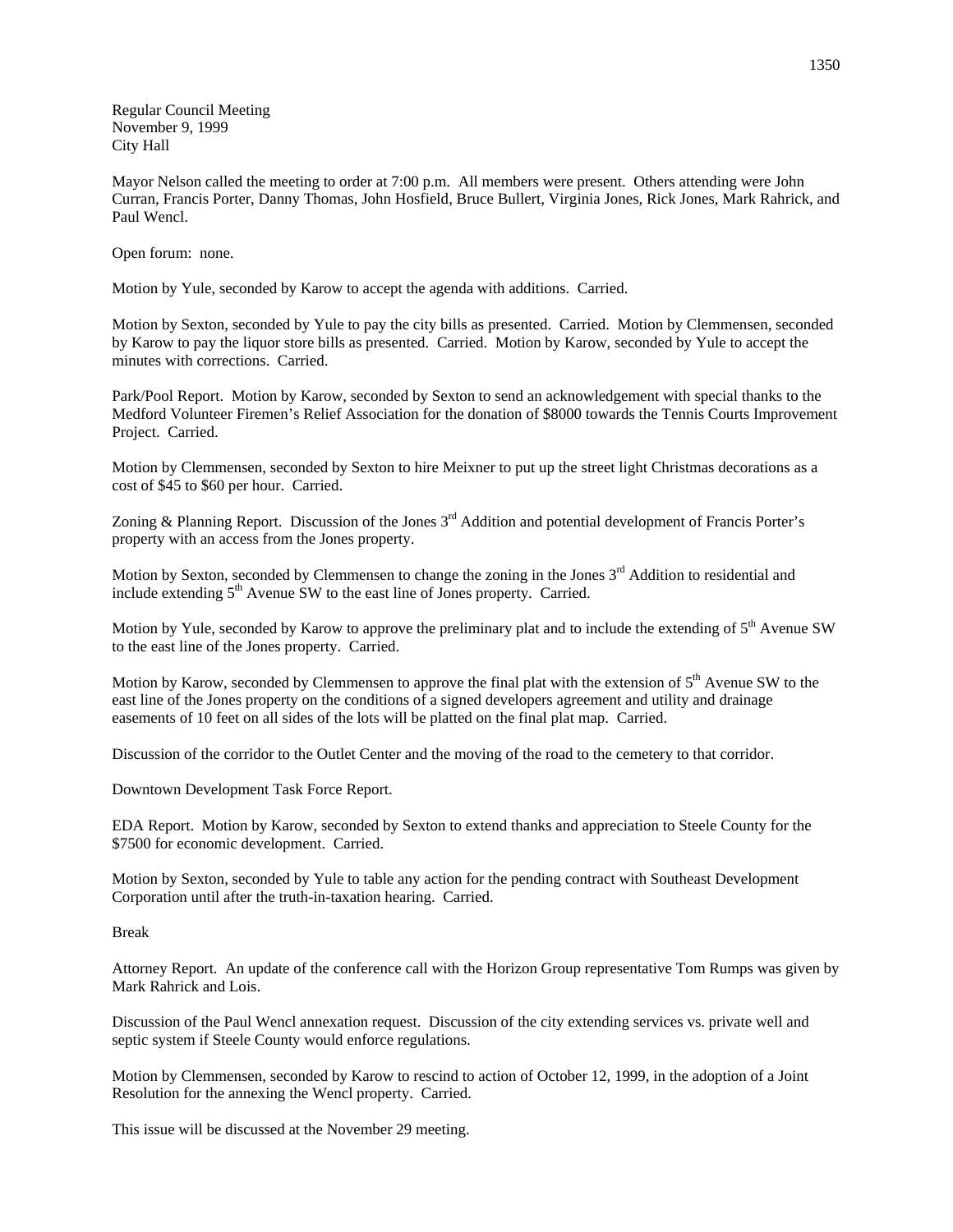Schuler annexation request. Motion by Clemmensen, seconded by Yule to decline the request for annexation from Charles Schuler. Carried. The attorney will send a letter to Charles Schuler with this decision.

Discussion of the Regitschnig expired permit. Rick Tollefson is still working on this.

Break.

Motion by Yule, seconded by Sexton to accept the audit confirmation letter from Abdo, Abdo, Eick & Meyers. Carried.

Motion by Karow, seconded by Clemmensen to adopt the Regional Marketplace Ordinance. Carried.

Motion by Yule, seconded by Sexton to transfer \$20,000 from the Municipal Liquor Store fund to the General Fund. Carried.

Motion by Sexton, seconded by Karow to table all other unfinished business and new business until the next meeting. Carried.

Engineer's Report. 98-2 & 99-1 Improvement project. A review of the proposed assessment role was done.

Mention of the Panos/Dillen, Kilness, and Nicolai properties annexation paperwork uncompleted.

98-5 & 98-6 Improvement projects. A review of the proposed assessment role was done.

Bruce Bullert shared the correspondence he sent to I & M Rail about the improvements to the crossing at  $5<sup>th</sup>$  Avenue SE.

Motion by Clemmensen, seconded by Karow to approve the final pay estimate for the 98-2 project in the amount of \$14,824.45. Carried.

Motion by Karow, seconded by Yule to approve the partial pay estimate for the 98-2 & 99-1 projects in the amount of \$36,422.51. Carried.

Motion by Sexton, seconded by Yule to approve the partial pay estimate for the 98-5 & 98-6 projects in the amount of \$3,992.38. Carried.

Motion by Karow, seconded by Clemmensen to adopt a resolution ordering the preparation of a Report on Improvements for 3<sup>rd</sup> Avenue SE and 4<sup>th</sup> Street SE, City Project 2000-1. Carried.

Discussion of the preliminary plan to extend services to the Medford Furniture Outlet.

The meeting scheduled for December 14, 1999 will start with a Public Hearing for the potential 2000-1 Street improvements at 6:30 p.m.; Public Hearing for the extension of services to the Medford Furniture Outlet at 7:00 p.m.; and the Regular Council Meeting at 7:30 p.m.

Motion by Karow, seconded by Clemmensen to authorize the Furniture Outlet to start some grading work this fall subject to the any modifications based on the final plan submittal & review by the Council. Carried.

Motion by Clemmensen, seconded by Sexton to adjourn at 11:46 p.m. Carried.

Financial Planning Workshop November 10, 1999 City Hall

Mayor Nelson called the meeting to order at 6:30 p.m. Council member Yule was absent. Others attending were Bill Fahey, Dan Wiles, Dave Maroney, and Bruce Bullert.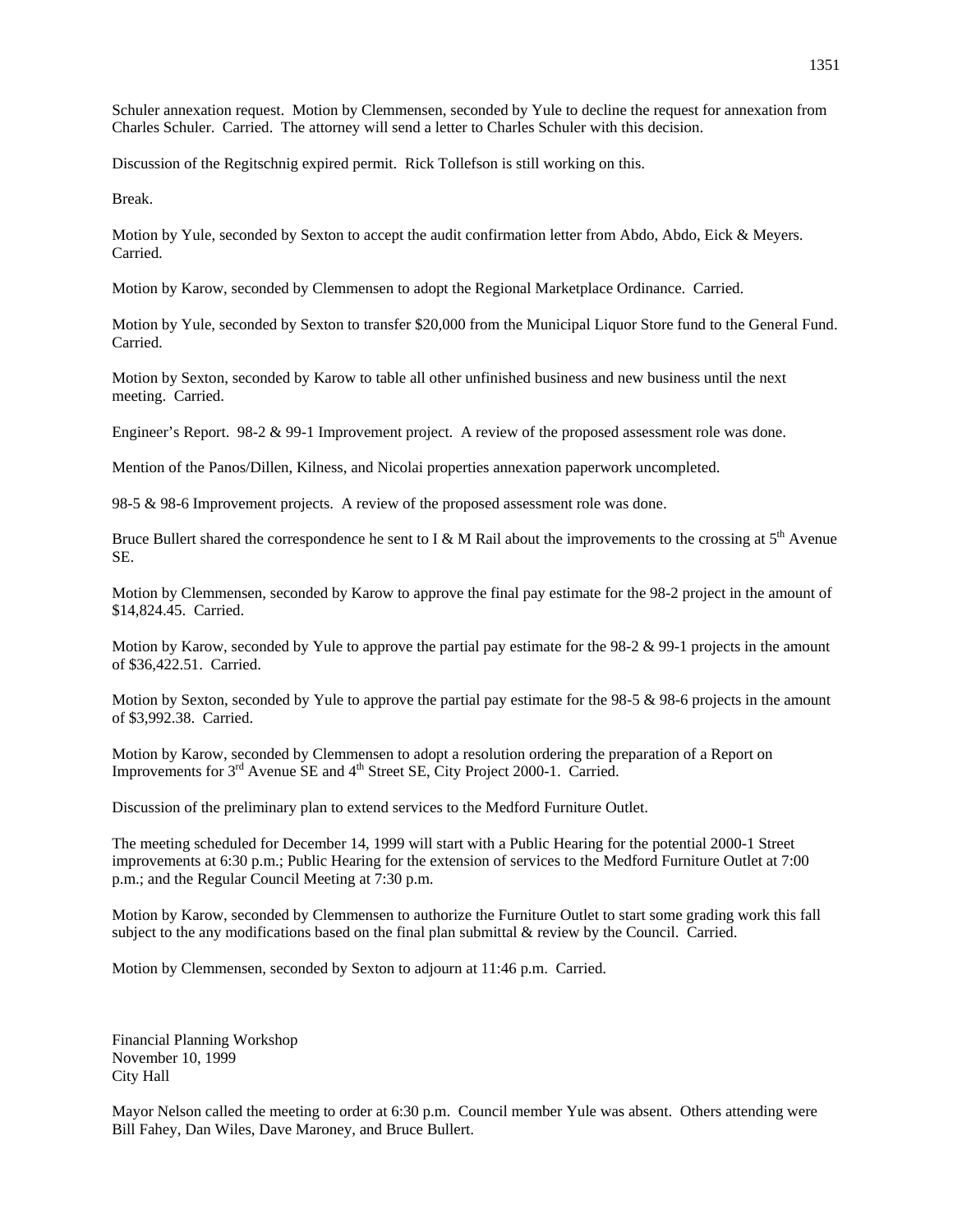A review of the financial position of the city and its outstanding improvement bonds was the purpose of this meeting. This exercise is the start of the capital improvement plan process.

Meeting adjourned at 8:24 p.m.

Public Hearing November 17, 1999 Medford Public School Cafeteria

Mayor Nelson opened the assessment hearing for Oakridge Bluffs  $2<sup>nd</sup>$  Addition at 7:00 p.m. All members were present. Others attending were Marilyn Warner, Marian Houglum, Bert Phillips, Gert Halverson, DeWayne Halverson, Ed Stadler, Ted Stadler, Evelyn Brady, James Brady, Sylvia Lee, David Lee, Mary Cowell, Ivan Cowell, Dave Nelson, and Dan Kaiser.

The project was reviewed by the engineer. The floor was opened for questions.

Motion by Yule, seconded by Karow to adopt a resolution approving the assessment role as presented. Carried. Hearing closed 7:10 p.m.

Mayor Nelson opened the assessment hearing for Bluff View Phase 2 at 7:15 p.m. The project was reviewed by the engineer. The floor was opened for questions.

Motion by Clemmensen, seconded by Sexton to adopt a resolution approving the assessment role as presented. Carried.

Hearing closed 7:22 p.m.

Mayor Nelson opened the assessment hearing for the 98-2 and 99-1 Improvement Projects at 7:30 p.m. The projects and the assessment policies were reviewed by the engineer. Mayor Nelson acknowledged the letters received from Ed Stadler, David & Sylvia Lee, and Ted Stadler. The floor was opened for questions.

- James & Evelyn Brady questioned the footage for their assessment.
- Ed Stadler questioned why the cul-de-sac was reconstructed instead of overlayed and he challenged the amount of black dirt that was removed from the cul-de-sac. Mr. Stadler also questioned the amount of the assessment for lot 5. A lot which cannot be built upon.
- Ted Stadler questioned the footage for his assessment. Also, Mr. Stadler questioned the difference between the assessment for 1995 street improvements to this assessment. He still has a standing water problem on the north side of his property that he would like taken care of from the 1995 street improvements.
- David & Sylvia Lee questioned the 2/3 corner lot policy. They have as of today combined 2 parcels into 1 and would like this entire parcel to be given the 2/3 corner lot discount. The Lee's question the installation of a water service and the lack of a curb cut.
- Marilyn Warner questioned why the street was so much lower now. There is a dip at the end of her driveway she did not have before.
- Marian Houglum questioned the amount of footage she was assessed and if the 2/3 discount was used for her property.
- Bert Phillips questioned the amount of footage in the assessment.
- DeWayne & Gert Halverson had a question about the percentage of the improvement was paid by assessments vs. city portion. There is a joint in his driveway that has separated and would like this fixed.
- Ivan & Mary Cowell question the footage used in the assessment and also why the cul-de-sac was reconstructed. Also, how long does a street last. They have concerns about the gravel that was replaced under existing curb. If the curb starts to deteriorate due to the removal and then replacement of gravel who will have to pay for the correction.
- Dan Kaiser stated that there is still a standing water problem at the end of his driveway that was better until the sod was replaced. He also questioned when the road would be seal coated. The engineer stated that in 5 years seal coating would be appropriate.
- Dave Nelson had no comment.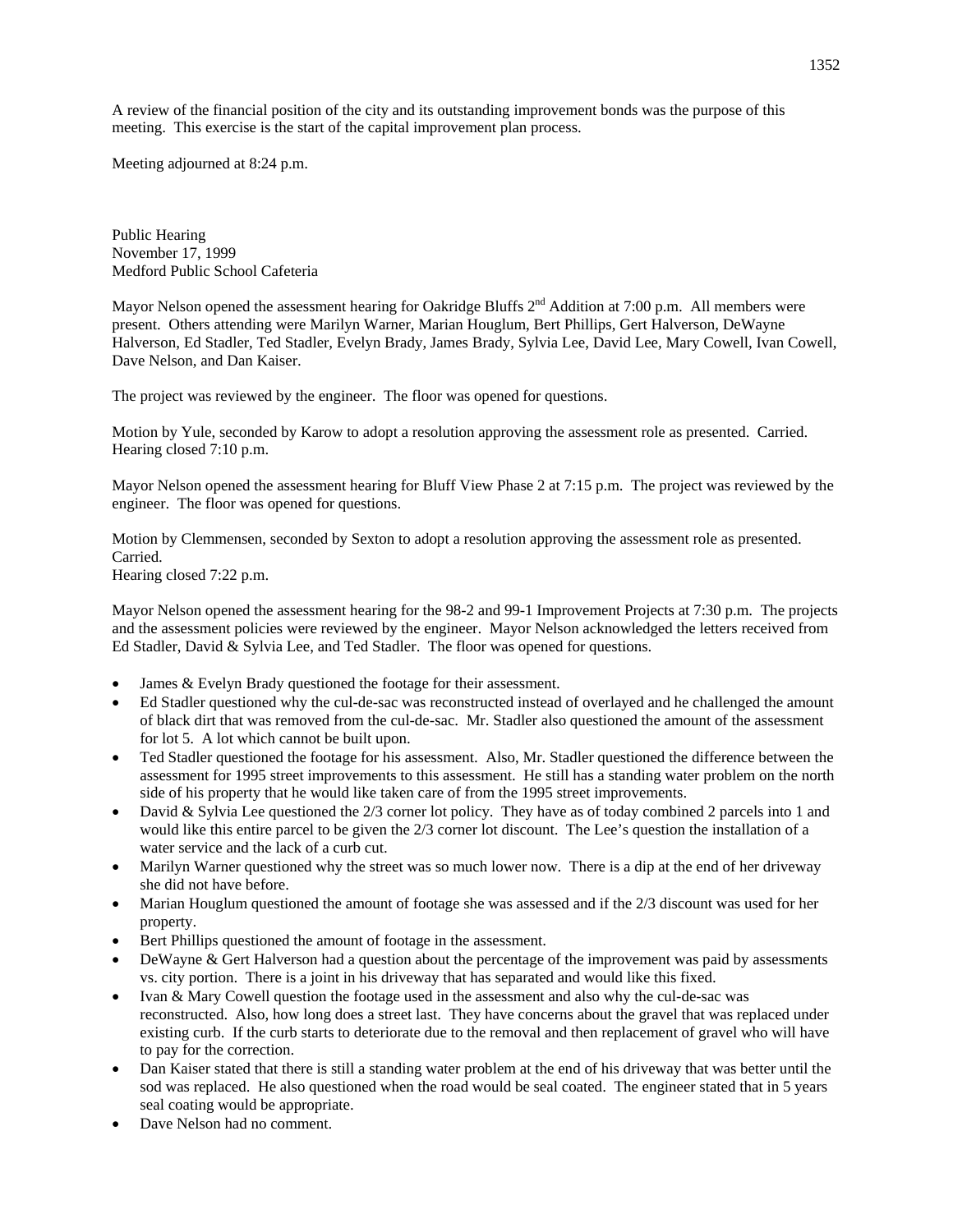The floor was then opened for any other specific questions about this project.

The Council reviewed the letters submitted with specific questions.

Motion by Karow, seconded by Sexton to table the issue of the assessment for Ed Stadler's extra lot until the regular council meeting on November 29, at 7:00 p.m. Carried.

Ted Stadler. The only way the standing water can be fixed at this time would be to reconstruct the entire street to lower the street. The council cannot do this at this time.

Motion by Sexton, seconded by Clemmensen to table the issue of assessments for David & Sylvia Lee until the regular meeting on November 29, at 7:00 p.m. Carried.

Motion by Sexton, seconded by Clemmensen to table the Marian Houglum and Bud Phillips assessment amounts for further review at the November 29 meeting. Carried.

Motion by Sexton, seconded by Karow to continue this hearing on November 29, 1999, at 7:00 p.m. Carried.

Minutes approved at \_\_\_\_\_\_\_\_\_\_\_\_\_\_\_\_\_\_\_\_\_\_\_\_\_\_\_\_\_\_\_\_\_\_\_\_\_\_\_\_\_\_\_ meeting.

Submitted by \_\_\_\_\_\_\_\_\_\_\_\_\_\_\_\_\_\_\_\_\_\_\_\_\_\_\_\_\_\_\_\_\_\_\_\_\_\_\_\_\_\_\_\_\_\_\_\_\_ clerk.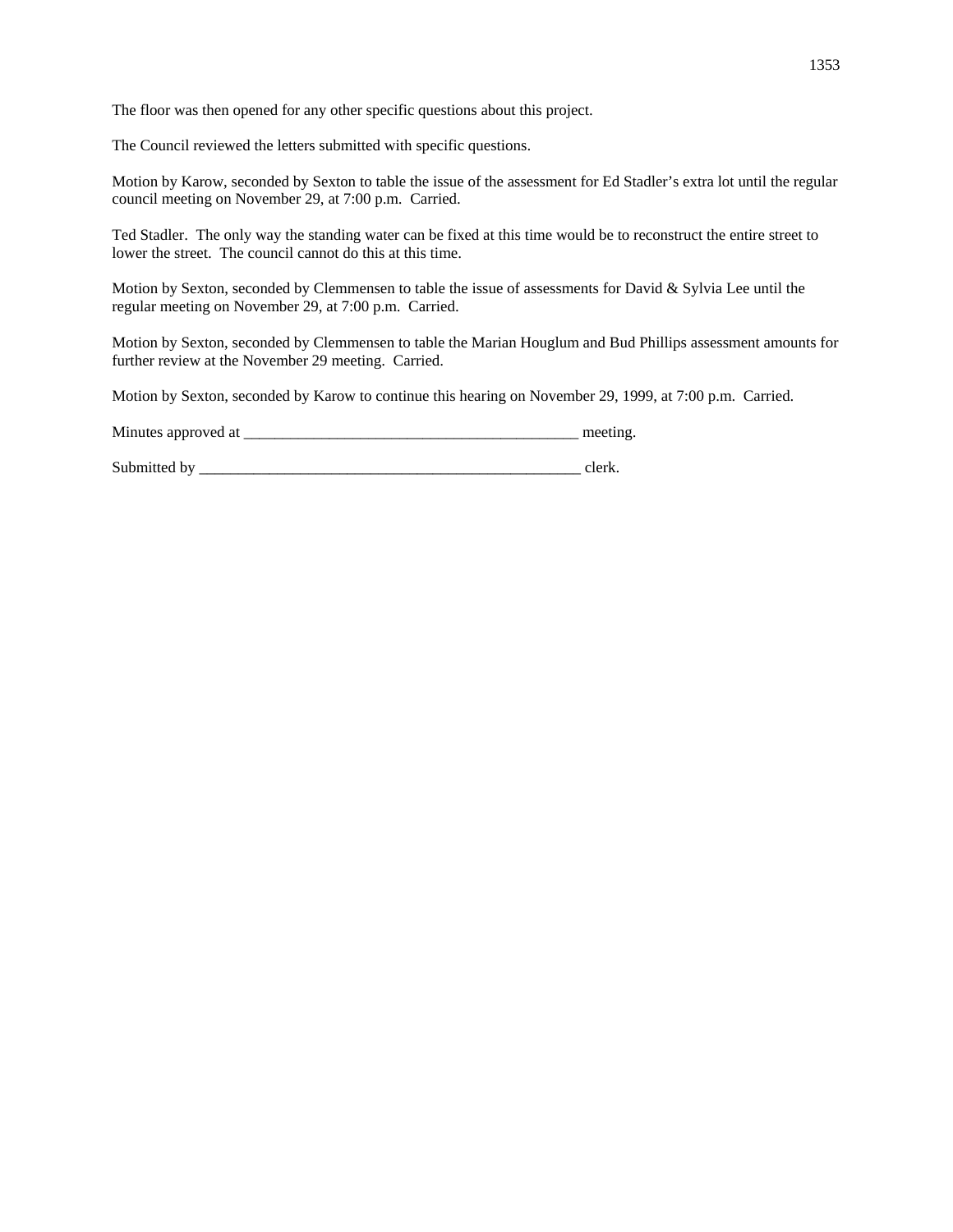Regular Council Meeting November 29, 1999 City Hall

Mayor Nelson called the meeting to order at 7:00 p.m. All members were present. Others attending were Todd Kavitz, John Curran, Bert Phillips, Marian Houglum, Ed Stadler, DeWayne Halverson, Marilyn Warner, Sylvia Lee, Mark Hanson, Keith Maas, Paul Wencl, and Dorian Cornelius.

The Continuation of the Special Assessment Hearing for Projects 98-2 and 99-1 was opened.

Bert Phillips questioned the amount of the assessment was for Sunrise Drive which was overlayed in 1996. Motion by Karow, seconded by Sexton to reduce the assessment for Bud & Bert Phillips by \$524.28 as credit for assessment in 1996. Carried.

Marian Houglum. There have been no street improvements to these streets since they were originally paved. The Council empathizes with the expense but no changes will be made to the assessment.

Ed Stadler questioned the black dirt that was removed from the cul-de-sac on Riverview Drive. Also the assessment on lot 5.

Motion by Yule, seconded by Clemmensen to reduce the assessment for 16-106-0105 to \$1600 which is the assessment market value of the lot in 1998. Carried.

Marilyn Warner has no further questions.

DeWayne Halverson is requesting that that portion of his driveway that has separated be replaced. The engineer and council will look at this further.

The letter dated November 17, 1999, received from David & Sylvia Lee was reviewed. Motion by Sexton, seconded by Yule to make no changes to the assessments for parcels 16-100-0801, 16-100-3301, and 16-100-1203. Carried.

Motion by Karow, seconded by Sexton to adopt the assessment role with changes as stated above. Carried.

Motion by Yule, seconded by Clemmensen to close the hearing.

Mayor Nelson called the regular council meeting to order at 8:07 p.m. There was no open forum.

Motion by Sexton, seconded by Yule to accept the agenda with the addition of the annexation procedure. Carried.

Motion by Sexton, seconded by Yule to accept the minutes with changes. Carried.

EDA overview from the planning workshop. Mark Hanson should focus on the I 35 development. Motion by Sexton, seconded by Karow to dissolve the Downtown development Task Force and increase the EDA to 7 members. Carried.

Zoning & Planning Report.

Streets Report. A request for the removal of a tree along Main Street was received. Karow will check with Alliant and Steele County about the removal.

Motion by Sexton, seconded by Yule to purchase a broom unit for the skid loader and trade in the current broom at the purchase price \$3184. Price of new broom \$3996. Cost to City \$812 plus tax. Carried.

Mention of the agreement between Olympic Fire Protection and the School District. DeWayne Halverson explained the reasoning of this agreement.

Street sweeping is done. Meixner's have installed the street decorations.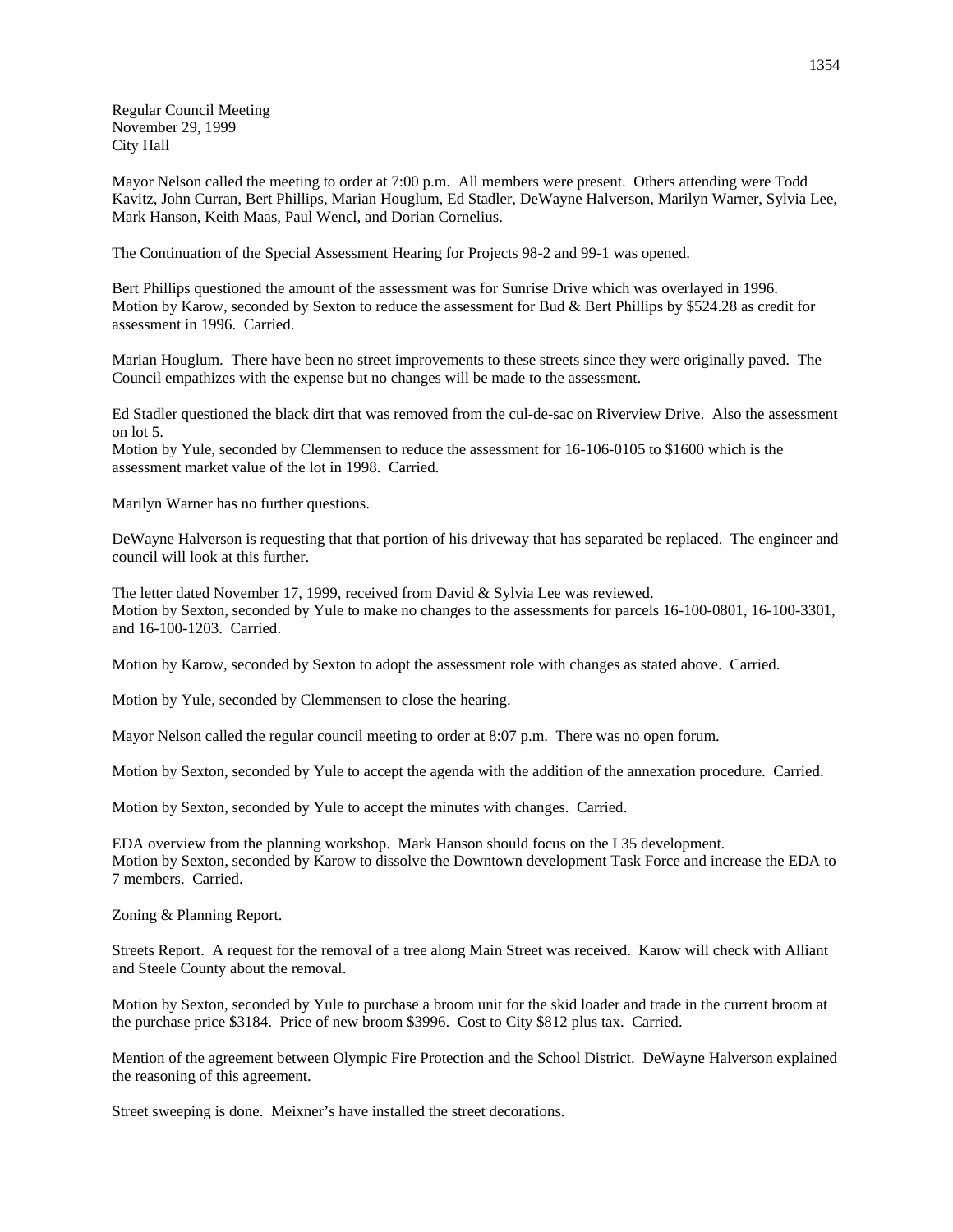Water/Wastewater report. Quotes for a flow meter will be brought to the next meeting.

Liquor Store report. Discussion of the air quality system. All reports have not been received from employees to give to attorney for further action. The ducts will be cleaned out on December 13<sup>th</sup>.

Break 8:10 – 8:15.

Attorney's report. Discussion of the Wencl petition for annexation. Steele County will regulate and monitor the well and septic system even if it is annexed into the city. Discussion of the precedence setting action the council may take.

Motion by Yule, seconded by Sexton to approve the petition for annexation from Paul Wencl on the condition of the agreement with the added language to the agreement that it would apply to any future owner or owners and that if one owner requests services all owners would be responsible for costs to extend services to the property or properties. Carried.

Outlet Center well system. There has been no response form Horizon Group as of yet.

Motion by Yule, seconded by Sexton to accept the procedure for annexation as discussed with a deposit amount of \$2500 plus \$100 per acre. Carried.

Engineers report. Discussion of the Jones  $3<sup>rd</sup>$  Addition.

Project 2000-1 feasibility study reviewed. Motion by Karow, seconded by Yule to adopt a resolution receiving the report and call for a hearing. Carried.

Furniture Outlet Project. Motion by Sexton, seconded by Yule to adopt a resolution receiving the report and calling for a hearing. Carried.

Further discussion of the Furniture Outlet and the preliminary ground work being done.

The sidewalk along  $5<sup>th</sup>$  Avenue SE was finished .

Mayor Nelson gave a report on the LMC regional meeting attended. Concern for the compliance for safety for bleachers discussed.

Project Impact grant reviewed. Mayor Nelson and Keith Maas will be working on a modification to the grant for a line from the well house generator and 2 additional generators.

December 31 Y2K. Mayor Nelson will be at City Hall from 11:00 p.m. to 1:00 or 1:30 a.m. Clemmensen will also be here. Keith Maas will be in town for the evening.

A request for an extension to April 10, 2000 for the pay equity report has been submitted.

Motion by Karow, seconded by Clemmensen to accept as presented as the official first reading of a proposed ordinance for Minnegasco franchise. Carried.

Motion by Sexton, seconded by Yule to accept as presented as the official first reading of a proposed ordinance to increase water rates. Carried.

Discussion of staff review process, benefits, and wages.

Motion by Sexton, seconded by Clemmensen to set the Christmas and New Years Holidays for December 24, 27, and 31. Carried.

Motion by Sexton, seconded by Yule to write a letter of acknowledgement of agreement to Cynthia Osmundson of the DNR. Carried.

Yule proposes that the council set a time line for meetings in 2000.

Motion by Clemmensen, seconded by Karow to adjourn at 12:18 a.m. Carried.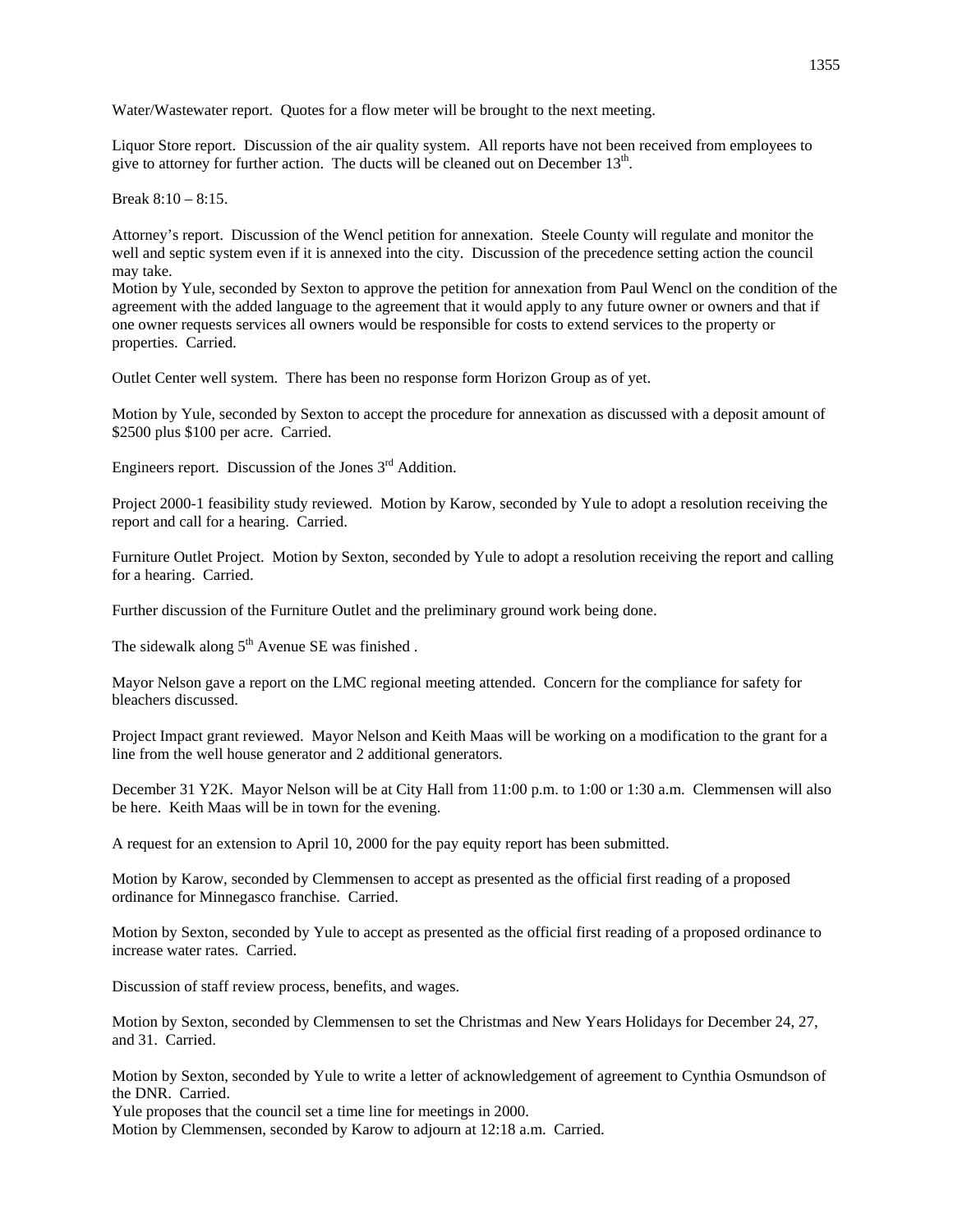Truth-In-Taxation Hearing December 8, 1999 City Hall

Mayor Nelson called the hearing to order at 7:00 p.m. All members were present. Others in attendance were Loren Tenold, Dan Kaiser, and Jeff Smith.

The budget process was explained by the Mayor.

Questions by the public about the trend of increasing taxes. Budget differences from 1998 to 1999 were explained.

After all questions about the budget and taxes were answered the individuals in attendance wanted to see the drawing for the round-a-bout being proposed for the I 35 interchange.

Motion by Sexton, seconded by Yule to close the hearing at 7:49 p.m. Carried.

Minutes approved at \_\_\_\_\_\_\_\_\_\_\_\_\_\_\_\_\_\_\_\_\_\_\_\_\_\_\_\_\_\_\_\_ meeting.

Submitted by \_\_\_\_\_\_\_\_\_\_\_\_\_\_\_\_\_\_\_\_\_\_\_\_\_\_\_\_\_\_\_\_\_\_\_\_\_\_ clerk.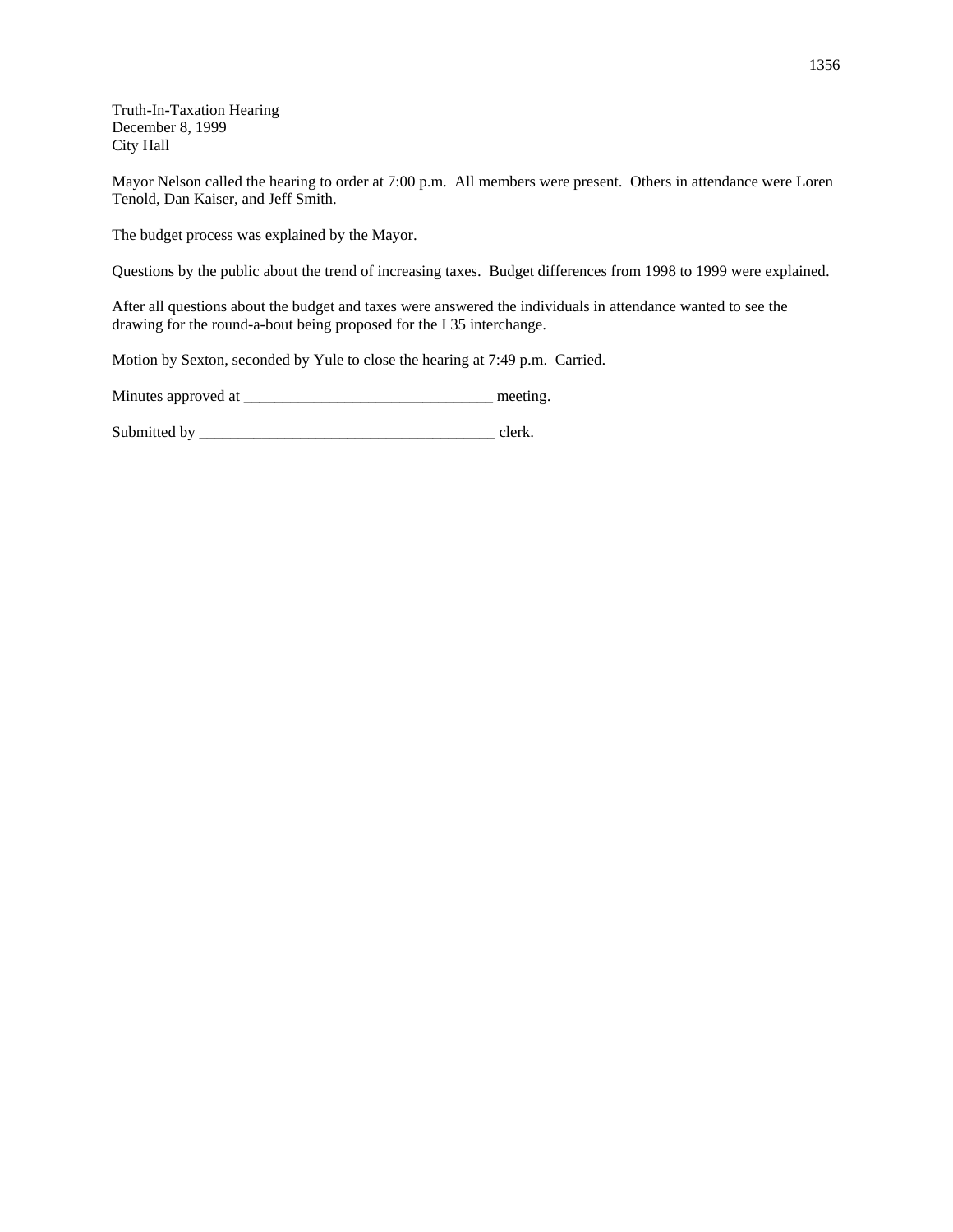Public Hearings and Regular Meeting December 14, 1999 City Hall

Mayor Nelson opened the public hearing for City Project 2000-1, street improvements at 6:30 p.m. All members were present. Others attending were Bruce Bullert, Linda & Bill Sorenson, Ann Bishop, Dorothy Buecksler, Cory Reiff, Bob Condon, and Jodi Kvaas.

Mayor Nelson explained the process for this hearing. Bruce Bullert, City Engineer, outlined the project. Estimated costs for street reclamation \$24.80 per foot, curb & gutter \$17.50 per foot. The floor was then opened for questions. Questions included existing water problem and options for entire driveway improvements, sidewalk development, elevation of the finished street, and driveway widths.

Motion by Sexton, seconded by Karow to continue the hearing at the January 11, 2000 regular council meeting. Carried.

Mayor Nelson opened the public hearing for City Project 2000-2, extension of city services on the west side of the interstate, at 7:14 p.m. Persons attending were Bruce Bullert, Jim Matthews, John Hammer, and Jodi Kvaas.

Bruce Bullert explained the project of extending city services to the furniture outlet. The floor was then opened for questions. Questions included were about the cost per acre and the amount of acres charged. Furniture Outlet has 18.3 net acres, Medford Outlet Center has 3.9 net acres.

Motion by Yule, seconded by Clemmensen to continue this hearing at the January 11, 2000 regular council meeting. Carried.

Mayor Nelson opened the regular council meeting at 7:50 p.m. Others attending were John Hosfield, Mark Rahrick, John Curran, Virginia Jones, Rick Jones, Keith Maas, and Rick Hager.

No open forum.

Motion by Sexton, seconded by Clemmensen to accept the agenda as presented. Carried.

Motion by Clemmensen, seconded by Sexton to accept the minutes as presented. Carried. Motion by Karow, seconded by Clemmensen to pay the city bills as presented. Carried. Motion by Yule, seconded by Karow to pay the liquor store bills as presented. Carried. Motion by Karow, seconded by Clemmensen to pay the boards and committees stipends as submitted. Carried.

Park Report. Motion by Sexton, seconded by Clemmensen to allow the Medford Civic Club to use the Chalet for their montly meetings at no cost as long as there is no conflict with paying users. Carried.

Motion by Sexton, seconded by Yule to purchase the tennis courts appreciation sign from Designing signs for a cost of \$115. Carreid.

Zoning & Planning Report. Motion by Karow, seconded by Clemmensen to grant a 14 foot variance to Greg & Karen Sanborn for the placement of a deck. Carried.

Attorney. Motion by Clemmensen, seconded by Sexton to authorize the attorney to immediately file a suit against Horizon Group and proceed with legal action in regards to the water system at the Outlet Store. Carried.

Fire Department Report. Motion by Clemmensen, seconded by Sexton to enter into a contract with Deerfield Township for fire protection services for the year 2000. Carried.

The Municipal Board approved the annexation of the Medford Furniture Outlet on December 3rd.

A letter to Mr. Regitschnig will go out tomorrow for the permit expiration and incompletion.

Final paperwork for Kilness, Panos, and Nicolai annexations will be done tomorrow.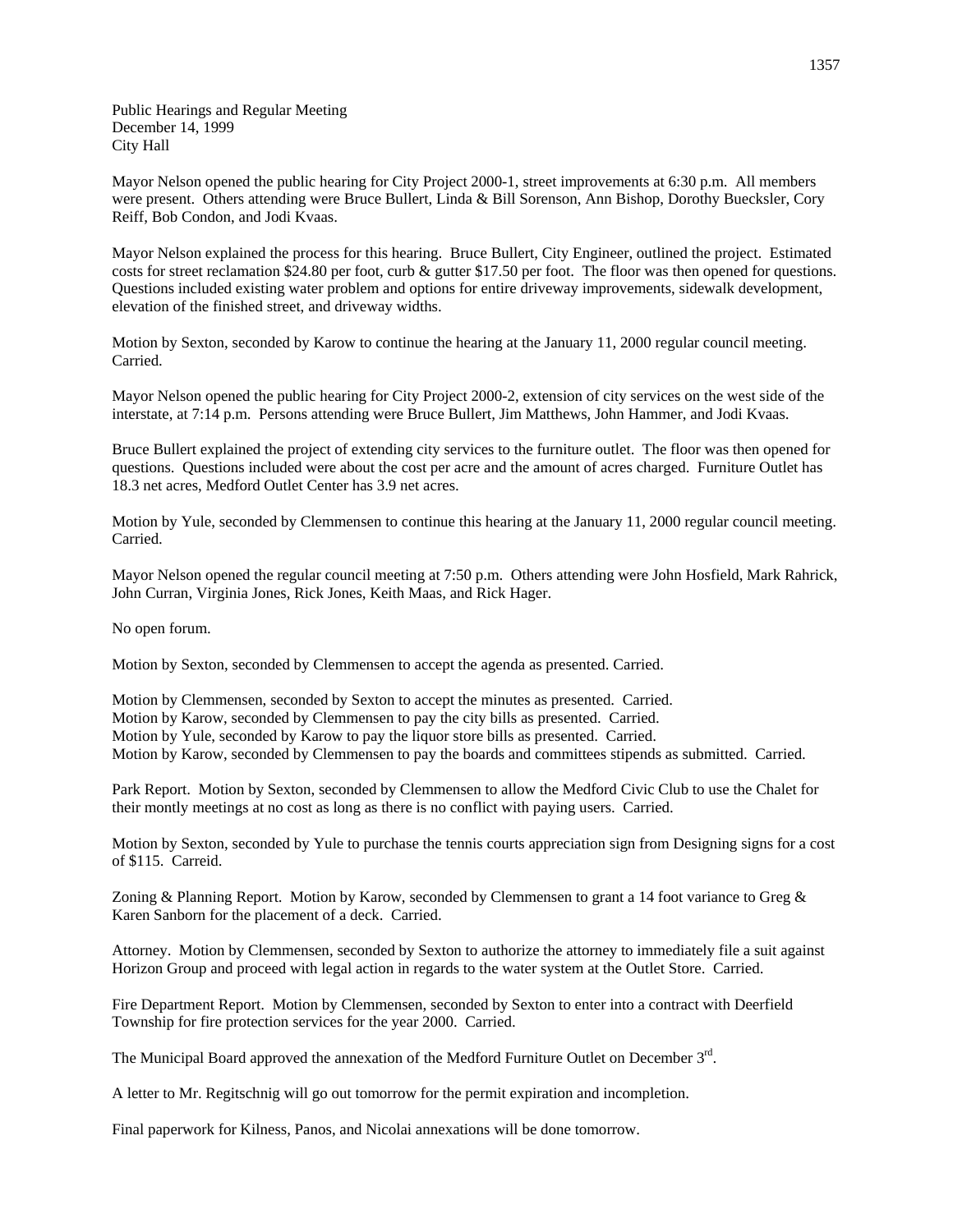Jones  $3<sup>rd</sup>$  Addition. Motion by Sexton, seconded by Yule that  $5<sup>th</sup>$  Avenue SW adjacent to Lot 2 block 5 and  $2<sup>nd</sup>$  St SW adjacent to Lot 11 block 2 will not be constructed at this time and will become the responsibility of any future developer. Carried.

Motion by Karow, seconded by Yule to accept the developer's agreement for the Jones 3<sup>rd</sup> Addition with the language changes made tonight. Carried.

Mr. Schuler has contacted the attorney about the annexation of the house built on the west side of town.

Furniture Outlet project timetable discussed.

Motion by Yule, seconded by Clemmensen to approve the partial payment for projects 98-2 & 99-1 in the amount of \$17,682.24. Carried.

Motion by Karow, seconded by Yule to approve the partial payment for projects 9-5 & 98-6 in the amount of \$21,055.09. Carried.

Project 2000-1. The engineer will bring more detailed information for the storm sewer and curb & gutter issues to the continued hearing scheduled for January 11.

Information for the financial plan for the wastewater treatment facility was given to the council for discussion in January.

New Year's Eve. City Hall will be open from 9:00 p.m. to 1:00 or 1:30 a.m. The public will be welcome. The Fire Department will be discussing the coverage of Y2K at their next meeting. The City is ready with generators in place.

The next regular meeting will be held on Tuesday, December  $28<sup>th</sup>$ , at 7:00 p.m. instead of Monday the  $27<sup>th</sup>$ . The agenda will be kept to the minimum items.

Flow Meter Quotes. Motion by Yule, seconded by Karow to purchase a flow meter from Vesco at a cost of \$1822 plus tax. Carried.

Project Impact Update. 2 generators have been received and the wiring will be in place from the well house to City/Fire Hall by December 31<sup>st</sup>.

Motion by Clemmensen, seconded by Yule to pay to the Medford Civic Club \$316 for advertising of the June 4, 1999 street dance. Carried.

Staff reviews and benefits will be discussed at the December  $28<sup>th</sup>$  meeting.

The contract with Southeast Development Corporation will be reviewed at the January meeting.

Motion by Yule, seconded by Karow to accept as the 2<sup>nd</sup> reading of a proposed ordinance for Minnegasco as presented. Carried.

Motion by Karow, seconded by Yule to adopt the proposed ordinance for Minnegasco. Carried.

Motion by Clemmensen, seconded by Sexton to accept as the  $2<sup>nd</sup>$  reading of a proposed ordinance for increase water rates. Carried.

Motion by Yule, seconded by Sexton to adopt the proposed ordinance for increased water rates. Carried.

The Well Head Protection Committee is working on the state report.

Motion by Sexton, seconded by Yule to make the following payments and transfers:

| Payments: | Medford Township | \$12,186.81 |
|-----------|------------------|-------------|
|           | Kevin Steinbauer | 500.00      |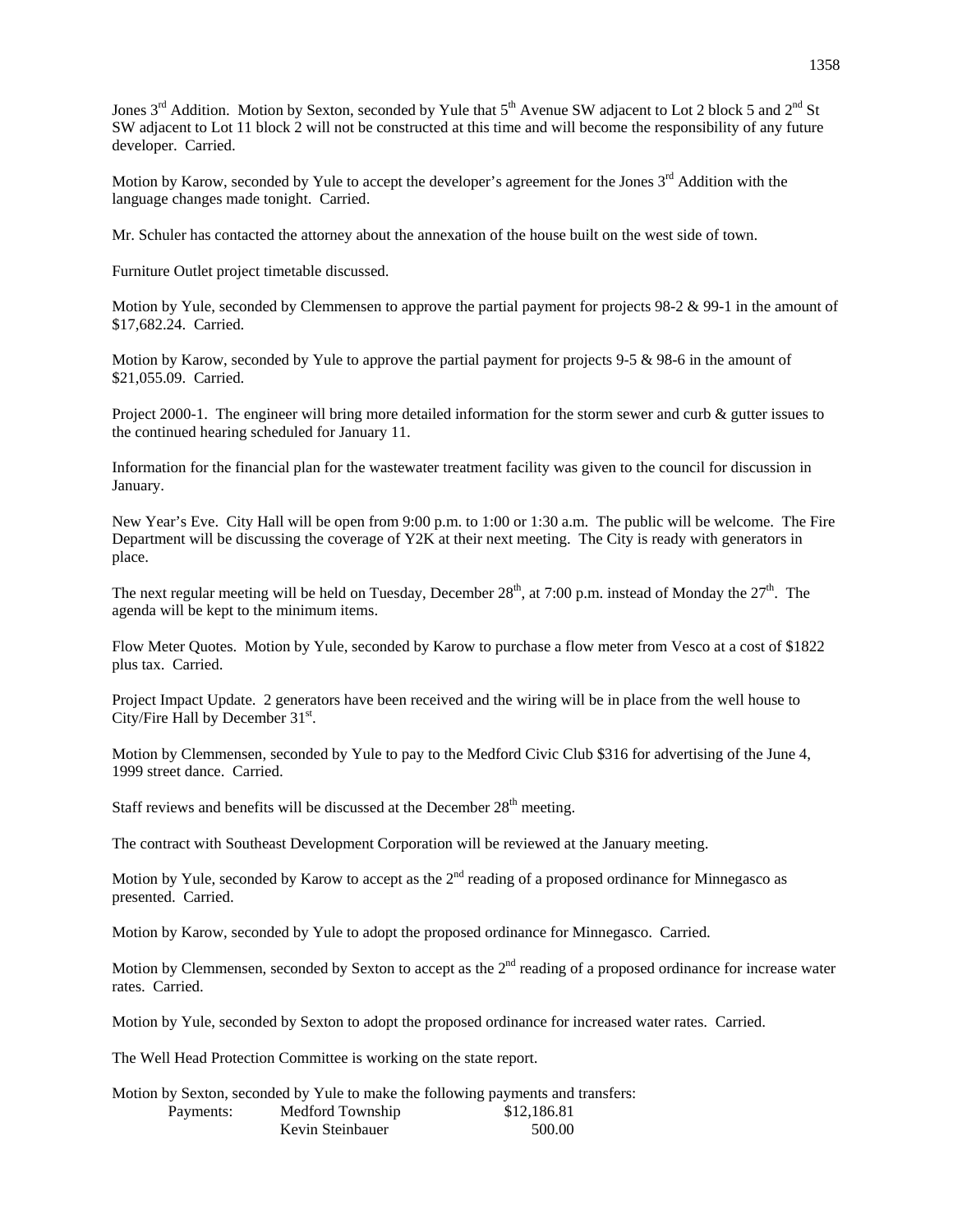|                  | <b>Medford School</b>         | 2,250.00 |
|------------------|-------------------------------|----------|
| <b>Transfers</b> | Economic Development Fund     | 3,000.00 |
|                  | Truck/Loader Fund             | 2,000.00 |
|                  | Capital Improvement Fund      | 3,000.00 |
|                  | Police Car                    | 2,000.00 |
|                  | Christmas Decorations Fund    | 250.00   |
|                  | Park Equipment Fund           | 3,000.00 |
|                  | Street Light Improvement Fund | 1,500.00 |
|                  | Contingency Fund              | 5,000.00 |
|                  |                               |          |

Carried.

Motion by Clemmensen to adopt the preliminary levy as the final levy. Motion dies for lack of a second.

Motion by Karow, seconded by Yule to adopt the following levy as final:<br>FUND NET LEVY NET LEVY

| General Fund      | 62.855  |
|-------------------|---------|
| Fire Relief       | 6,327   |
| 84 Storm Swr      | 24,547  |
| 84 Street         | 4,893   |
| 97 Refinanced     | 46,564  |
| 93 Sewer          | 30.958  |
| 94 Street         | 20,583  |
| 95 Street         | 13,497  |
| Oakridge          | 33,573  |
| Bluffs            |         |
| 96 Wtr & Swr      | 47,998  |
| <b>Total Levy</b> | 291,794 |
| Carried.          |         |

Council room chair quotes. Motion by Yule, seconded by Clemmensen to purchase 8 chairs at a cost of \$182 each, total \$1,456 plus tax. Carried.

The stacking chairs for the audience will not be purchased at this time.

Discussion of the Holiday party date and location discussed.

Motion by Clemmensen, seconded by Yule to adjourn at 11:05 p.m. Carried.

Minutes approved at \_\_\_\_\_\_\_\_\_\_\_\_\_\_\_\_\_\_\_\_\_\_\_\_\_\_\_\_\_\_\_\_ meeting.

Submitted by \_\_\_\_\_\_\_\_\_\_\_\_\_\_\_\_\_\_\_\_\_\_\_\_\_\_\_\_\_\_\_\_\_\_\_\_\_\_ clerk.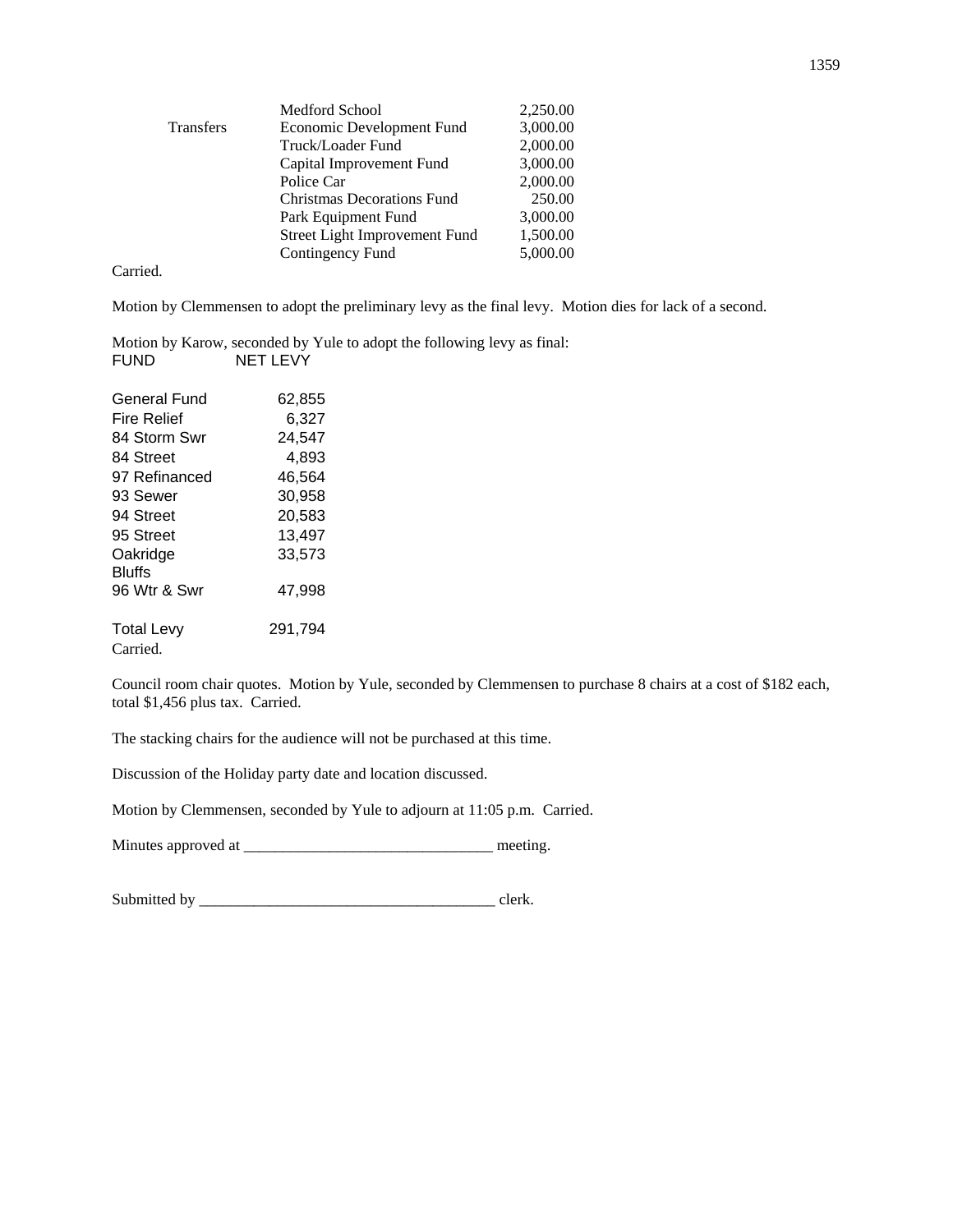Regular Council Meeting December 28, 1999 City Hall

Mayor Nelson called the meeting to order at7:00 p.m. All members were present. Others attending were Jodi Kvaas, Keith Maas, Craig O'Hearn, and Dorian Cornelius.

Motion by Sexton, seconded by Yule to accept the agenda with additions. Carried. Motion by Karow, seconded by Sexton to accept the minutes with the correction that the project is 98-5. Carried.

An update of the correspondence to Ed Stadler concerning the special assessment for the street improvements.

The developers agreement for the Jones 3<sup>rd</sup> Addition has been signed. The final plat has not been signed as of yet.

Motion by Karow, seconded by Clemmensen to adopt a joint resolution for the annexation of Paul Wencl's property. Carried.

Y2K. A meeting was held at the Owatonna Fire Hall today. Mayor Nelson and Keith Maas attended. The city is ready the generator has been wired and is ready to go.

Discussion of the wastewater program presented by Community Partners Designs. Council will check references listed prior to the next meeting.

A meeting with Bill Hinks of the Medford Furniture Outlet has been set up for January 12, 2000, at 3:30 p.m. Mayor Nelson and Council Person Karow will be attending.

Motion by Yule, seconded by Sexton to distribute the pull tab lease monies as recommended. Carried. A reminder to all liquor store staff that the pull tab monies are a part of the salary package.

Discussion of the benefits and other options for employees.

Motion by Yule, seconded by Karow to pay all the current part time bartenders \$7.25 per hour starting January 1, 2000. Carried.

Motion by Yule, seconded by Clemmensen to increase the janitor for the liquor store and park to \$6.80 per hour and to make no change to the part time bartender Wilma Mueller starting January 1, 2000. Carried.

Motion by Yule, seconded by Sexton to increase the full time bartenders wage to \$8.56 per hour starting January 1, 2000. Carried.

Motion by Yule, seconded by Clemmensen to increase the liquor store managers wages by 3.5% starting January 1, 2000. Carried.

Motion by Nelson, seconded by Sexton to increase the clerk/treasurers wages by 3% and increase the insurance allowance to \$2400 per year starting January 1, 2000. Carried.

Motion by Clemmensen, seconded by Yule to increase the wastewater/water superintendents wages by 3% and increase the insurance allowance to \$2600 per year starting January 1, 2000. Carried.

Motion by Karow, seconded by Sexton to increase the street superintendents wages 3.5% starting January 1, 2000. Motion denied.

Motion by Yule, seconded by Clemmensen to increase the street superintendents wages 5.6% starting January 1, 2000. Carried.

Motion by Yule, seconded by Karow to change the wage increases for the clerk and wastewater superintendent to 4% and to leave the insurance allowances as increased previously. Carried.